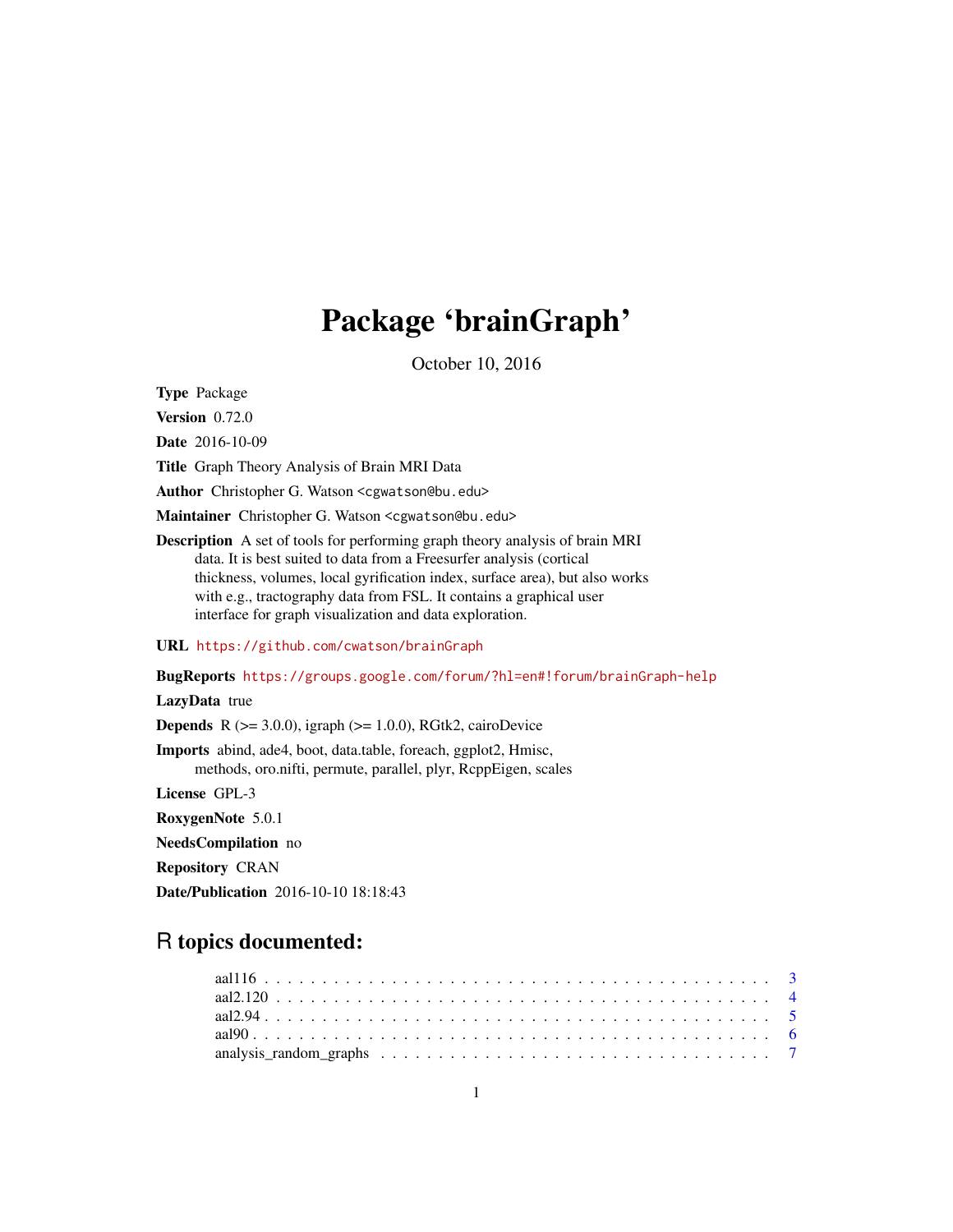|                      | 8        |
|----------------------|----------|
|                      | 9        |
|                      | 10       |
|                      | 10       |
|                      | 11       |
|                      | 13       |
|                      | 14       |
|                      | 15       |
|                      | 16       |
|                      | 16       |
|                      | 17       |
|                      | 17       |
|                      | 18       |
|                      | 19       |
|                      | 20       |
|                      | 20       |
|                      | 21       |
|                      | 22       |
|                      | 23       |
|                      | 24       |
|                      | 25       |
| dosenbach160         | 26       |
|                      | 27       |
|                      | 29       |
|                      | 30       |
|                      | -30      |
|                      | 31       |
|                      | 32       |
|                      | 33       |
|                      | 33       |
|                      | 34       |
|                      | 35       |
|                      | 36       |
|                      | 37       |
|                      | -38      |
|                      |          |
|                      | 39<br>40 |
|                      |          |
|                      | 41       |
| plot_boot            | 43       |
|                      | 44       |
|                      | 45       |
| plot_brainGraph_list | 45       |
|                      | 46       |
|                      | 47       |
|                      | 48       |
|                      | 49       |
|                      | 50       |
|                      | 51       |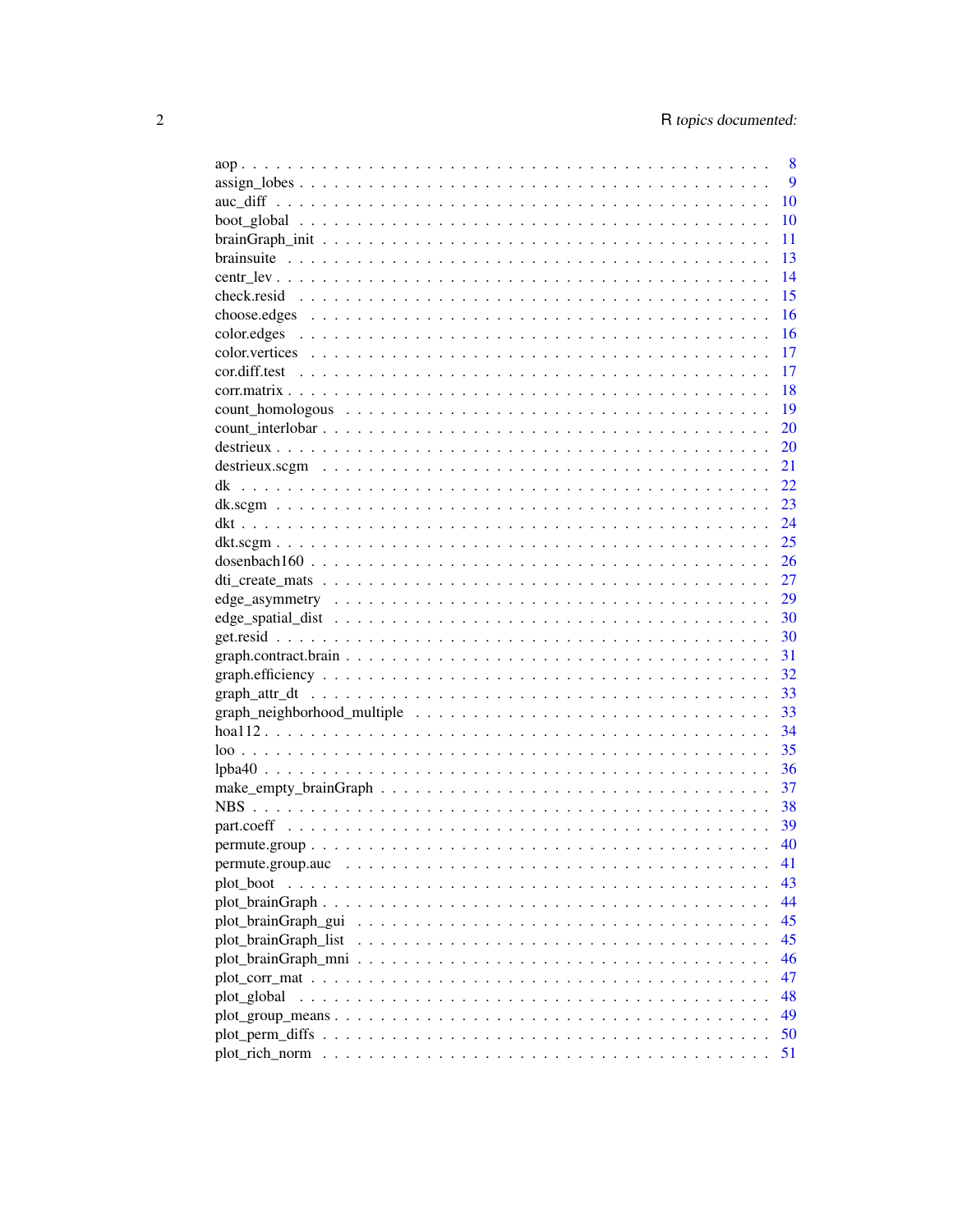<span id="page-2-0"></span>

| Index | 70 |
|-------|----|

aal116 *Coordinates for data from the AAl116 atlas*

## Description

This is a list of spatial coordinates for the AAL116 atlas, along with indices for the major lobes of the brain.

## Usage

data("aal116")

## Format

A data frame with 116 observations on the following 7 variables.

name a character vector of region names

x.mni a numeric vector of x-coordinates (in MNI space)

y.mni a numeric vector of y-coordinates (in MNI space)

z.mni a numeric vector of z-coordinates (in MNI space)

lobe a factor with levels Frontal Parietal Temporal Occipital Insula Limbic SCGM Cerebellum

hemi a factor with levels L R

index a numeric vector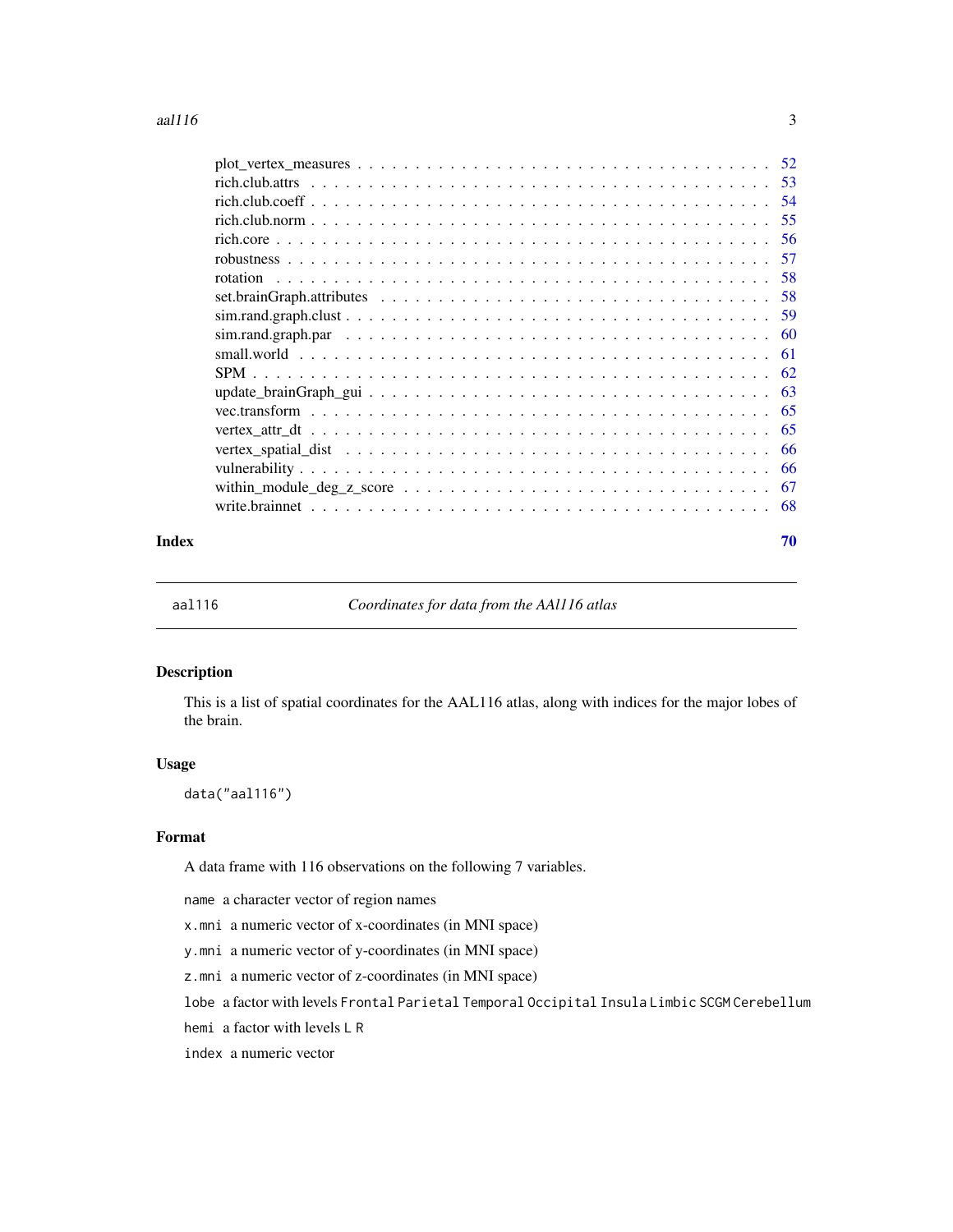#### <span id="page-3-0"></span>Source

Tzourio-Mazoyer N., Landeau B., Papathanassiou D., Crivello F., Etard O., Delcroix N., Mazoyer B., Joliot M. (2002) *Automated anatomical labeling of activations in SPM using a macroscopic anatomical parcellation of the MNI MRI single-subject brain*. NeuroImage, 15(1):273-289.

#### References

Tzourio-Mazoyer N., Landeau B., Papathanassiou D., Crivello F., Etard O., Delcroix N., Mazoyer B., Joliot M. (2002) *Automated anatomical labeling of activations in SPM using a macroscopic anatomical parcellation of the MNI MRI single-subject brain*. NeuroImage, 15(1):273-289.

## Examples

data(aal116) str(aal116)

aal2.120 *Coordinates for data from the AAL2 atlas*

#### **Description**

This is a list of spatial coordinates for the AAL2 atlas, along with indices for the major lobes of the brain.

#### Usage

data("aal2.120")

#### Format

A data frame with 120 observations on the following 7 variables.

name a character vector of region names

x.mni a numeric vector of x-coordinates (in MNI space)

y.mni a numeric vector of y-coordinates (in MNI space)

z.mni a numeric vector of z-coordinates (in MNI space)

lobe a factor with levels Frontal Parietal Temporal Occipital Central Limbic SCGM Cerebellum

hemi a factor with levels L R

index a numeric vector

## Source

Rolls E.T., Joliot M., Tzourio-Mazoyer N. (2015) *Implementation of a new parcellation of the orbitofrontal cortex in the automated anatomical labelling atlas*. NeuroImage, 122:1-5. Tzourio-Mazoyer N., Landeau B., Papathanassiou D., Crivello F., Etard O., Delcroix N., Mazoyer B., Joliot M. (2002) *Automated anatomical labeling of activations in SPM using a macroscopic anatomical parcellation of the MNI MRI single-subject brain*. NeuroImage, 15(1):273-289.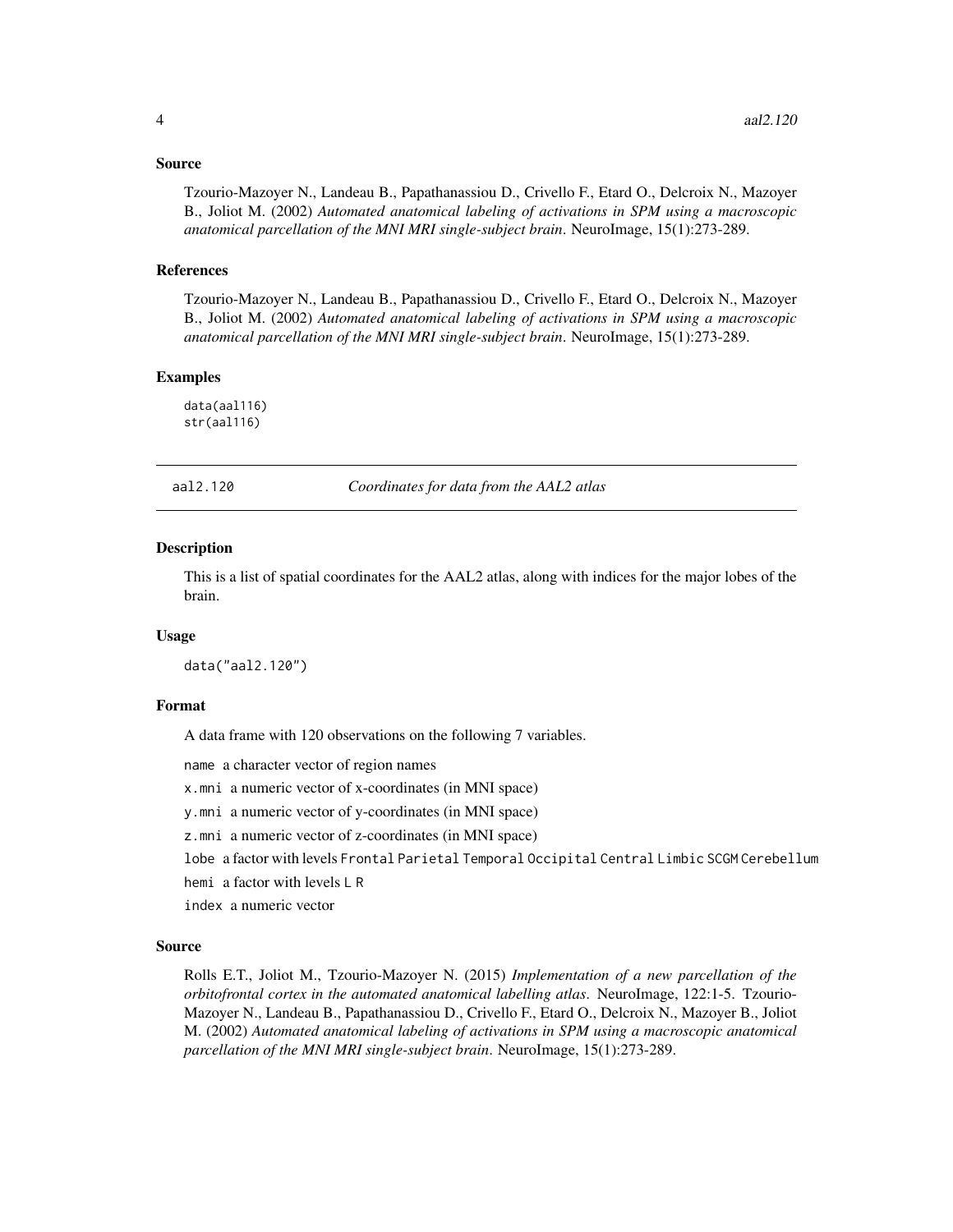#### <span id="page-4-0"></span> $a$ aal2.94 5

## References

Rolls E.T., Joliot M., Tzourio-Mazoyer N. (2015) *Implementation of a new parcellation of the orbitofrontal cortex in the automated anatomical labelling atlas*. NeuroImage, 122:1-5. Tzourio-Mazoyer N., Landeau B., Papathanassiou D., Crivello F., Etard O., Delcroix N., Mazoyer B., Joliot M. (2002) *Automated anatomical labeling of activations in SPM using a macroscopic anatomical parcellation of the MNI MRI single-subject brain*. NeuroImage, 15(1):273-289.

## Examples

data(aal2.120) str(aal2.120)

aal2.94 *Coordinates for data from the AAL2 atlas*

#### Description

This is a list of spatial coordinates for the AAL2 atlas, along with indices for the major lobes of the brain.

#### Usage

data("aal2.94")

#### Format

A data frame with 94 observations on the following 7 variables.

name a character vector of region names

x.mni a numeric vector of x-coordinates (in MNI space)

y.mni a numeric vector of y-coordinates (in MNI space)

z.mni a numeric vector of z-coordinates (in MNI space)

lobe a factor with levels Frontal Parietal Temporal Occipital Central Limbic SCGM

hemi a factor with levels L R

index a numeric vector

#### Source

Rolls E.T., Joliot M., Tzourio-Mazoyer N. (2015) *Implementation of a new parcellation of the orbitofrontal cortex in the automated anatomical labelling atlas*. NeuroImage, 122:1-5. Tzourio-Mazoyer N., Landeau B., Papathanassiou D., Crivello F., Etard O., Delcroix N., Mazoyer B., Joliot M. (2002) *Automated anatomical labeling of activations in SPM using a macroscopic anatomical parcellation of the MNI MRI single-subject brain*. NeuroImage, 15(1):273-289.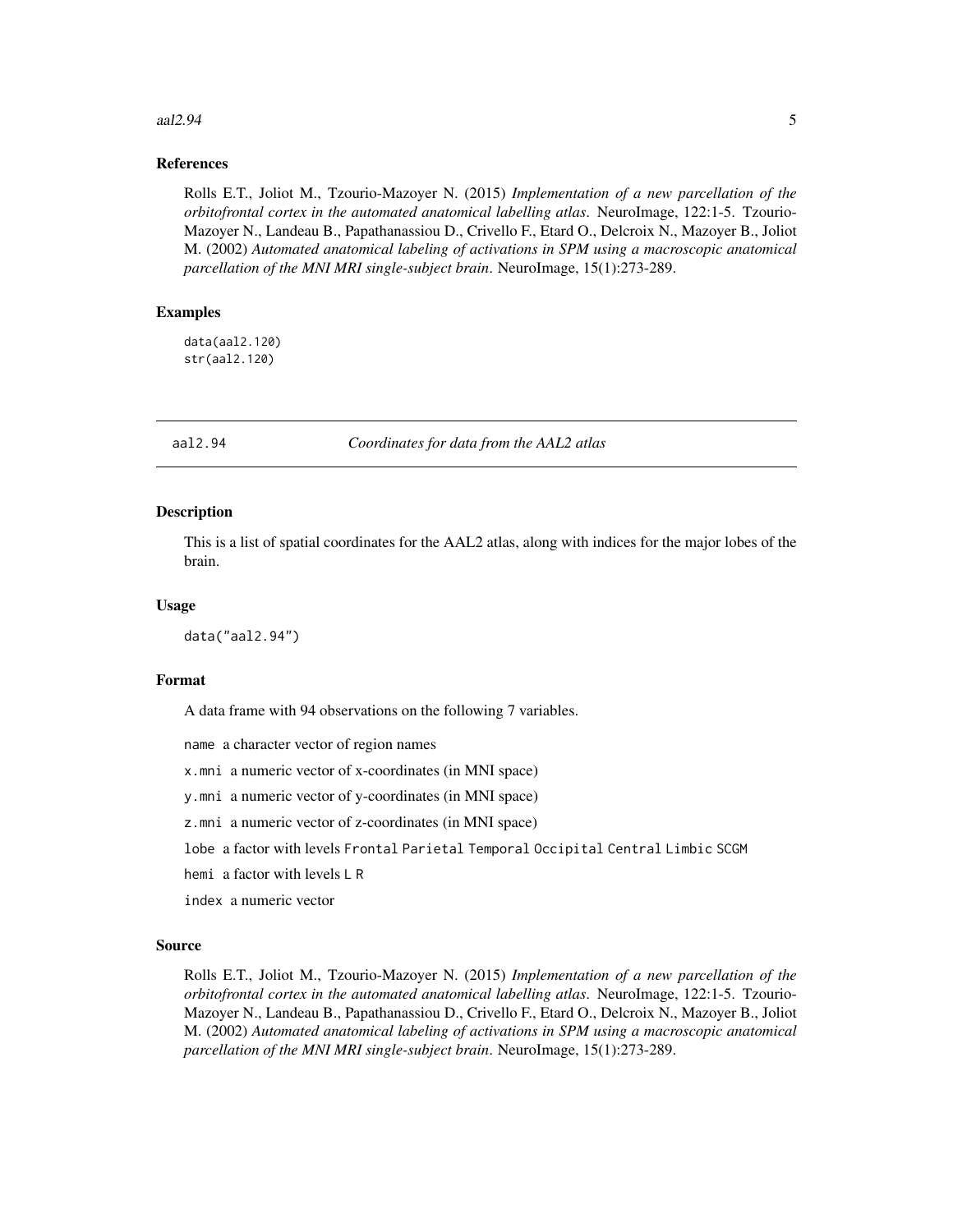<span id="page-5-0"></span>Rolls E.T., Joliot M., Tzourio-Mazoyer N. (2015) *Implementation of a new parcellation of the orbitofrontal cortex in the automated anatomical labelling atlas*. NeuroImage, 122:1-5. Tzourio-Mazoyer N., Landeau B., Papathanassiou D., Crivello F., Etard O., Delcroix N., Mazoyer B., Joliot M. (2002) *Automated anatomical labeling of activations in SPM using a macroscopic anatomical parcellation of the MNI MRI single-subject brain*. NeuroImage, 15(1):273-289.

#### Examples

data(aal2.94) str(aal2.94)

aal90 *Coordinates for data from the AAl90 atlas*

#### Description

This is a list of spatial coordinates for the AAL90 atlas, along with indices for the major lobes of the brain.

#### Usage

data("aal90")

#### Format

A data frame with 90 observations on the following 7 variables.

name a character vector of region names

x.mni a numeric vector of x-coordinates (in MNI space)

y.mni a numeric vector of y-coordinates (in MNI space)

z.mni a numeric vector of z-coordinates (in MNI space)

lobe a factor with levels Frontal Parietal Temporal Occipital Insula Limbic SCGM

hemi a factor with levels L R

index a numeric vector

#### Source

Tzourio-Mazoyer N., Landeau B., Papathanassiou D., Crivello F., Etard O., Delcroix N., Mazoyer B., Joliot M. (2002) *Automated anatomical labeling of activations in SPM using a macroscopic anatomical parcellation of the MNI MRI single-subject brain*. NeuroImage, 15(1):273-289.

## References

Tzourio-Mazoyer N., Landeau B., Papathanassiou D., Crivello F., Etard O., Delcroix N., Mazoyer B., Joliot M. (2002) *Automated anatomical labeling of activations in SPM using a macroscopic anatomical parcellation of the MNI MRI single-subject brain*. NeuroImage, 15(1):273-289.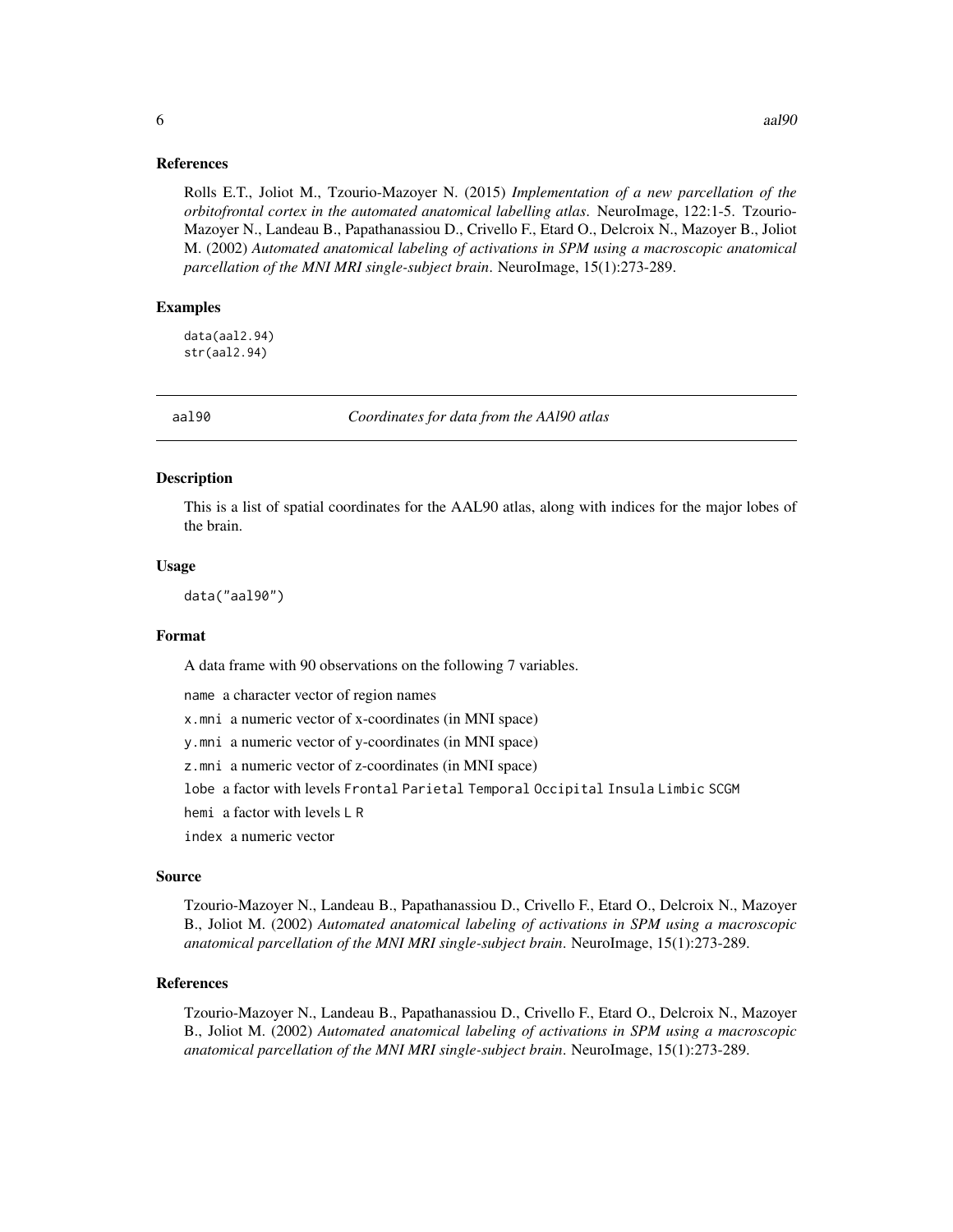#### <span id="page-6-0"></span>Examples

data(aal90) str(aal90)

analysis\_random\_graphs

*Perform an analysis with random graphs for brain MRI data*

## Description

This function is not quite a "proper" function. It performs the steps needed for doing typical graph theory analyses with brain MRI data if you need to generate equivalent random graphs. This includes calculating *small world* parameters and normalized *rich club* coefficients.

#### Usage

analysis\_random\_graphs(g, N, covars, savedir =  $".", ...$ )

## Arguments

| g         | A list object containing all graphs (may be nested)                                                                     |
|-----------|-------------------------------------------------------------------------------------------------------------------------|
| N         | Integer specifying number of random graphs to generate per individual graph                                             |
| covars    | Data table of covariates (used for Group and subject names)                                                             |
| savedir   | Character string specifying the directory in which to save the generated graphs<br>(default: current working directory) |
| $\ddotsc$ | Other arguments passed to $sim$ . rand. graph. par (e.g. <i>clustering</i> = $F$ )                                      |
|           |                                                                                                                         |

## Details

First, a number of random graphs are generated for each group and density/threshold (and subject if you have subject-specific graphs). These graphs are all written to disk in a location you specify. All of these are read back into R and combined into large lists; these large lists are also written to disk (in a sub-directory named ALL), so you can delete the individual .rds files afterwards. Once all of the random graphs have been generated, the *small world* parameters are calculated, along with values for a few global graph measures that may be of interest. Additionally, the *normalized rich club coefficients* and associated p-values will be calculated.

#### Value

A list containing:

| rich  | A list object containing normalized rich-club coefficients and p-values      |
|-------|------------------------------------------------------------------------------|
| small | A data table with small-world parameters                                     |
| rand  | A data table with some global graph measures for all random graphs generated |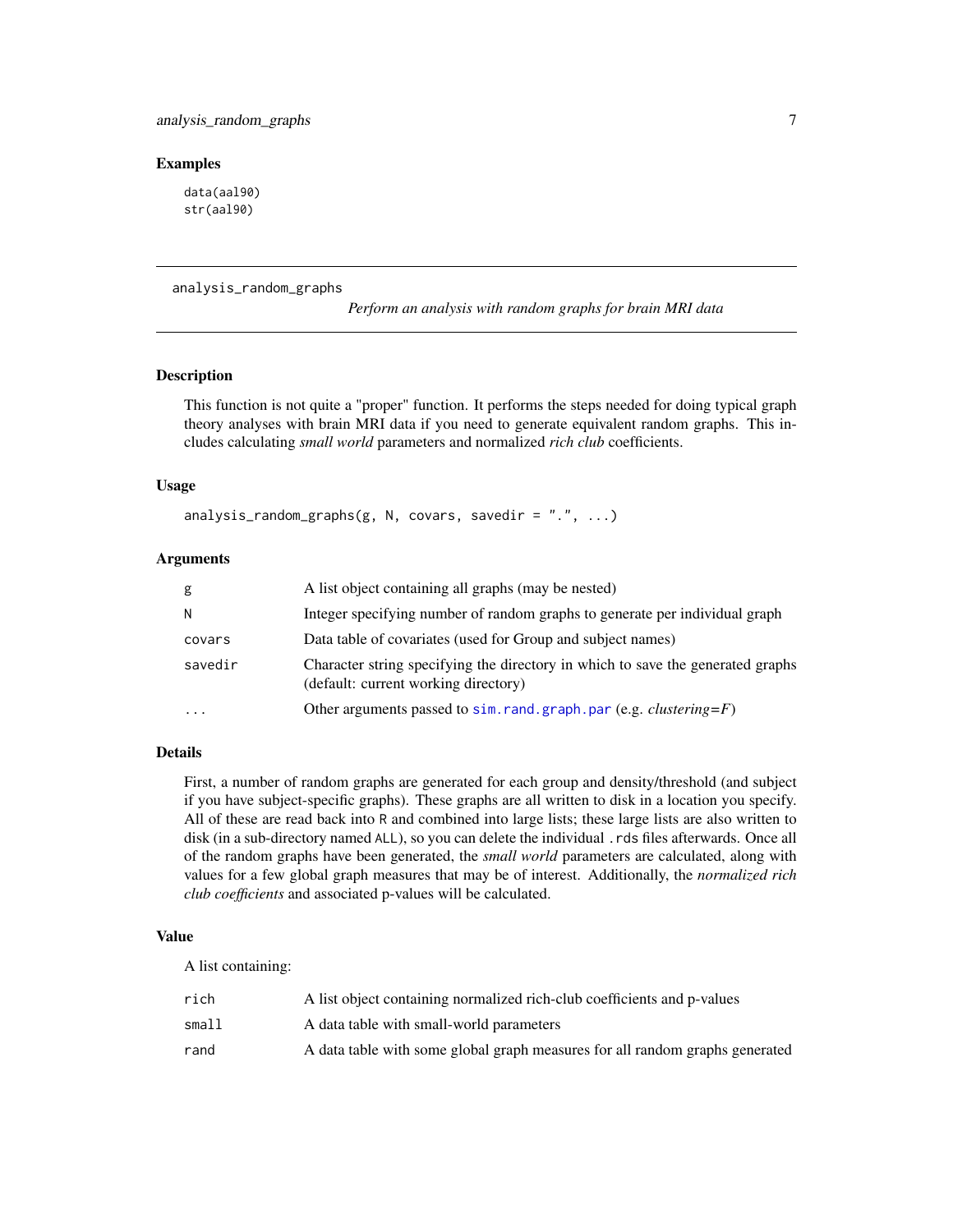## <span id="page-7-0"></span>Author(s)

Christopher G. Watson, <cgwatson@bu.edu>

## See Also

[sim.rand.graph.par,](#page-59-1) [small.world,](#page-60-1) [rich.club.norm](#page-54-1)

## Examples

```
## Not run:
rand_all <- random_graph_analysis(g.norm, 1e2, covars.dti,
  savedir='~/dti/rand', clustering=F)
```
## End(Not run)

aop *"Add-one-patient" approach to estimate individual network contribution*

## Description

Calculates the individual contribution to group network data for each subject in each group using a "add-one-patient" approach. The residuals of a single patient are added to those of a control group, and a correlation matrix is created. This is compared to the original correlation matrix using the Mantel test.

#### Usage

```
aop(resids, index, corr.mat, level = c("global", "regional"))
```
## Arguments

| resids   | Data table of model residuals                                                                           |
|----------|---------------------------------------------------------------------------------------------------------|
| index    | Integer; the row number (in the residuals data table) of the subject to be added                        |
| corr.mat | Correlation matrix of the control group                                                                 |
| level    | Character string; the level at which you want to calculate contributions (either<br>global or regional) |

#### Value

A data.table with columns for

| Study.ID | Subject identifier                       |
|----------|------------------------------------------|
| Group    | Group membership                         |
| IC       | The value of the individual contribution |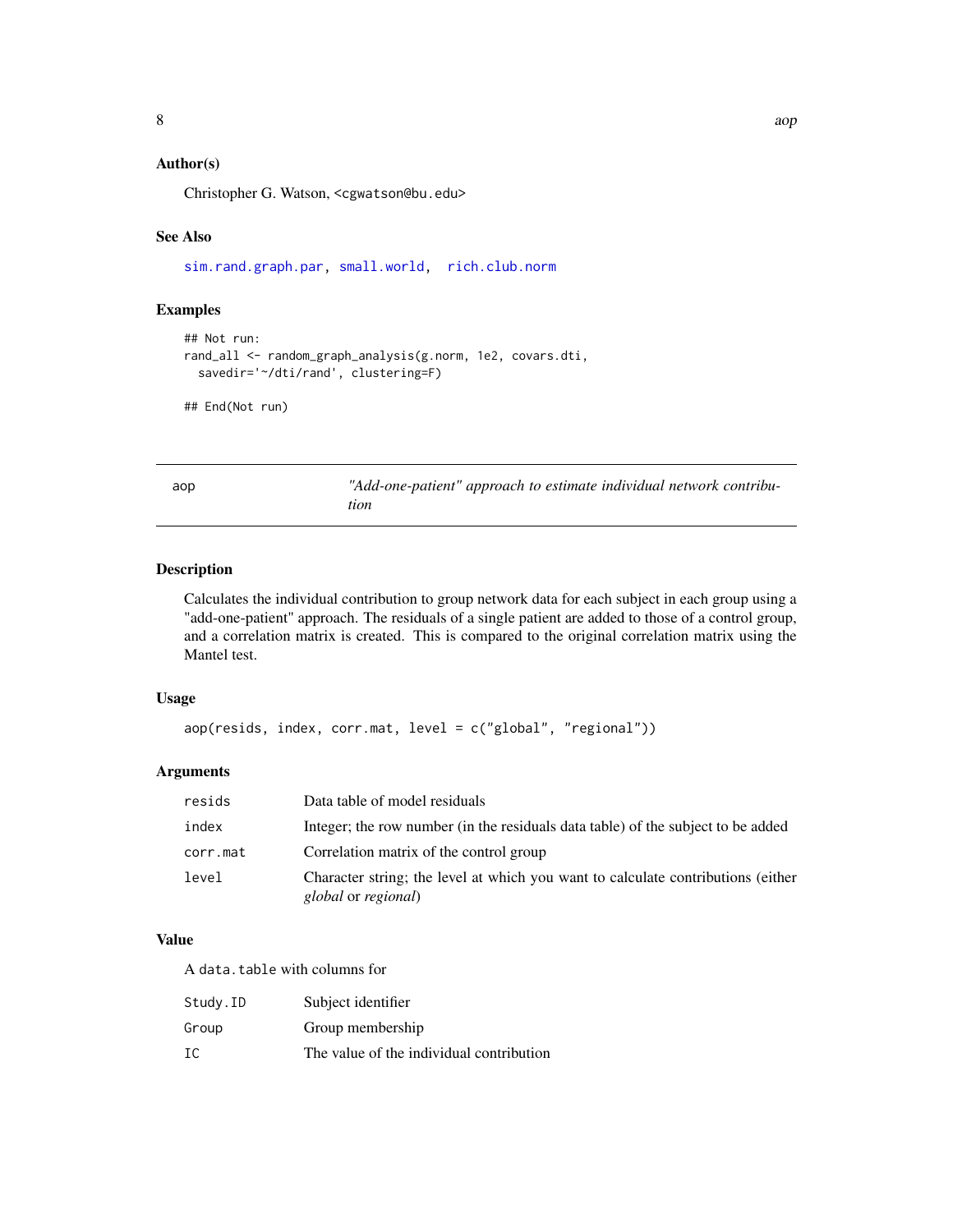## <span id="page-8-0"></span>assign\_lobes 9

### Author(s)

Christopher G. Watson, <cgwatson@bu.edu>

#### References

Saggar M., Hosseini S.M.H., Buno J.L., Quintin E., Raman M.M., Kesler S.R., Reiss A.L. (2015) *Estimating individual contributions from group-based structural correlations networks*. NeuroImage, 120:274-284. doi:10.1016/j.neuroimage.2015.07.006

## Examples

```
## Not run:
IC <- adply(which(resids.all[, Group == groups[2]]), .margins=1, function(x)
            aop(resids.all, x, corrs[[1]][[1]]$R),
            .parallel=T, .id=NULL)
```
## End(Not run)

assign\_lobes *Give vertices in a graph a* lobe *attribute.*

#### Description

This function will assign vertex attributes *lobe* and *lobe.hemi* for all vertices in a graph, given a specific atlas. It will also add an attribute *circle.layout* for plotting circular graphs.

#### Usage

assign\_lobes(g, rand = FALSE)

#### Arguments

| g    | An <i>igraph</i> graph object.                                                |
|------|-------------------------------------------------------------------------------|
| rand | A character string indicating whether this function is being run for a random |
|      | graph or a "graph of interest" (default: FALSE).                              |

## Details

The input graph g *must* have a graph attribute named atlas.

## Value

An *igraph* graph object with additional vertex attributes:

| lobe          | Character string indicating the lobe                      |
|---------------|-----------------------------------------------------------|
| lobe.hemi     | Integer vector indicating the lobe and hemisphere         |
| circle.lavout | Integer vector for ordering the vertices for circle plots |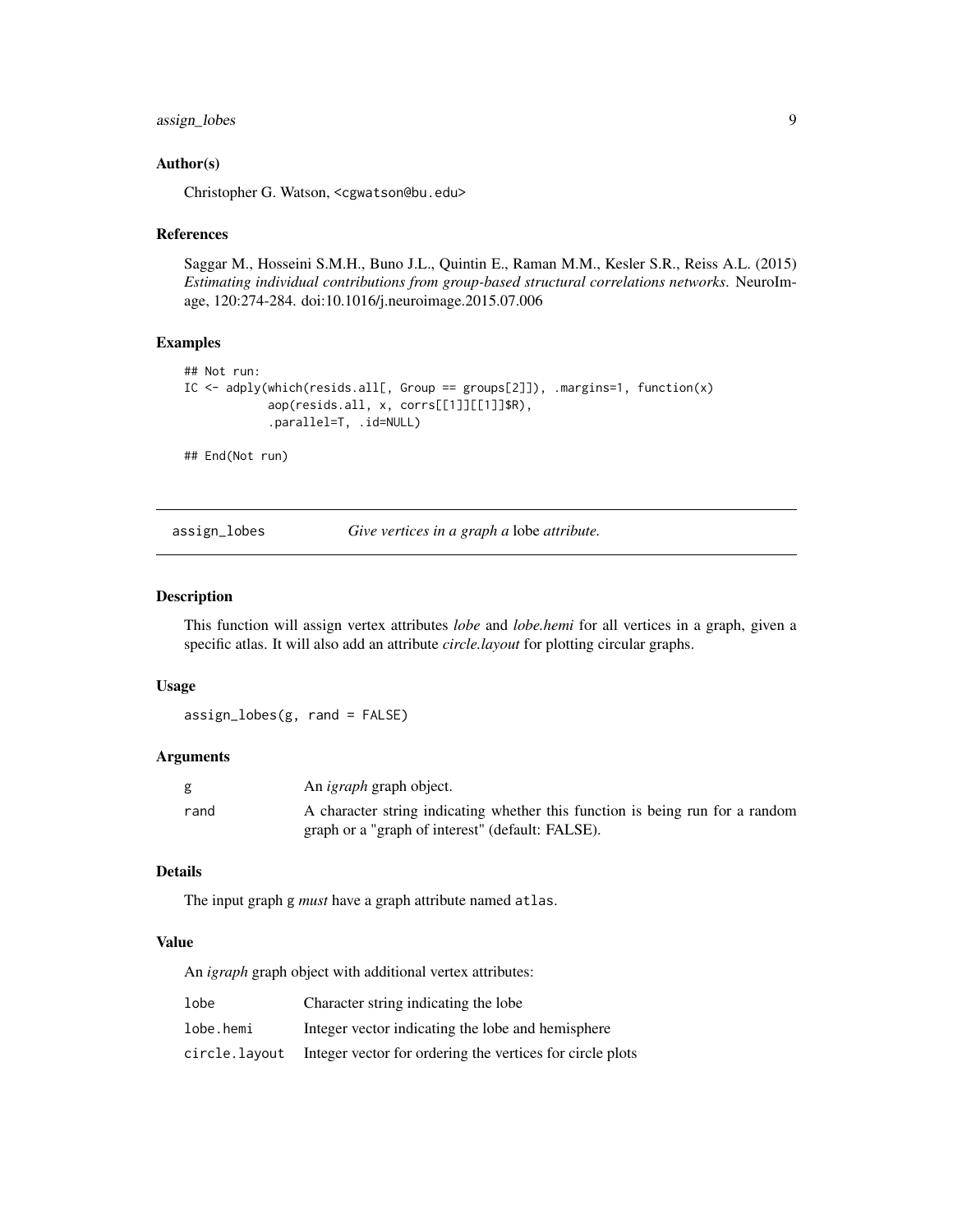|  |            | x, y, z, x.mni, y.mni, z.mni |                             |
|--|------------|------------------------------|-----------------------------|
|  |            |                              | Spatial coordinates         |
|  | color.lobe |                              | Colors based on <i>lobe</i> |

## Author(s)

Christopher G. Watson, <cgwatson@bu.edu>

auc\_diff *Difference in the area-under-the-curve of two vectors*

## Description

This function takes two vectors, calculates the area-under-the-curve (AUC), and calculates the difference between the two.

#### Usage

 $auc\_diff(x, y)$ 

#### Arguments

| Numeric vector of the x-values                                           |
|--------------------------------------------------------------------------|
| A 2-column numeric matrix; each column contains the values for one group |

## Value

A numeric value of the difference between two groups

<span id="page-9-1"></span>boot\_global *Bootstrapping for global graph measures*

## Description

This function performs bootstrapping to get group standard error estimates of a global graph measure (e.g. modularity). It will output a list containing the [boot](#page-0-0) objects and a [data.table](#page-0-0) with standard errors and 95% confidence intervals at each density for each group.

## Usage

```
boot_global(densities, resids, R = 1000, measure = c("mod", "E.global",
  "Cp", "Lp", "assortativity"))
```
<span id="page-9-0"></span>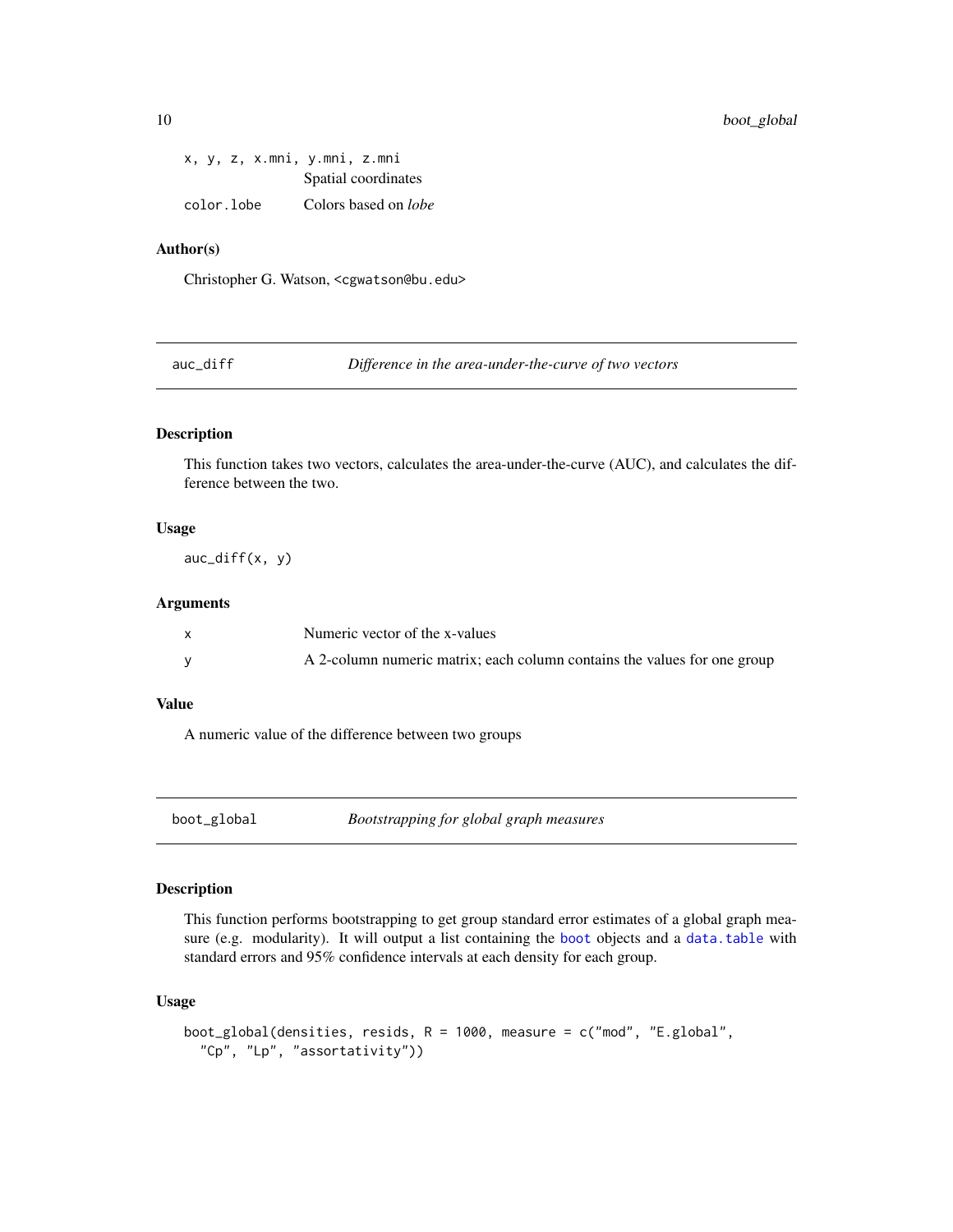## <span id="page-10-0"></span>brainGraph\_init 11

#### **Arguments**

| densities | A vector of graph densities to loop through              |
|-----------|----------------------------------------------------------|
| resids    | A data table of the residuals (from get. resid)          |
| R         | The number of bootstrap replicates (default: 1e3)        |
| measure   | Character string of the measure to test (default: 'mod') |

## Details

The 95% confidence intervals are calculated using the normal approximation.

#### Value

A list with two elements:

| g  | A list of <b>boot</b> objects (one for each group)              |
|----|-----------------------------------------------------------------|
| dt | A data table with length # <i>densities</i> $*$ # <i>groups</i> |

## Author(s)

Christopher G. Watson, <cgwatson@bu.edu>

## See Also

[boot,](#page-0-0) [boot.ci](#page-0-0)[,permute.group](#page-39-1)

#### Examples

```
## Not run:
boot.E.global <- boot_global(densities, resids.all, 1e3, 'E.global')
```
## End(Not run)

brainGraph\_init *Initialize variables for further use in brainGraph*

## Description

This function initializes some variables that are important for further analysis with the brainGraph package. This mostly involves loading CSV files (of covariates/demographics, cortical thickness/volumes, etc.) and returning them as data tables.

#### Usage

```
brainGraph_init(atlas = c("aal116", "aal2.120", "aal2.94", "aal90",
 "brainsuite", "destrieux", "destrieux.scgm", "dk", "dk.scgm", "dkt",
  "dkt.scgm", "dosenbach160", "hoa112", "lpba40"), densities, datadir,
 modality = c("thickness", "volume", "lgi", "area"), use.mean = FALSE,
 covars = NULL, exclude.subs = NULL)
```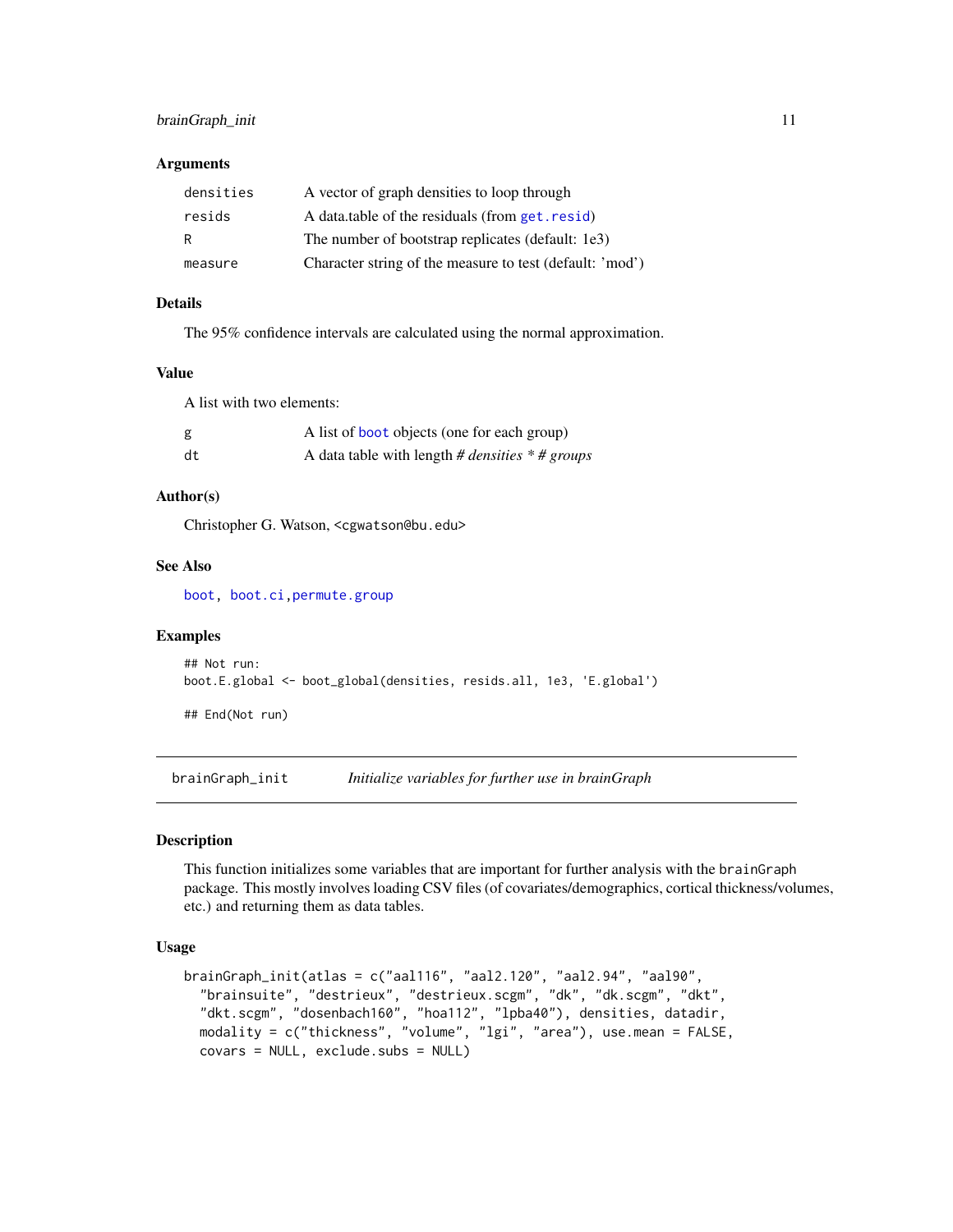## Arguments

| atlas        | A character string indicating which brain atlas you are using                                                                                                  |
|--------------|----------------------------------------------------------------------------------------------------------------------------------------------------------------|
| densities    | A numeric vector of the graph densities you would like to investigate                                                                                          |
| datadir      | A character string; the filesystem location of your input files                                                                                                |
| modality     | A character string indicating the volumetric MRI modality/measure you are us-<br>ing to create the graphs ('thickness', 'volume', 'lgi', or 'area')            |
| use.mean     | A logical indicating whether or not you would like to calculate the mean hemi-<br>spheric volumetric measure (for later use in linear models) (default: FALSE) |
| covars       | (optional) A data table of covariates; specify this if you do not want to load<br>your full covariates file (default: NULL)                                    |
| exclude.subs | (optional) A character vector of the Study ID's of subjects who are to be ex-<br>cluded from the analysis                                                      |

## Details

The file containing covariates should be named covars.csv. However, you may also supply a data.table using the function argument covars. This is useful if you have multiple covariates in your file and wish to subset the data on your own.

The files containing volumetric data should include hemisphere, atlas, and modality, e.g. lh\_dkt\_thickness.csv. If you would like to include subcortical gray matter, then you will need files covars.scgm.csv and scgm.csv.

## Value

A list containing:

| atlas         | A character string of the brain atlas name                   |
|---------------|--------------------------------------------------------------|
| densities     | A numeric vector of the graph densities                      |
| modality      | A character string of the modality you chose                 |
| kNumDensities | An integer indicating the number of densities                |
| covars        | A data, table of covariates                                  |
| groups        | A character vector of subject group names                    |
| kNumGroups    | An integer indicating the number of groups                   |
| kNumVertices  | An integer; the number of vertices in the graphs             |
| lhrh          | A data, table of left- and right-hemispheric volumetric data |
| all.dat       | A merged data.table of covars and lhrh                       |
| all.dat.tidy  | A 'tidied' version of all.dat                                |

## Author(s)

Christopher G. Watson, <cgwatson@bu.edu>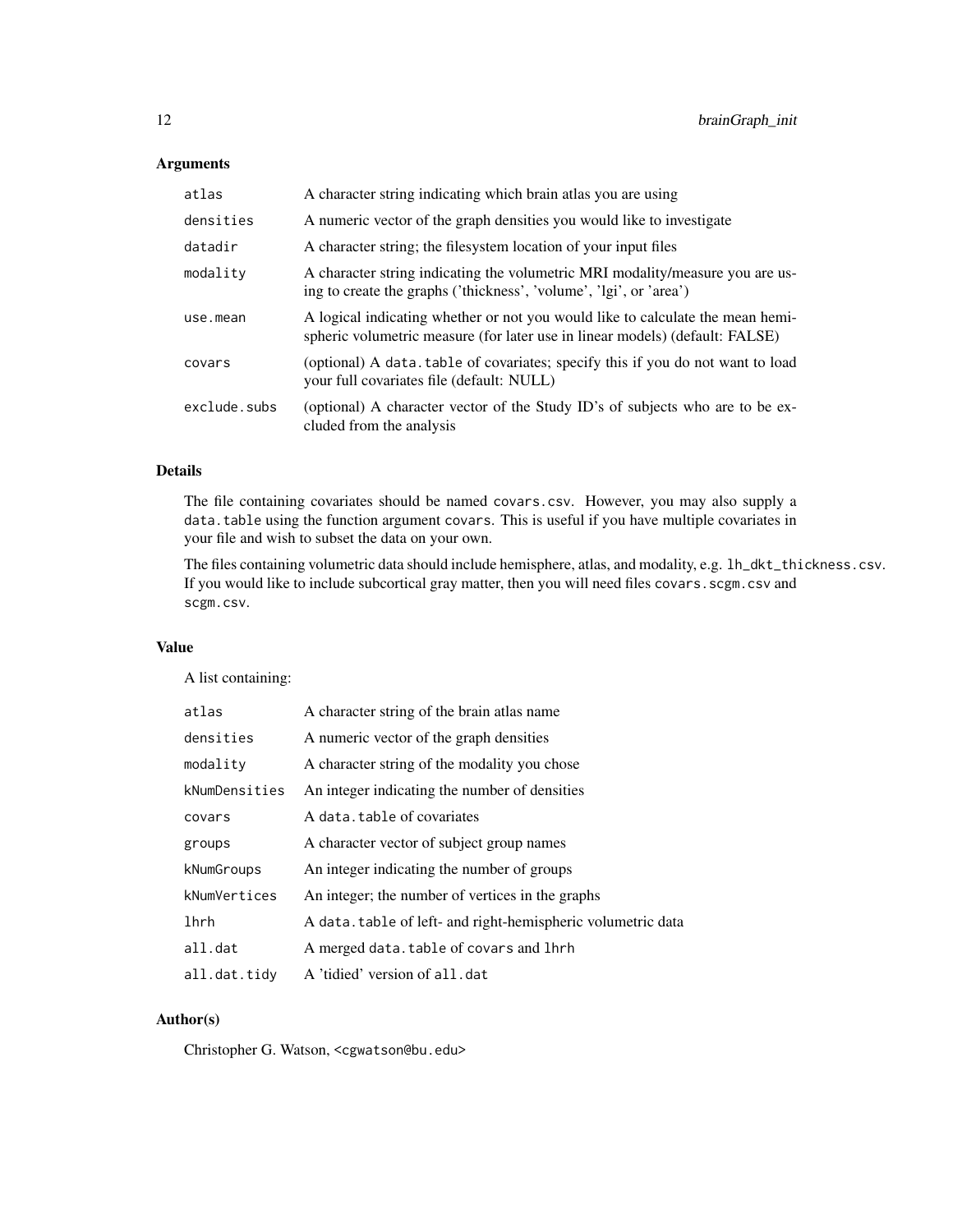#### <span id="page-12-0"></span>brainsuite that the contract of the contract of the contract of the contract of the contract of the contract of the contract of the contract of the contract of the contract of the contract of the contract of the contract o

#### Examples

```
## Not run:
init.vars <- brainGraph_init(atlas='dkt', densities=seq(0.07, 0.50, 0.01),
datadir='/home/cwatson/Data', modality='thickness', exclude.subs=c('Con07',
'Con23', 'Pat15'), use.mean=FALSE)
```
## End(Not run)

brainsuite *Coordinates for data from BrainSuite atlas*

#### Description

This is a list of spatial coordinates for the BrainSuite software, along with indices for the major lobes of the brain.

#### Usage

data("brainsuite")

## Format

A data frame with 74 observations on the following 7 variables.

name a character vector of region names

x.mni a numeric vector of x-coordinates (in MNI space)

y.mni a numeric vector of y-coordinates (in MNI space)

z.mni a numeric vector of z-coordinates (in MNI space)

lobe a factor with levels Frontal Parietal Temporal Occipital Insula Cingulate SCGM

hemi a factor with levels L R

index a numeric vector

## Source

Shattuck DW and Leahy RM (2002) *BrainSuite: an automated cortical surface identification tool*. Medical Image Analysis, 8(2):129-142.

#### References

Pantazis D, Joshi AA, Jintao J, Shattuck DW, Bernstein LE, Damasio H, and Leahy RM. (2009) *Comparison of landmark-based and automatic methods for cortical surface registration*. NeuroImage, 49(3):2479-2493.

## Examples

data(brainsuite) str(brainsuite)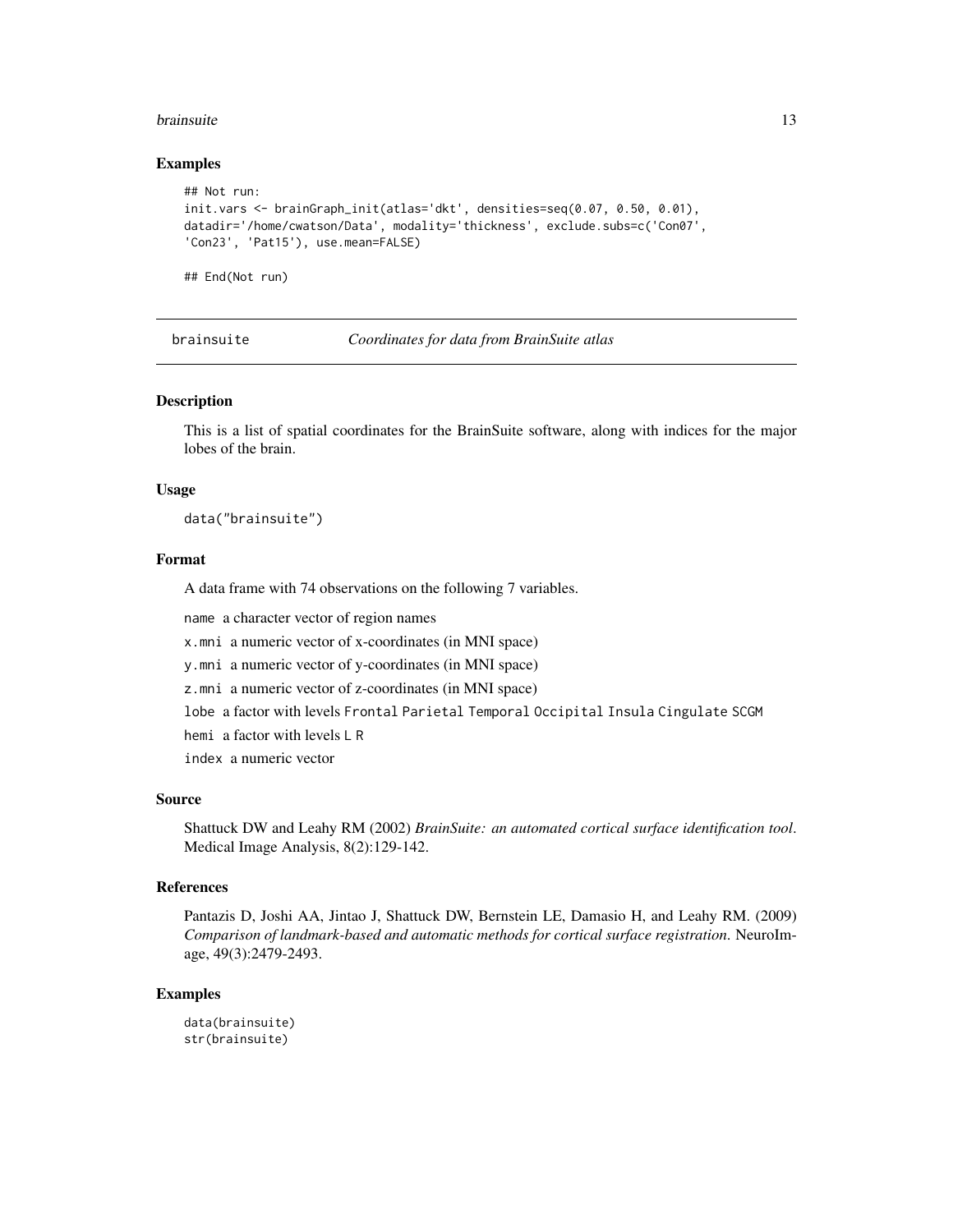<span id="page-13-1"></span><span id="page-13-0"></span>

This function calculates the leverage centrality of each vertex in a graph.

## Usage

```
centr_lev(g, use.parallel = TRUE)
```
#### Arguments

| g            | The igraph graph object                                                 |
|--------------|-------------------------------------------------------------------------|
| use.parallel | Logical indicating whether or not to use <i>foreach</i> (default: TRUE) |

#### Details

The leverage centrality relates a vertex's degree with the degree of its neighbors. The equation is:

$$
l_i = \frac{1}{k_i} \sum_{j \in N_i} \frac{k_i - k_j}{k_i + k_j}
$$

where  $k_i$  is the degree of the  $i^{th}$  vertex and  $N_i$  is the set of neighbors of *i*. This function replaces *NaN* with *NA* (for functions that have the argument *na.rm*).

This function was adapted from the igraph wiki (http://igraph.wikidot.com).

## Value

A vector of the leverage centrality for all vertices.

#### Author(s)

Christopher G. Watson, <cgwatson@bu.edu>

#### References

Joyce K.E., Laurienti P.J., Burdette J.H., Hayasaka S. (2010) *A new measure of centrality for brain networks*. PLoS One, 5(8):e12200.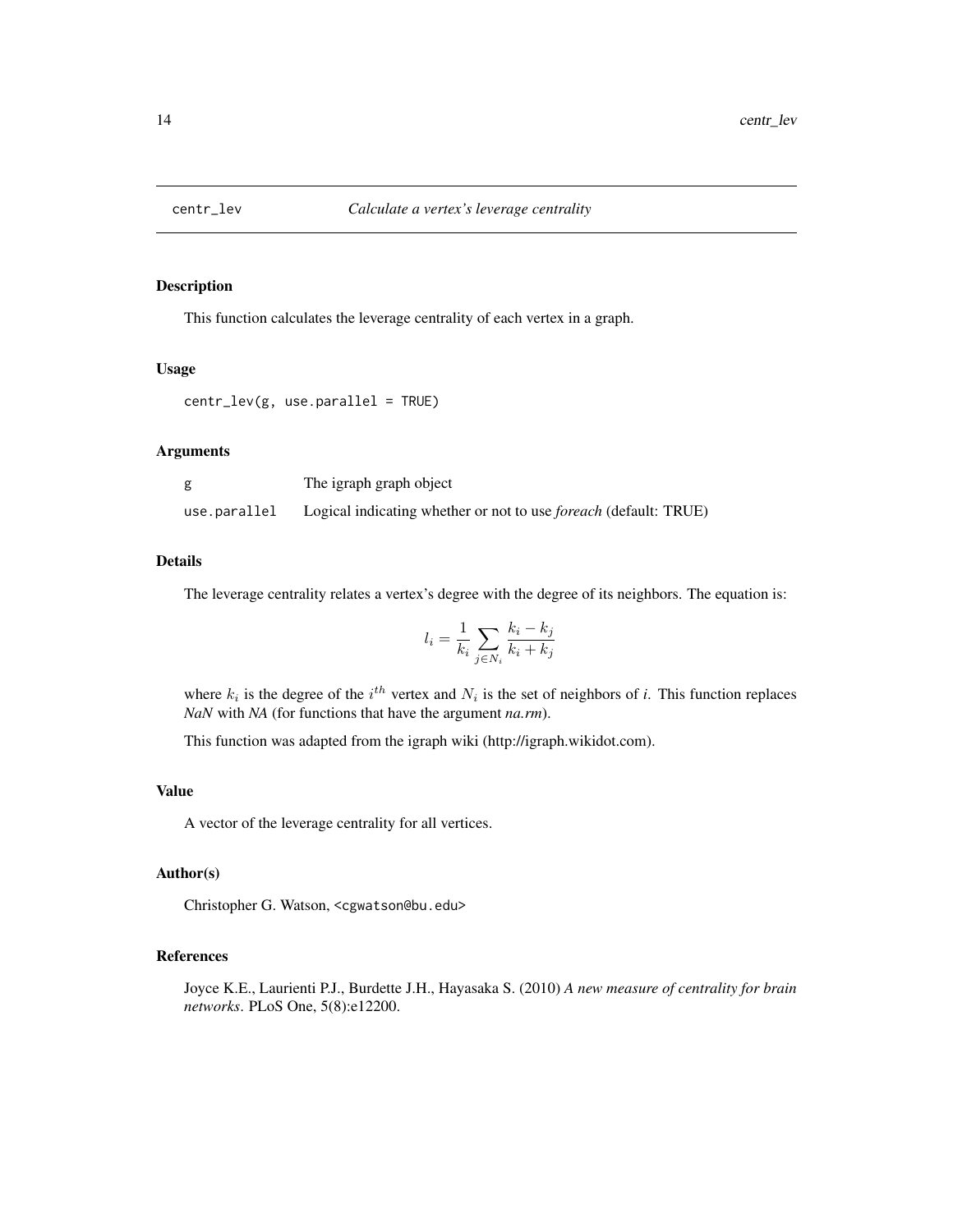<span id="page-14-0"></span>

This function checks the model residuals for each brain region in the analysis. It simply does a qqplot of the studentized residuals (but uses ggplot2 functions).

## Usage

check.resid(resids, cols = FALSE)

## Arguments

| resids | Data table of model residuals for all brain regions           |
|--------|---------------------------------------------------------------|
| cols   | Logical indicating whether to color by group (default: FALSE) |

## Value

A list of [ggplot](#page-0-0) objects

## Author(s)

Christopher G. Watson, <cgwatson@bu.edu>

#### See Also

[qqnorm](#page-0-0)

## Examples

```
## Not run:
p.resids <- check.resid(resids.all)
lapply(p.resids, function(x) {dev.new(); print(x)})
```
## End(Not run)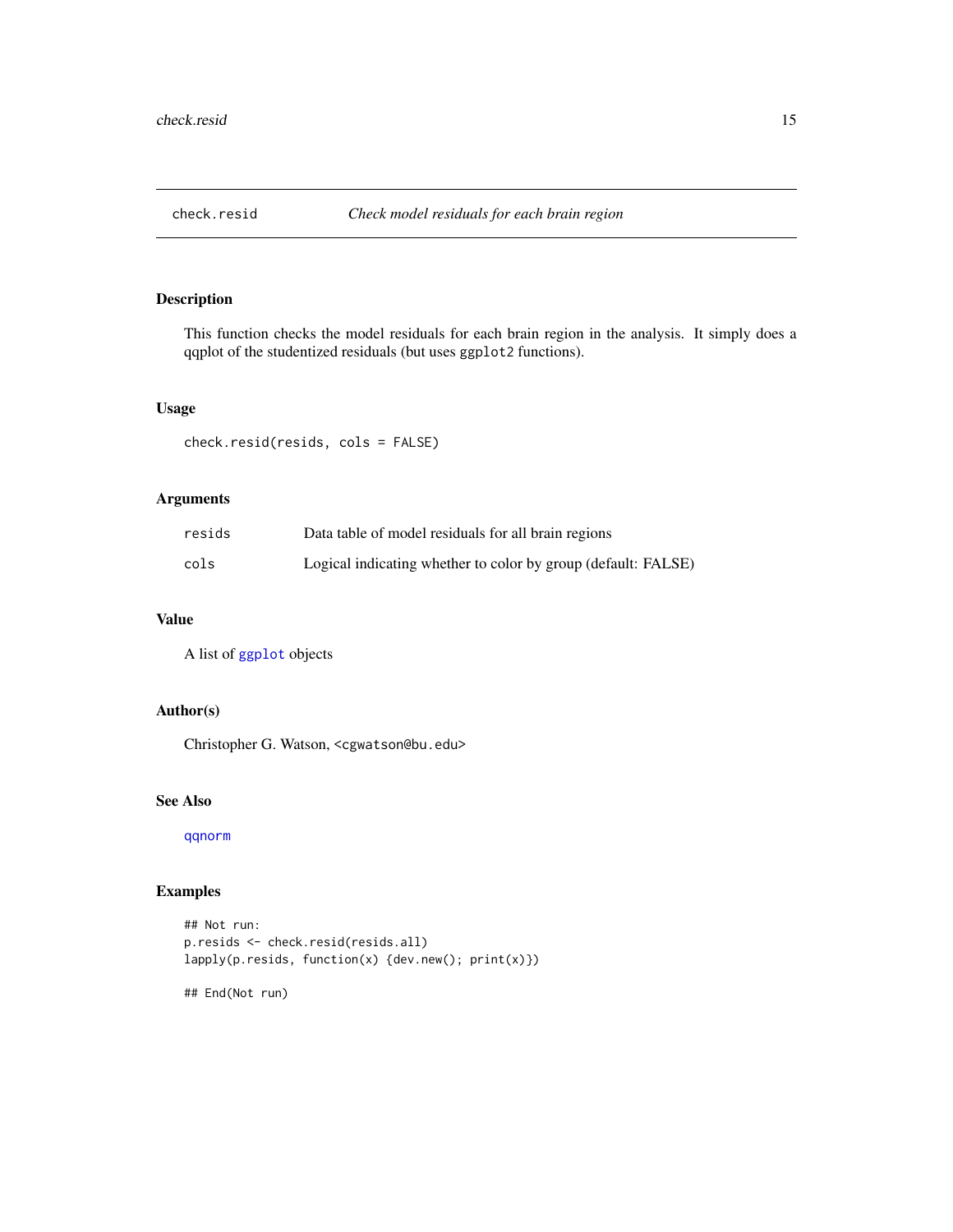<span id="page-15-2"></span><span id="page-15-0"></span>

This function selects edges to be re-wired when simulating random graphs. It is based on the algorithm by Bansal et al. (2009), BMC Bioinformatics.

## Usage

choose.edges(g)

## Arguments

g The random graph that has been generated

#### Value

A data frame with four elements; two edges will be removed and two edges will be added between the four vertices.

#### References

Bansal S., Khandelwal S., Meyers L.A. (2009) *Exploring biological network structure with clustered random networks*. BMC Bioinformatics, 10:405-421.

<span id="page-15-1"></span>color.edges *Color graph edges*

## Description

This function takes the community membership of a given graph, and assigns to the edges a specific color (the same as the vertex membership colors). Edges that connect vertices of two different groups are colored gray. Also works for the major lobes of the brain, plus insula, subcortical gray matter, cingulate, limbic lobe (if included in the specific brain atlas).

#### Usage

```
color.edges(g, memb)
```
#### Arguments

|      | The graph to get its edges colored                   |
|------|------------------------------------------------------|
| memb | An integer vector indicating vertex group membership |

## Value

A character vector of colors for each edge in the graph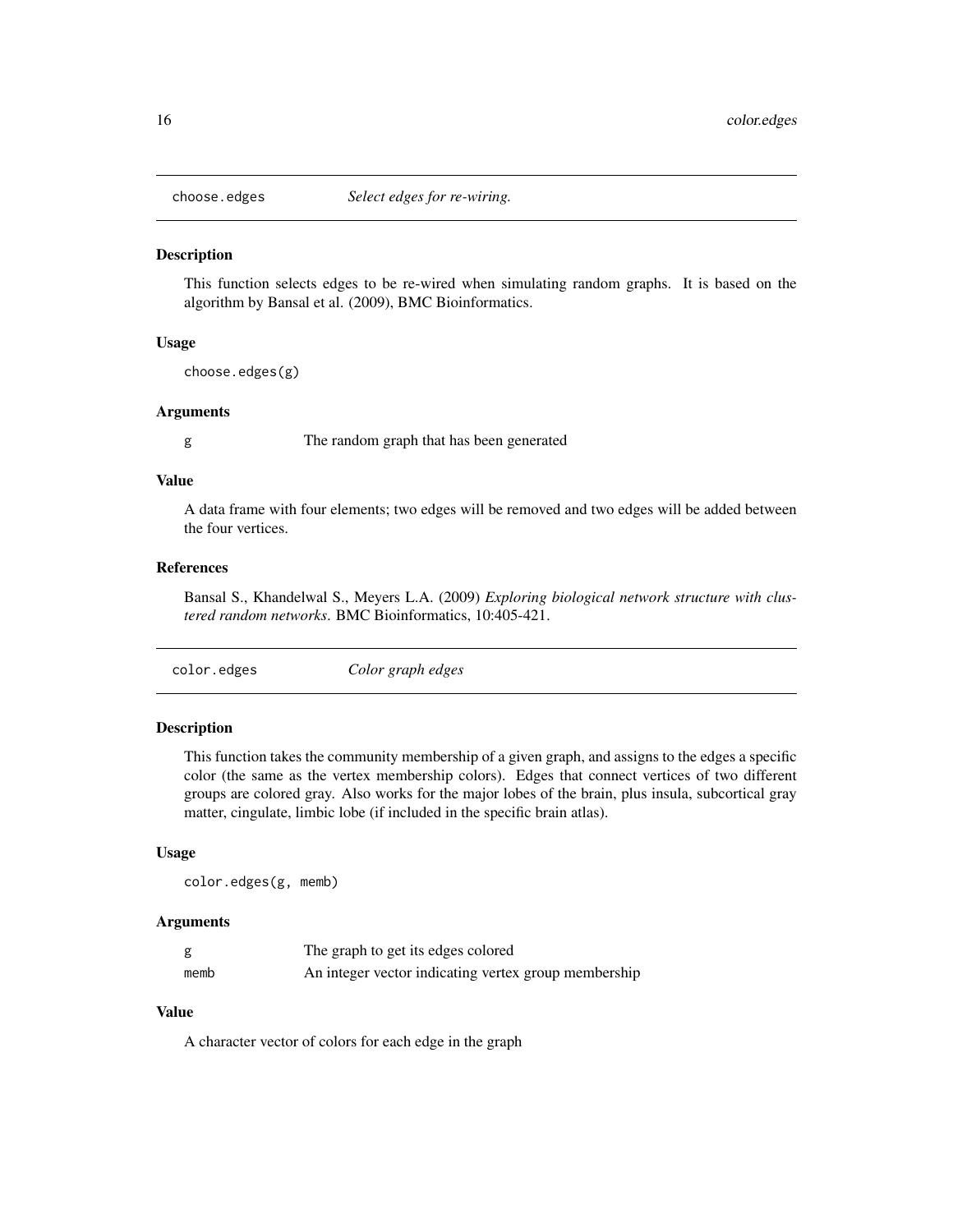<span id="page-16-0"></span>color.vertices *Color graph vertices*

## **Description**

This function takes an integer vector (representing membership of a community or component) and creates a character vector of colors for each community/module, component, etc. This only assigns a color to groups with at least 2 members; isolated vertices will be colored 'gray'.

## Usage

color.vertices(memb)

#### Arguments

memb An integer vector representing membership of e.g. a community

## Value

A character vector with length equal to the number of communities, lobes, components, etc.

cor.diff.test *Calculate the p-value for differences in correlation coefficients*

## Description

Given two sets of correlation coefficients and sample sizes, this function calculates and returns the *z-scores* and *p-values* associated with the difference between correlation coefficients. This function was adapted from <http://stackoverflow.com/a/14519007/3357706>.

#### Usage

```
cor.diff.test(r1, r2, n1, n2, alternative = c("two.sided", "less", "greater"))
```
## Arguments

| r1          | Numeric (vector or matrix) of correlation coefficients, group 1                                                         |
|-------------|-------------------------------------------------------------------------------------------------------------------------|
| r2          | Numeric (vector or matrix) of correlation coefficients, group 2                                                         |
| n1          | Integer; number of observations, group 1                                                                                |
| n2          | Integer; number of observations, group 2                                                                                |
| alternative | Character string specifying the alternative hypothesis test to use; one of: 'two.sided'<br>(default), 'less', 'greater' |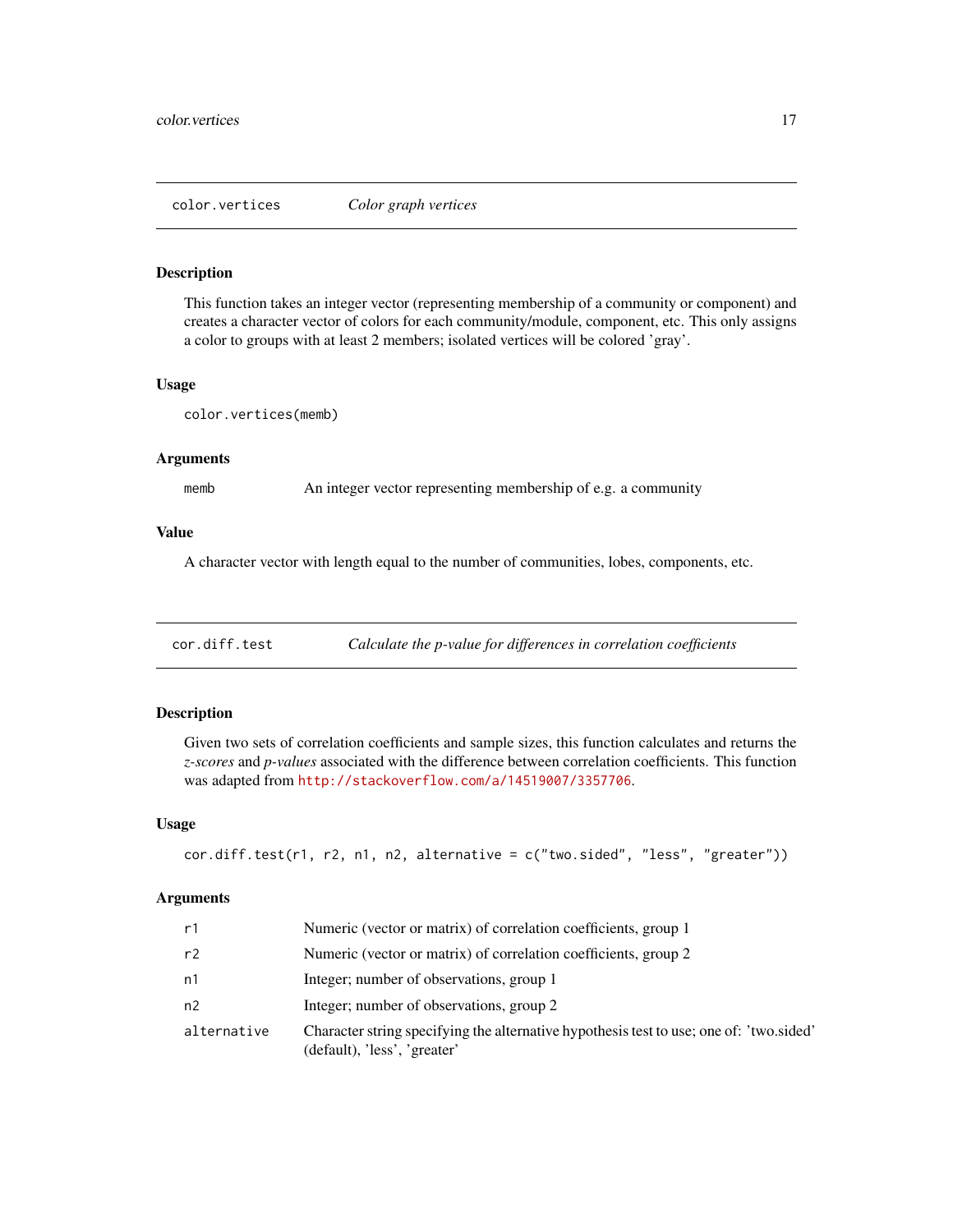<span id="page-17-0"></span>Value

A list containing: pThe p-values zThe z-score for the difference in correlation coefficients

#### Author(s)

Christopher G. Watson, <cgwatson@bu.edu>

## Examples

```
## Not run:
kNumSubjs <- summary(covars$Group)
corr.diffs <- cor.diff.test(corrs[[1]][[1]]$R, corrs[[2]][[1]]$R,
                            kNumSubjs[1], kNumSubjs[2], alternative='two.sided')
edge.diffs <- t(sapply(which(corr.diffs$p < .05), function(x)
                       mapply('[[',
                              dimnames(corr.diffs$p),
                              arrayInd(x, dim(corr.diffs$p)))
                              ))
```
## End(Not run)

<span id="page-17-1"></span>corr.matrix *Calculate correlation matrix and threshold*

## Description

This function does a column-by-column correlation of a given data frame, and will threshold the matrix based on a given density; e.g. 0.1 if you want to keep only the 10% strongest correlations.

#### Usage

```
corr.matrix(dat, thresh = NULL, density = 0.1, exclusions = NULL, ...)
```
#### Arguments

| dat        | Data table of the data to correlate                                                        |
|------------|--------------------------------------------------------------------------------------------|
| thresh     | Numeric; absolute correlation value to threshold by                                        |
| density    | Numeric indicating the resultant network density; keeps the top $X\%$ of correla-<br>tions |
| exclusions | Numeric vector of indices (columns) to exclude (optional)                                  |
| .          | Other arguments to be passed to rcorr                                                      |

#### Details

If you wish to exclude regions from your analysis, you can give the indices of their columns. This function is essentially a wrapper for [rcorr](#page-0-0), with some added functionality to work with this type of data more easily. By default, the Pearson correlation coefficients are calculated, but can return Spearman by passing an additional argument.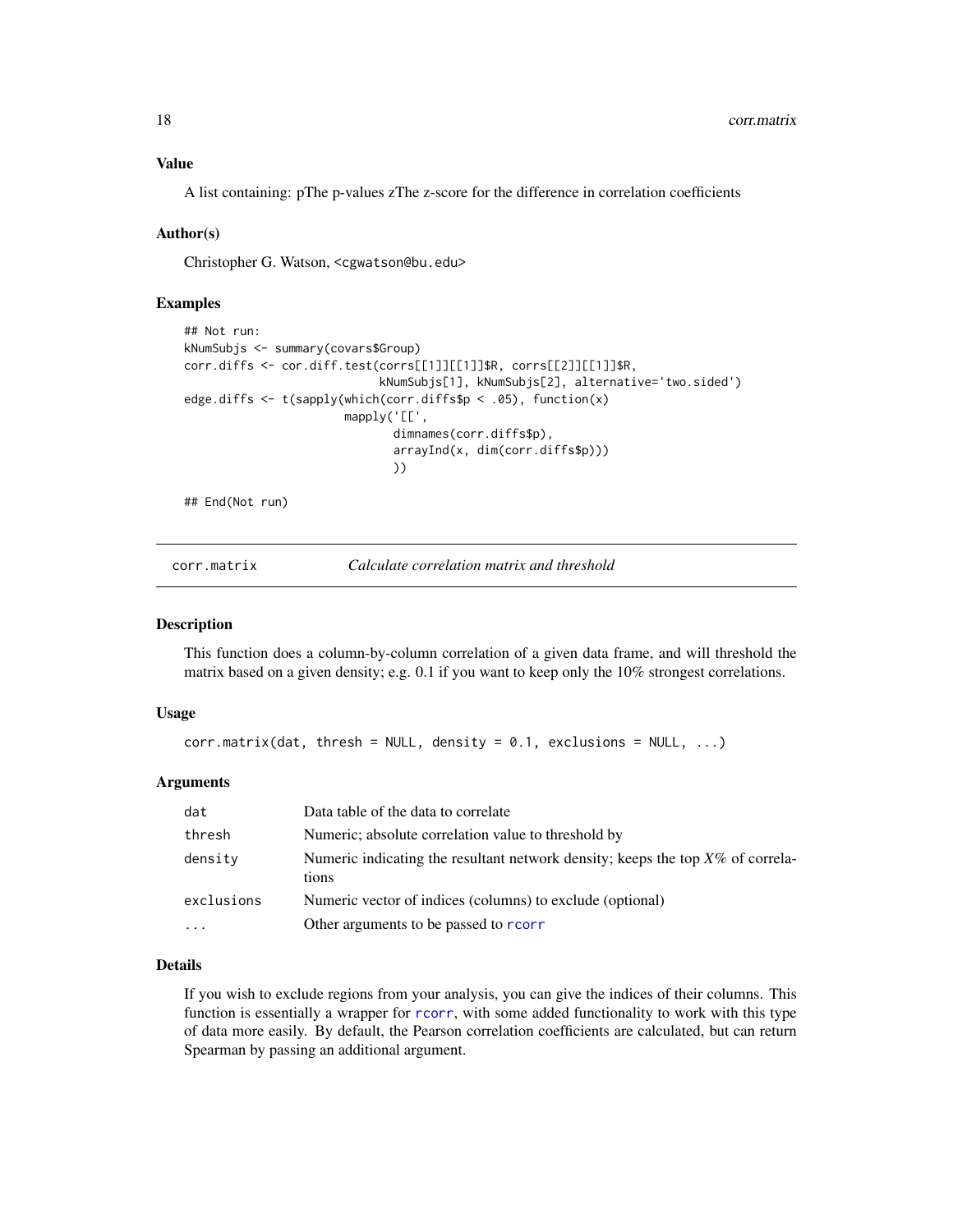## <span id="page-18-0"></span>Value

A list with the following components:

|           | Numeric matrix of correlation coefficients.                               |
|-----------|---------------------------------------------------------------------------|
| D         | Numeric matrix of p-values.                                               |
| r.thresh  | Binary matrix indicating correlations that are above a certain threshold. |
| threshold | Numeric; the threshold value used.                                        |

#### Author(s)

Christopher G. Watson, <cgwatson@bu.edu>

## See Also

[rcorr](#page-0-0)

## Examples

```
## Not run:
corrs <- lapply(groups, function(x) lapply(densities, function(y)
  corr.matrix(resids.all[x], density=y)))
```
## End(Not run)

count\_homologous *Count number of edges between homologous regions of a brain graph*

## Description

This function will count the number of edges between homologous regions in a brain graph (e.g. between L and R superior frontal).

## Usage

```
count_homologous(g)
```
## Arguments

g An igraph graph object

## Value

A named vector of the edge ID's connecting homologous regions

#### Author(s)

Christopher G. Watson, <cgwatson@bu.edu>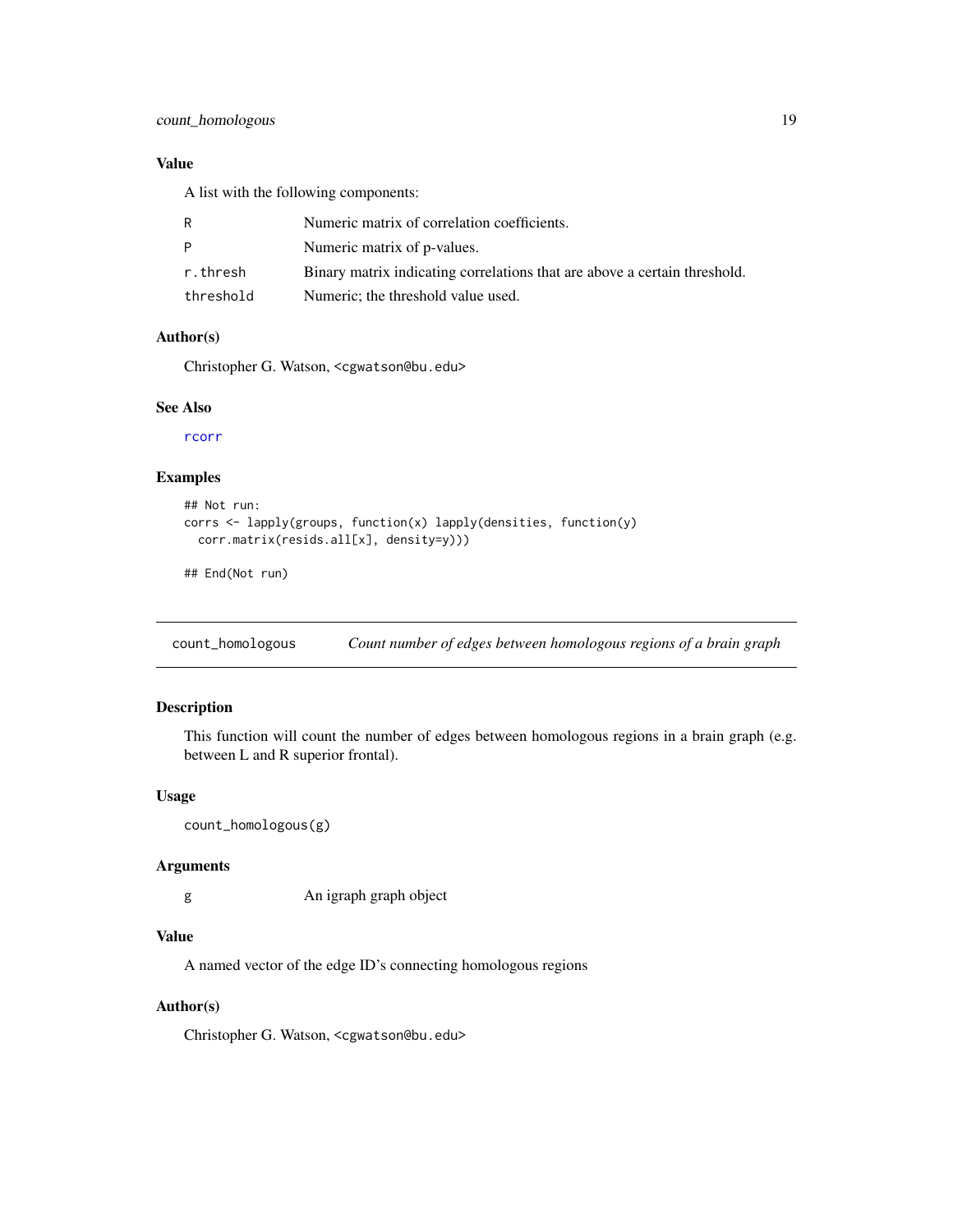<span id="page-19-1"></span><span id="page-19-0"></span>

This function will count the number of edges between all vertices in one major lobe (e.g. Frontal) and all other major lobes.

#### Usage

```
count_interlobar(g, lobe)
```
#### Arguments

|      | The igraph graph object                                          |
|------|------------------------------------------------------------------|
| lobe | A character string indicating the lobe to count from (uppercase) |

## Value

A data table of total, intra-, and inter-lobar edge counts

## Author(s)

Christopher G. Watson, <cgwatson@bu.edu>

## Examples

```
## Not run:
g1.frontal <- count_interlobar(g1[[N]], 'Frontal')
## End(Not run)
```
destrieux *Coordinates for data from the Destrieux atlas*

## Description

This is a list of spatial coordinates for the Destrieux atlas, along with indices for the major lobes of the brain.

## Usage

data("destrieux")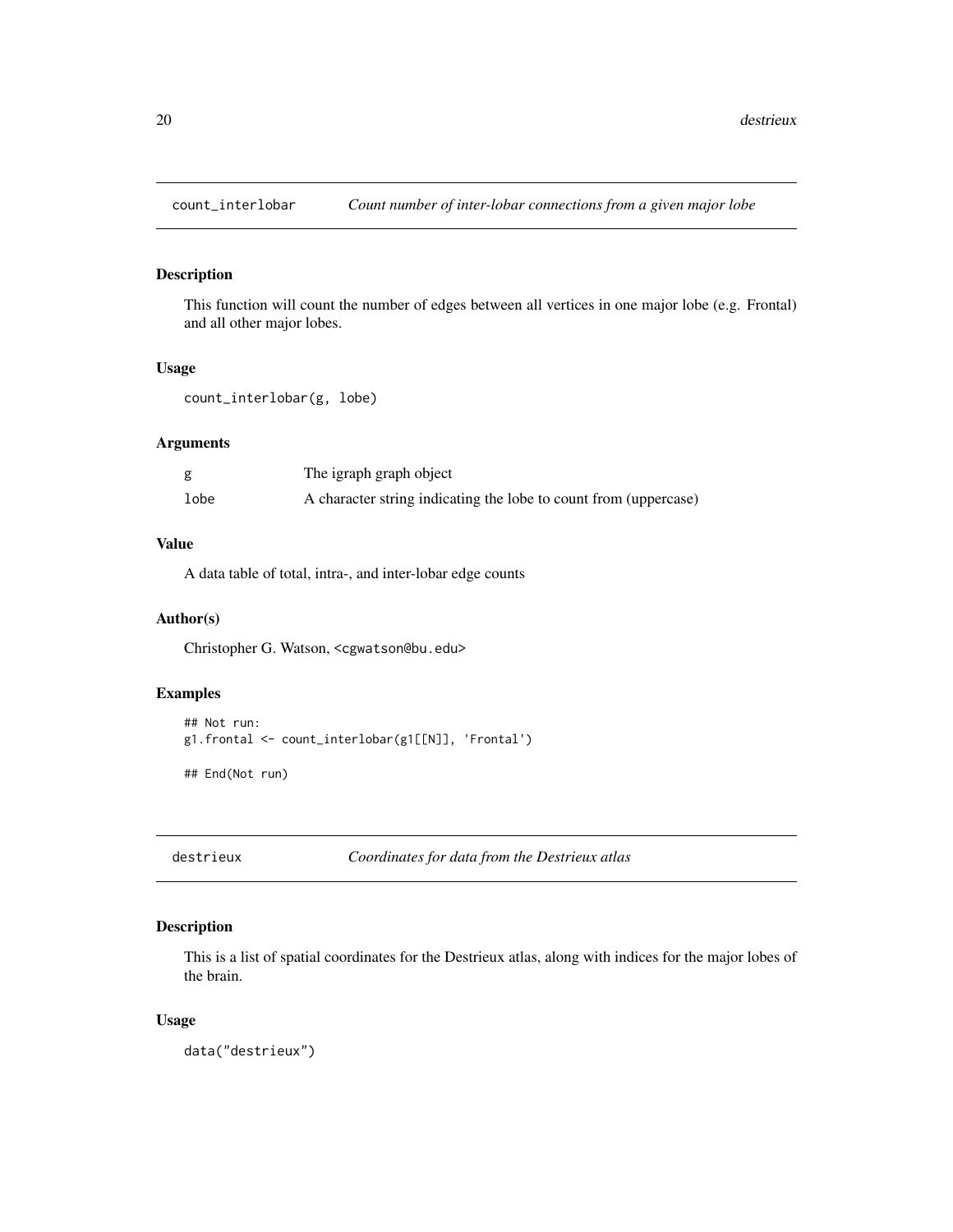## <span id="page-20-0"></span>destrieux.scgm 21

#### Format

A data frame with 148 observations on the following 8 variables.

name a character vector of region names

x.mni a numeric vector of x-coordinates (in MNI space)

y.mni a numeric vector of y-coordinates (in MNI space)

z.mni a numeric vector of z-coordinates (in MNI space)

lobe a factor with levels Frontal Parietal Temporal Occipital Insula Limbic

hemi a factor with levels L R

index a numeric vector

class a factor with levels G G\_and\_S S

#### Source

Destrieux C., Fischl B., Dale E. \& Halgren E. (2010) *Automatic parcellation of human cortical gyri and sulci using standard anatomic nomenclature*. NeuroImage, 53(1):1-15.

## References

Destrieux C., Fischl B., Dale E. \& Halgren E. (2010) *Automatic parcellation of human cortical gyri and sulci using standard anatomic nomenclature*. NeuroImage, 53(1):1-15.

## Examples

data(destrieux) str(destrieux)

destrieux.scgm *Coordinates for data from the Destrieux atlas*

## Description

This is a list of spatial coordinates for the Destrieux atlas, along with indices for the major lobes of the brain.

#### Usage

data("destrieux.scgm")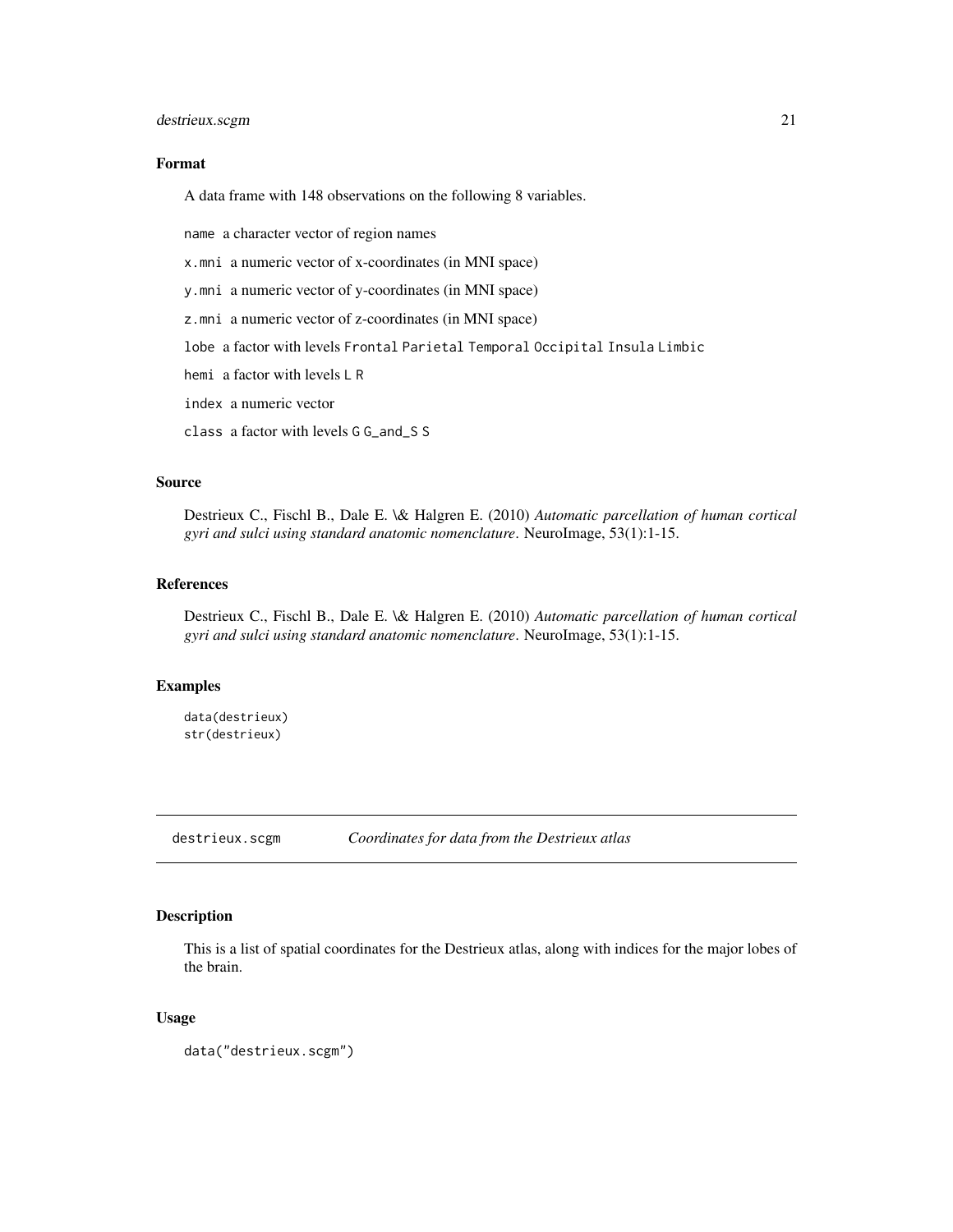## <span id="page-21-0"></span>Format

A data frame with 162 observations on the following 8 variables.

name a character vector of region names

x.mni a numeric vector of x-coordinates (in MNI space)

y.mni a numeric vector of y-coordinates (in MNI space)

z.mni a numeric vector of z-coordinates (in MNI space)

lobe a factor with levels Frontal Parietal Temporal Occipital Insula Limbic Cingulate **SCGM** 

hemi a factor with levels L R

index a numeric vector

class a factor with levels G G\_and\_S S SCGM

#### Source

Destrieux C., Fischl B., Dale E. \& Halgren E. (2010) *Automatic parcellation of human cortical gyri and sulci using standard anatomic nomenclature*. NeuroImage, 53(1):1-15.

#### References

Destrieux C., Fischl B., Dale E. \& Halgren E. (2010) *Automatic parcellation of human cortical gyri and sulci using standard anatomic nomenclature*. NeuroImage, 53(1):1-15.

## Examples

data(destrieux.scgm) str(destrieux.scgm)

dk *Coordinates for data from the Desikan-Killiany atlas*

#### Description

This is a list of spatial coordinates for the Desikan-Killiany (DK) atlas, along with indices for the major lobes of the brain.

#### Usage

data("dk")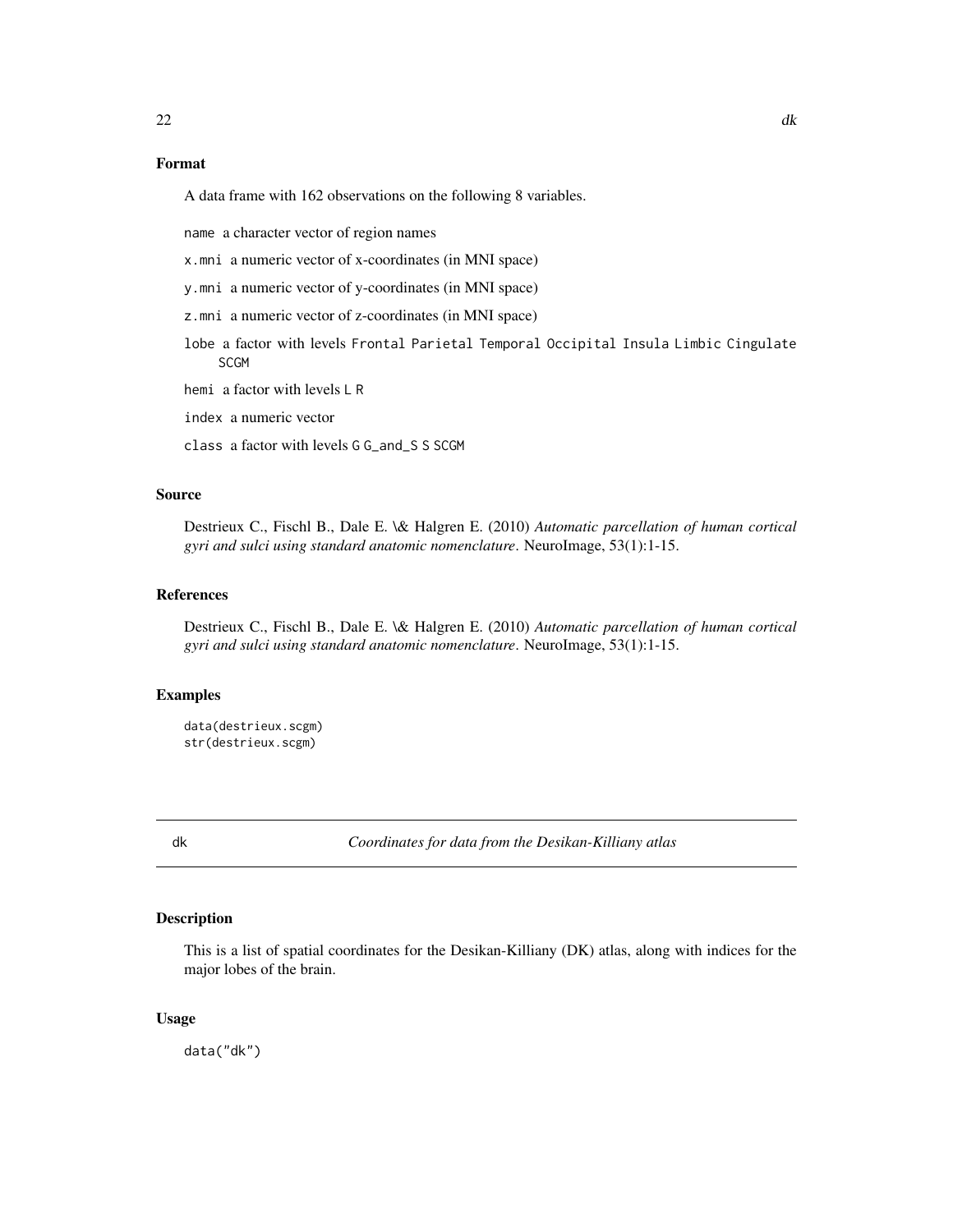#### <span id="page-22-0"></span>dk.scgm 23

## Format

A data frame with 68 observations on the following 8 variables.

name a character vector of region names

x.mni a numeric vector of x-coordinates (in MNI space)

y.mni a numeric vector of y-coordinates (in MNI space)

z.mni a numeric vector of z-coordinates (in MNI space)

lobe a factor with levels Frontal Parietal Temporal Occipital Insula Cingulate

hemi a factor with levels L R

index a numeric vector

name.full a character vector of full region names

#### Source

Desikan R.S., Segonne F., Fischl B., et al. (2006) *An automated labeling system for subdividing the human cerebral cortex on MRI scans into gyral based regions of interest*. NeuroImage, 31:968-980.

## References

Desikan R.S., Segonne F., Fischl B., et al. (2006) *An automated labeling system for subdividing the human cerebral cortex on MRI scans into gyral based regions of interest*. NeuroImage, 31:968-980.

## Examples

data(dk) str(dk)

dk.scgm *Coordinates for data from the Desikan-Killiany atlas*

## Description

This is a list of spatial coordinates for the Desikan-Killiany (DK) atlas, along with indices for the major lobes of the brain and subcortical gray matter structures.

#### Usage

data("dk.scgm")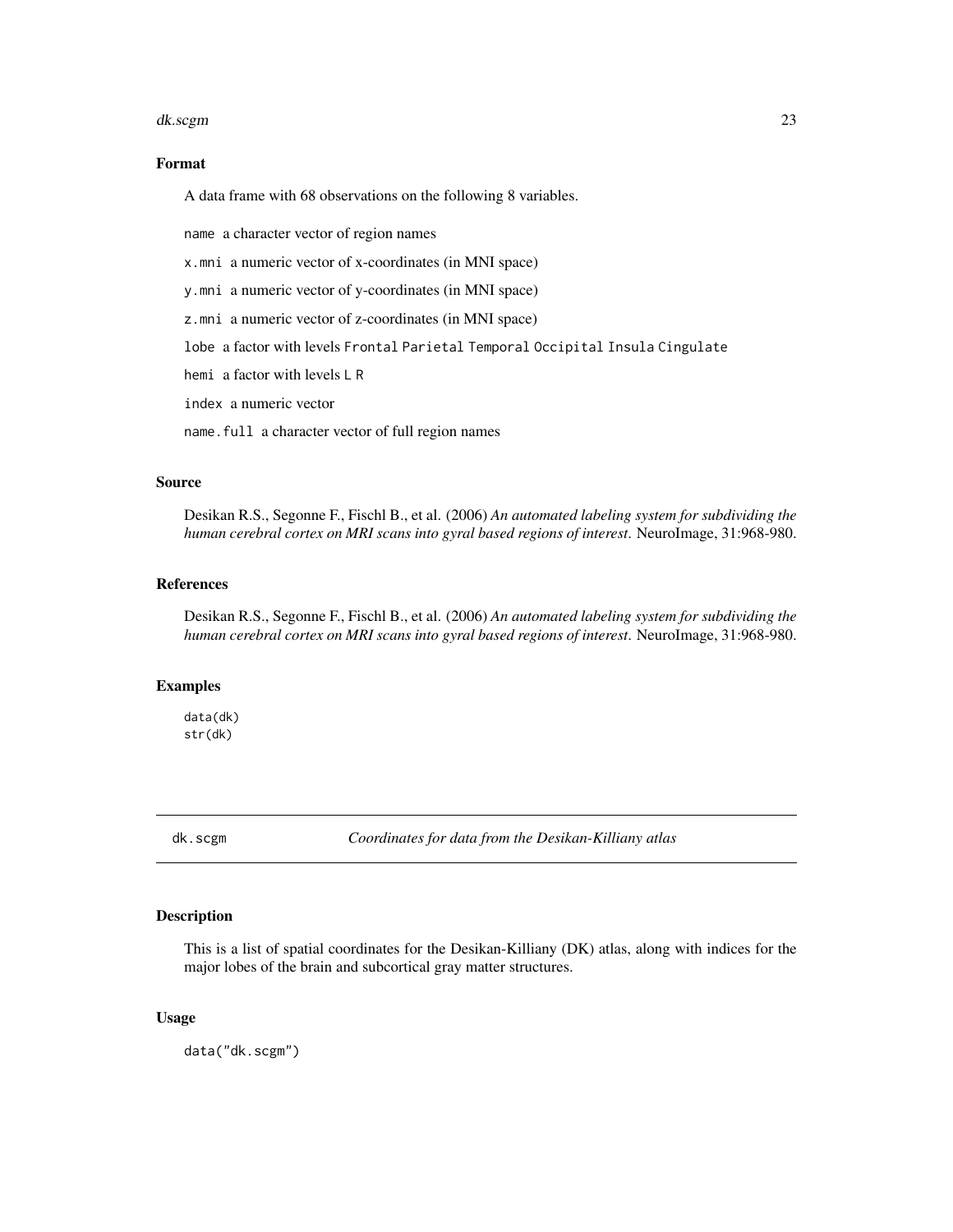## <span id="page-23-0"></span>Format

A data frame with 82 observations on the following 8 variables.

name a character vector of region names

x.mni a numeric vector of x-coordinates (in MNI space)

y.mni a numeric vector of y-coordinates (in MNI space)

z.mni a numeric vector of z-coordinates (in MNI space)

lobe a factor with levels Frontal Parietal Temporal Occipital Insula Cingulate

hemi a factor with levels L R

index a numeric vector

name.full a character vector of full region names

#### Source

Desikan R.S., Segonne F., Fischl B., et al. (2006) *An automated labeling system for subdividing the human cerebral cortex on MRI scans into gyral based regions of interest*. NeuroImage, 31:968-980.

## References

Desikan R.S., Segonne F., Fischl B., et al. (2006) *An automated labeling system for subdividing the human cerebral cortex on MRI scans into gyral based regions of interest*. NeuroImage, 31:968-980.

## Examples

data(dk.scgm) str(dk.scgm)

dkt *Coordinates for data from the Desikan-Killiany-Tourville atlas*

#### Description

This is a list of spatial coordinates for the Desikan-Killiany-Tourville (DKT) atlas, along with indices for the major lobes of the brain.

#### Usage

data("dkt")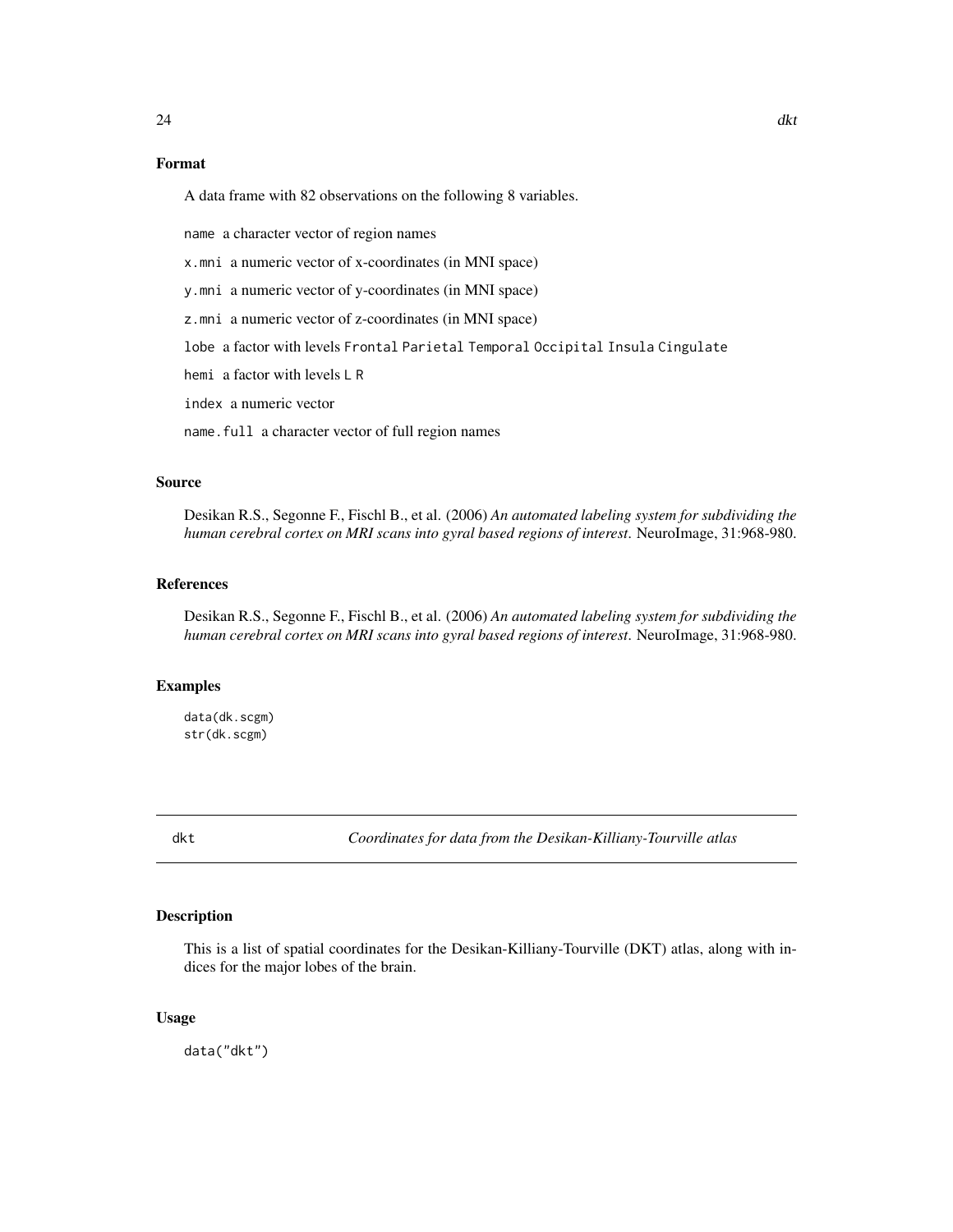#### <span id="page-24-0"></span>dkt.scgm 25

## Format

A data frame with 62 observations on the following 8 variables.

name a character vector of region names

x.mni a numeric vector of x-coordinates (in MNI space)

y.mni a numeric vector of y-coordinates (in MNI space)

z.mni a numeric vector of z-coordinates (in MNI space)

lobe a factor with levels Frontal Parietal Temporal Occipital Insula Cingulate

hemi a factor with levels L R

index a numeric vector

name.full a character vector of full region names

#### Source

Klein A. and Tourville J. (2012) *101 labeled brain images and a consistent human cortical labeling protocol*. Front Neurosci, doi:10.3389/fnins.2012.00171

## References

Klein A. and Tourville J. (2012) *101 labeled brain images and a consistent human cortical labeling protocol*. Front Neurosci, doi:10.3389/fnins.2012.00171

## Examples

data(dkt) str(dkt)

dkt.scgm *Coordinates for data from the Desikan-Killiany-Tourville atlas*

## Description

This is a list of spatial coordinates for the Desikan-Killiany-Tourville (DKT) atlas, along with indices for the major lobes of the brain and subcortical gray matter structures.

#### Usage

data("dkt.scgm")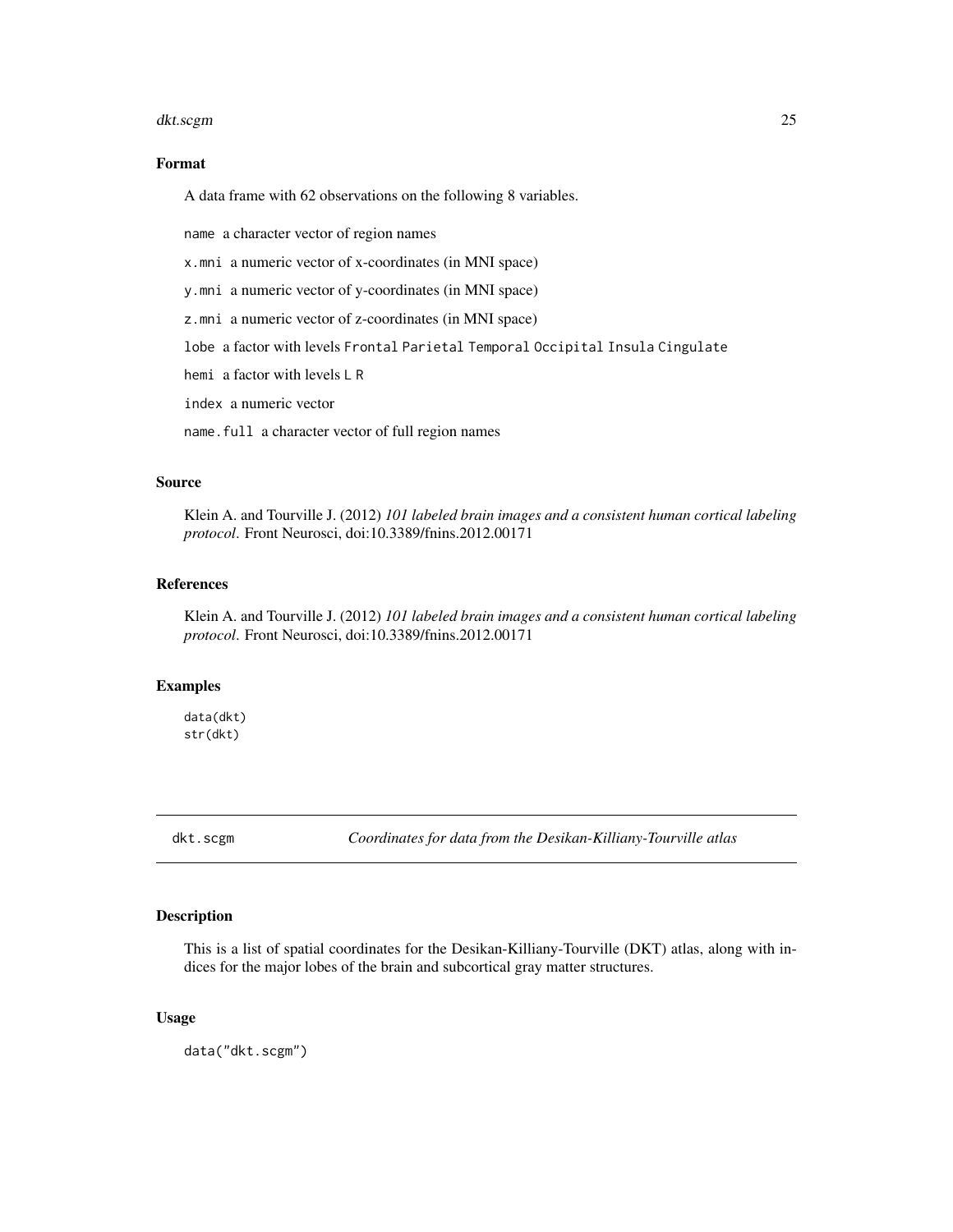## <span id="page-25-0"></span>Format

A data frame with 76 observations on the following 8 variables.

name a character vector of region names

x.mni a numeric vector of x-coordinates (in MNI space)

y.mni a numeric vector of y-coordinates (in MNI space)

z.mni a numeric vector of z-coordinates (in MNI space)

lobe a factor with levels Frontal Parietal Temporal Occipital Insula Cingulate

hemi a factor with levels L R

index a numeric vector

name.full a character vector of full region names

#### Source

Klein A. and Tourville J. (2012) *101 labeled brain images and a consistent human cortical labeling protocol*. Front Neurosci, doi:10.3389/fnins.2012.00171

## References

Klein A. and Tourville J. (2012) *101 labeled brain images and a consistent human cortical labeling protocol*. Front Neurosci, doi:10.3389/fnins.2012.00171

## Examples

data(dkt.scgm) str(dkt.scgm)

dosenbach160 *Coordinates for data from the Dosenbach160 atlas*

## Description

This is a list of spatial coordinates for the Dosenbach160 atlas, along with indices for the major lobes of the brain and functional networks they specify in their manuscript.

#### Usage

data("dosenbach160")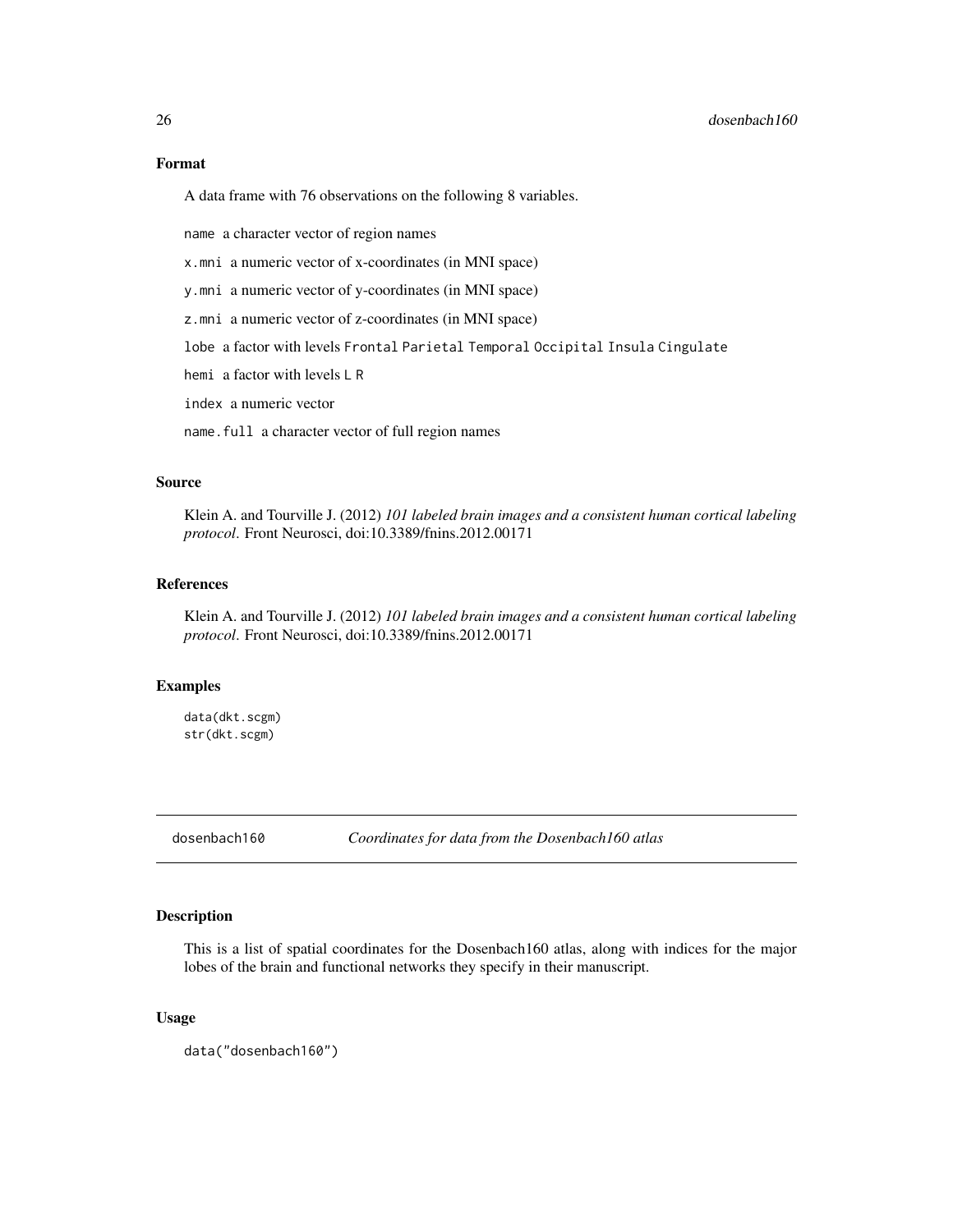<span id="page-26-0"></span>dti\_create\_mats 27

#### Format

A data frame with 160 observations on the following 8 variables.

name a character vector of region names

x.mni a numeric vector of x-coordinates (in MNI space)

y.mni a numeric vector of y-coordinates (in MNI space)

z.mni a numeric vector of z-coordinates (in MNI space)

lobe a factor with levels Frontal Parietal Temporal Occipital Insula Cingulate SCGM Cerebellum

hemi a factor with levels L R B

index a numeric vector

network a factor with levels default fronto-parietal cingulo-opercular sensorimotor cerebellum occipital

## Source

Dosenbach, N. U., Nardos, B., Cohen, A. L., Fair, D. A., Power, J. D., Church, J. A., Nelson, S.M., Wig, G.S., Vogel, A.C., Lessov-Schlaggar, C.N., Barnes, K. A. (2010). *Prediction of individual brain maturity using fMRI*. Science, 329(5997), 1358-1361.

#### References

Dosenbach, N. U., Nardos, B., Cohen, A. L., Fair, D. A., Power, J. D., Church, J. A., Nelson, S.M., Wig, G.S., Vogel, A.C., Lessov-Schlaggar, C.N., Barnes, K. A. (2010). *Prediction of individual brain maturity using fMRI*. Science, 329(5997), 1358-1361.

## Examples

data(dosenbach160) str(dosenbach160)

dti\_create\_mats *Create connection matrices for tractography analysis*

#### Description

This function will take a vector of filenames which contain connection matrices (e.g. the *fdt\_network\_matrix* files from FSL) and create arrays of this data. You may choose to normalize these matrices by the *waytotal* or *region size* (which both require a character vector of filenames), or not at all.

#### Usage

```
dti_create_mats(A.files, divisor = c("none", "waytotal", "size", "rowSums"),
  div.files = NULL, mat.thresh = 0, sub.thresh = 0.5, inds,
  algo = c("probabilistic", "deterministic"), P = 5000)
```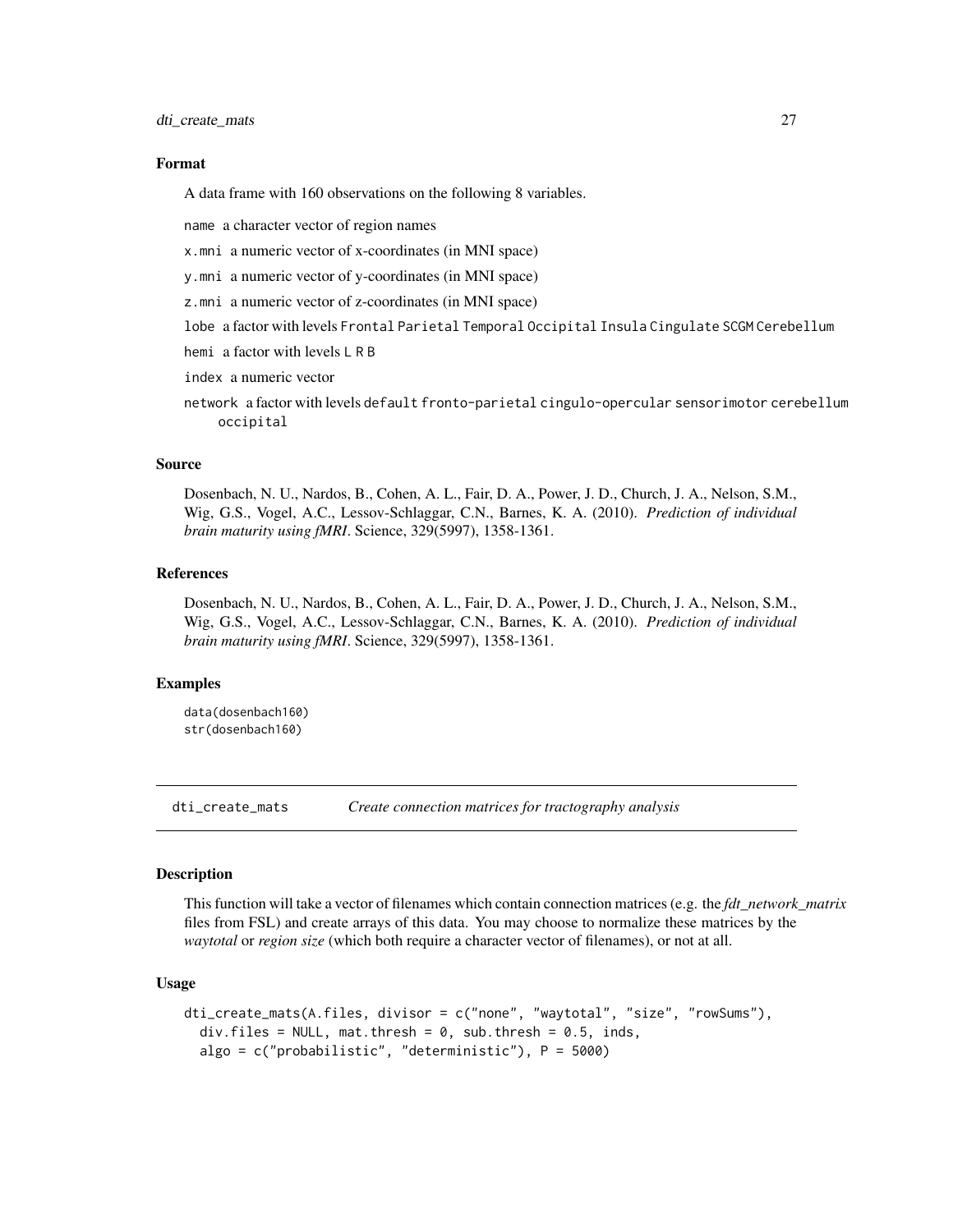## Arguments

| A.files    | A character vector of the filenames with connection matrices                                                                         |
|------------|--------------------------------------------------------------------------------------------------------------------------------------|
| divisor    | A character string indicating how to normalize the connection matrices; either<br>'none' (default), 'waytotal', 'size', or 'rowSums' |
| div.files  | A character vector of the filenames with the data to normalize by (e.g. a list of<br><i>waytotal</i> files) (default: NULL)          |
| mat.thresh | A numeric (vector) for thresholding connection matrices (default: 0)                                                                 |
| sub.thresh | A numeric (between 0 and 1) for thresholding by subject numbers (default: $0.5$ )                                                    |
| inds       | A list (length equal to number of groups) of integers; each list element should<br>be a vector of length equal to the group sizes    |
| algo       | Character string of the tractography algorithm used (default: 'probabilistic')                                                       |
| P          | Number of samples generated using FSL (default: 5000)                                                                                |

## Details

The argument mat. thresh allows you to choose a numeric threshold, below which the connections will be replaced with 0; this argument will also accept a numeric vector. The argument sub. thresh will keep only those connections for which at least *X*% of subjects have a positive entry (the default is 0.5, or 50%).

## Value

A list containing:

| A           | A 3-d array of the raw connection matrices                                                                                                                                                     |
|-------------|------------------------------------------------------------------------------------------------------------------------------------------------------------------------------------------------|
| A.norm      | A 3-d array of the normalized connection matrices                                                                                                                                              |
| A.bin       | A 3-d array of binarized connection matrices                                                                                                                                                   |
| A.bin.sums  | A list of 2-d arrays of connection matrices, with each entry signifying the num-<br>ber of subjects with a connection present; the number of list elements equals the<br>length of mat. thresh |
| A.inds      | A list of arrays of binarized connection matrices, containing 1 if that entry is to<br>be included                                                                                             |
| A.norm.sub  | A list of 3-d arrays of the normalized connection matrices for all given thresh-<br>olds                                                                                                       |
| A.norm.mean | A list of 2-d arrays of the normalized connection matrices averaged for each<br>group                                                                                                          |

## Author(s)

Christopher G. Watson, <cgwatson@bu.edu>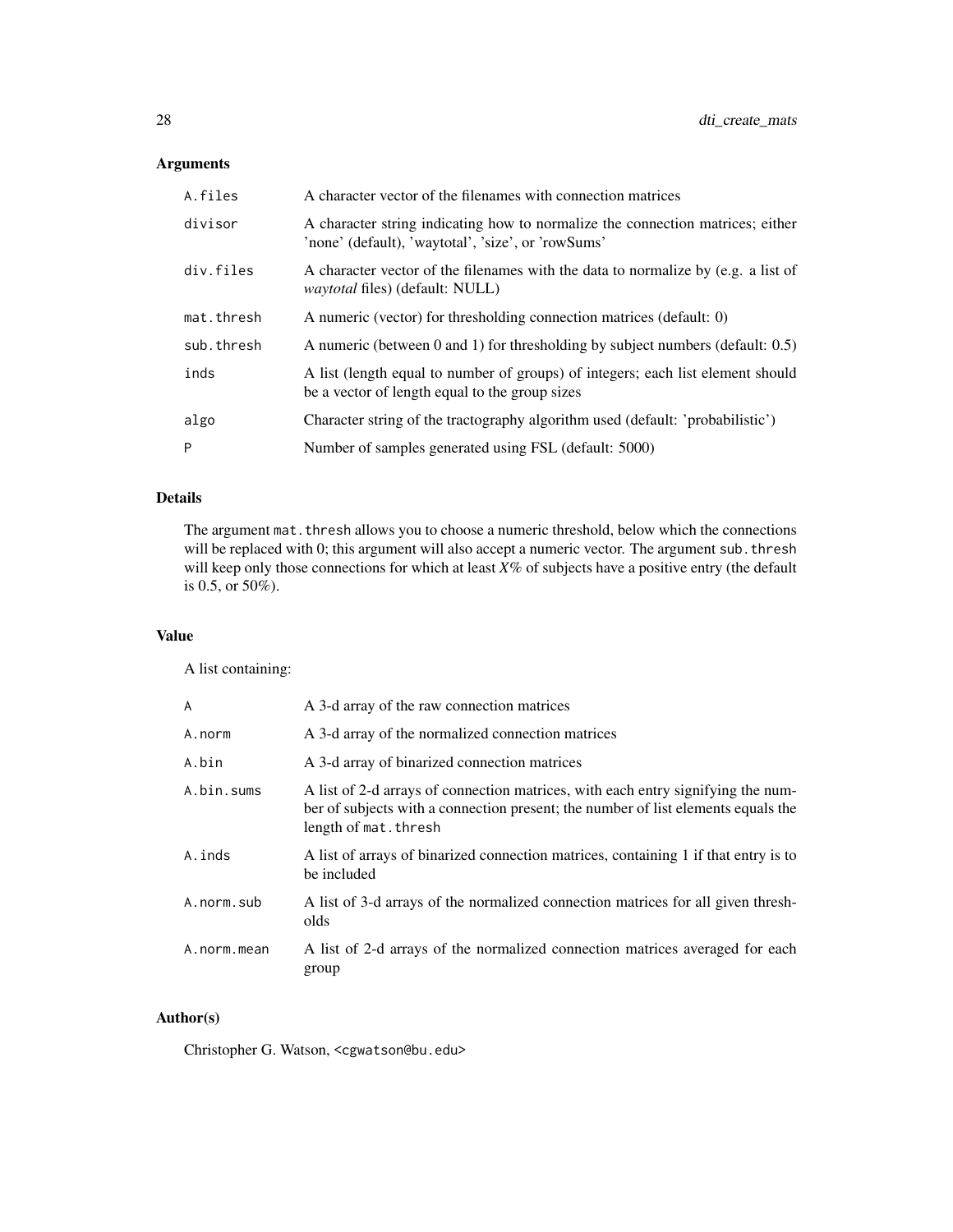## <span id="page-28-0"></span>edge\_asymmetry 29

#### Examples

```
## Not run:
thresholds <- seq(from=0.001, to=0.01, by=0.001)
my.mats <- dti_create_mats(f.A, 'waytotal', f.way, thresholds,
  sub.thresh=0.5, inds)
my.mats <- dti_create_mats(f.A, 'size', f.size, thresholds,
  sub.thresh=0.5, inds, P=5000)
## End(Not run)
```
<span id="page-28-1"></span>edge\_asymmetry *Calculate an asymmetry index based on edge counts*

#### **Description**

This function will calculate an asymmetry index that is a measure of whether or not more edges are present in the left or right hemisphere of a graph for brain MRI data. You can choose a value for each vertex, or for the whole hemisphere.

#### Usage

```
edge_asymmetry(g, level = c("hemi", "vertex"), use.parallel = TRUE)
```
#### Arguments

| g            | The igraph graph object                                                          |
|--------------|----------------------------------------------------------------------------------|
| level        | A character string indicating whether to calculate asymmetry for each region, or |
|              | the hemisphere as a whole (default: 'hemi')                                      |
| use.parallel | Logical indicating whether or not to use <i>foreach</i> (default: TRUE)          |

## Details

The equation is:

$$
A = \frac{E_{lh} - E_{rh}}{0.5 \times (E_{lh} + E_{rh})}
$$

where *lh* and *rh* are left and right hemispheres, respectively. The range of this measure is [−2, 2] (although the limits will only be reached if all edges are in one hemisphere), with negative numbers indicating more edges in the right hemisphere, and a value of 0 indicating equal number of edges in each hemisphere.

## Value

A data table with edge counts for both hemispheres and the asymmetry index; if *level* is 'vertex', the data table will have *vcount(g)* rows.

## Author(s)

Christopher G. Watson, <cgwatson@bu.edu>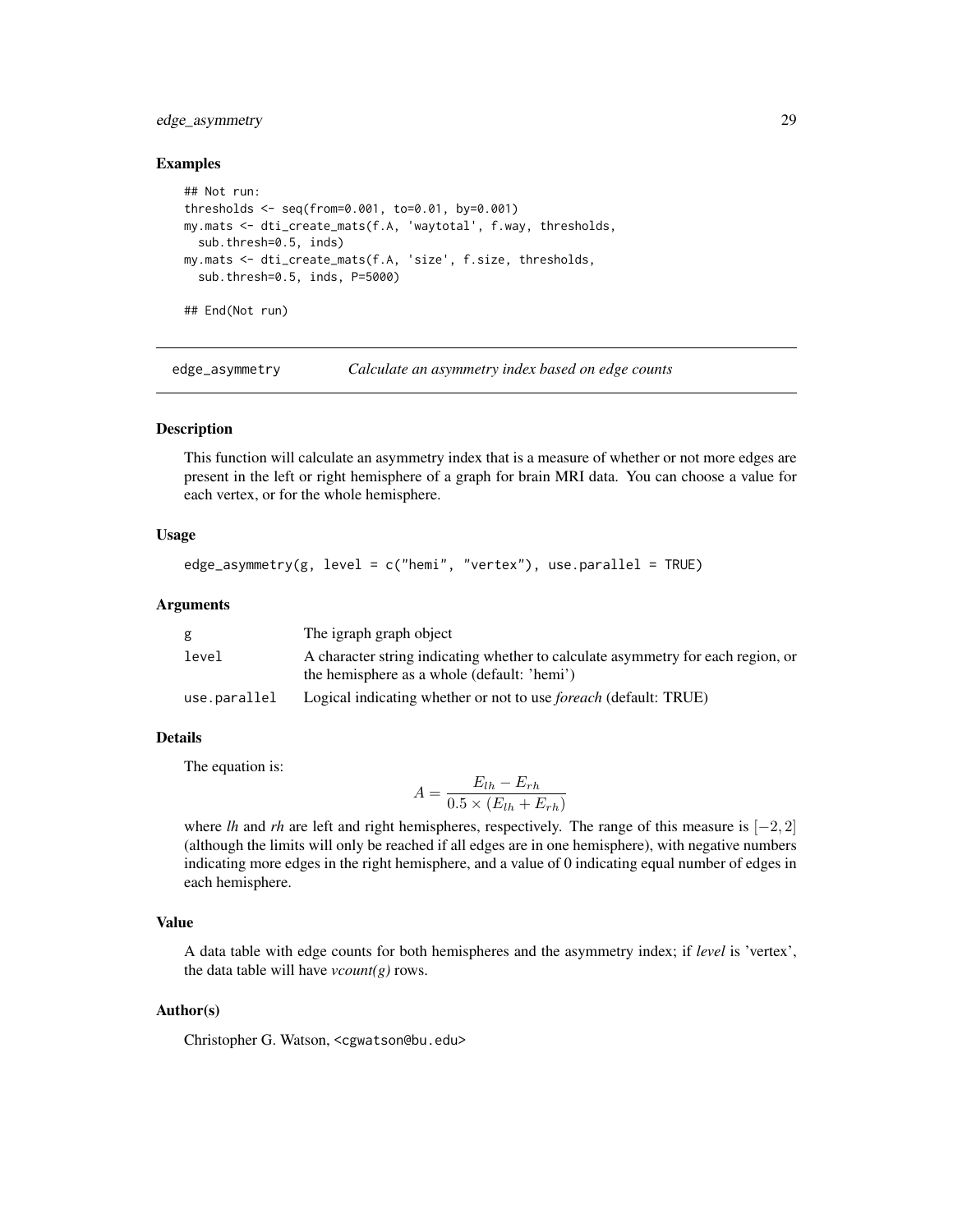<span id="page-29-2"></span><span id="page-29-0"></span>edge\_spatial\_dist *Calculate Euclidean distance of edges*

#### Description

This function calculates the Euclidean distance of edges between vertices of a graph. The distances are in *mm* and based on MNI space. The distances are *NOT* along the cortical surface, so can only be considered approximations, particularly concerning inter-hemispheric connections. The input graph must have *atlas* as a graph-level attribute.

## Usage

edge\_spatial\_dist(g)

## Arguments

g An igraph graph object

## Value

A numeric vector with length equal to the edge count of the input graph

#### Author(s)

Christopher G. Watson, <cgwatson@bu.edu>

<span id="page-29-1"></span>

## Description

This function runs linear models across brain regions listed in a data.table (e.g. cortical thickness), in order to adjust for relevant variables (e.g. age, sex, group, etc.). It adds the *studentized* residuals as a column and returns the data table.

## Usage

```
get.resid(tidy.dt, covars, use.mean = FALSE, exclude = NULL)
```
## Arguments

| tidy.dt  | A data table that has been "tidied", containing all covariates and the brain<br>measure of interest                                  |
|----------|--------------------------------------------------------------------------------------------------------------------------------------|
| covars   | A data, table of covariates                                                                                                          |
| use.mean | A logical indicating whether to control for the mean hemispheric brain value<br>(e.g. mean LH/RH cortical thickness) (default: NULL) |
| exclude  | A character vector of columns to exclude (default: NULL)                                                                             |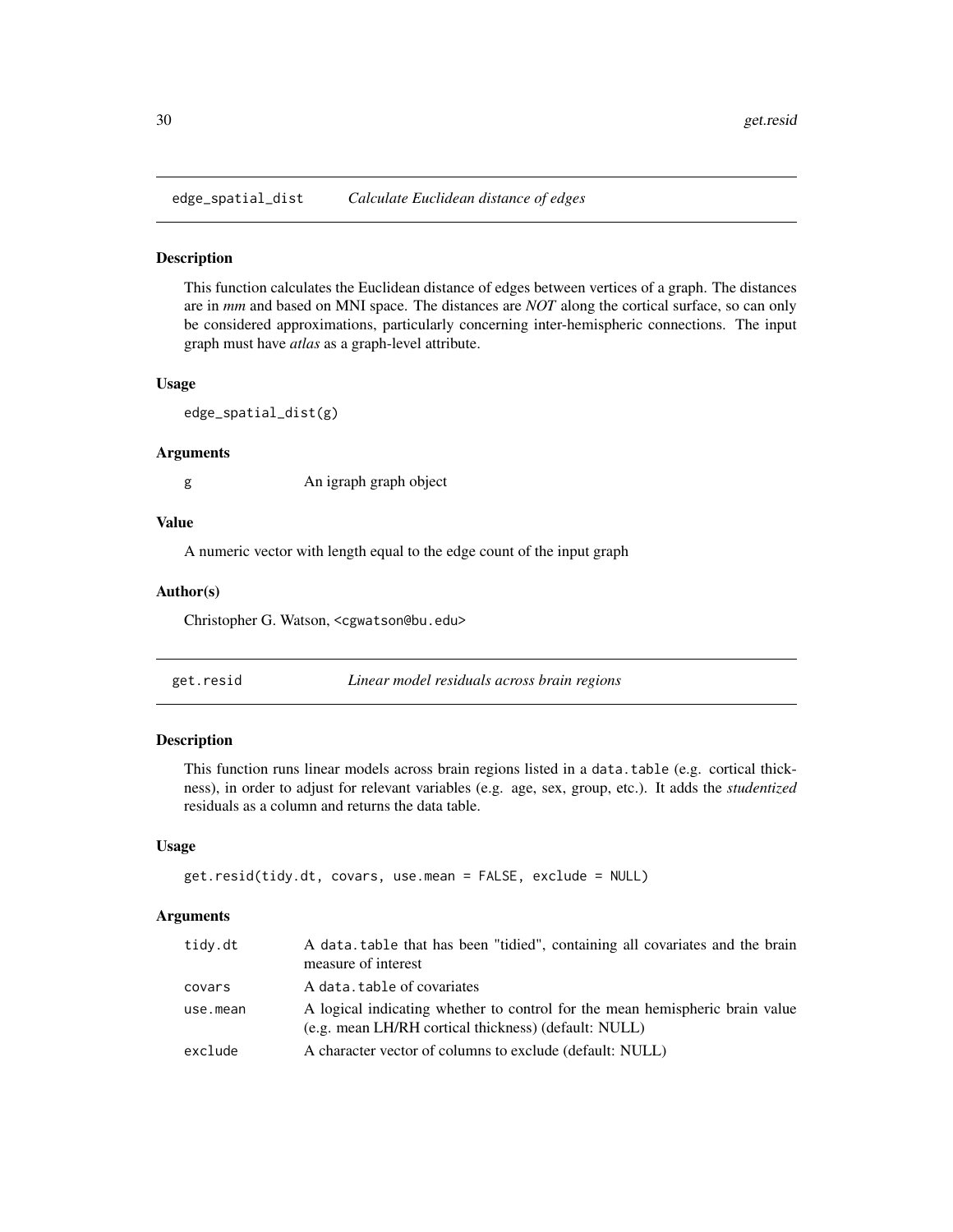## <span id="page-30-0"></span>Value

A list with components:

| all.dat.tidy | The tidied data, table with 'resids' column added |
|--------------|---------------------------------------------------|
| formulas     | Character string of the $\text{Im}$ formulas used |
| resids.all   | The "wide" data, table of residuals               |

## See Also

[rstudent](#page-0-0)

graph.contract.brain *Contract graph vertices based on brain lobe and hemisphere*

## Description

This function creates a new graph after merging multiple vertices based on brain lobe and hemisphere membership. The new vertex size is equal to the number of vertices in each lobe. The x- and y- coordinates of the new vertices are equal to the mean of the lobe vertices of the original graph. The new edge weight is equal to the number of inter-lobular connections of the original graph.

## Usage

graph.contract.brain(g)

## Arguments

g An igraph graph object

#### Value

A new igraph graph object

## See Also

[contract.vertices](#page-0-0)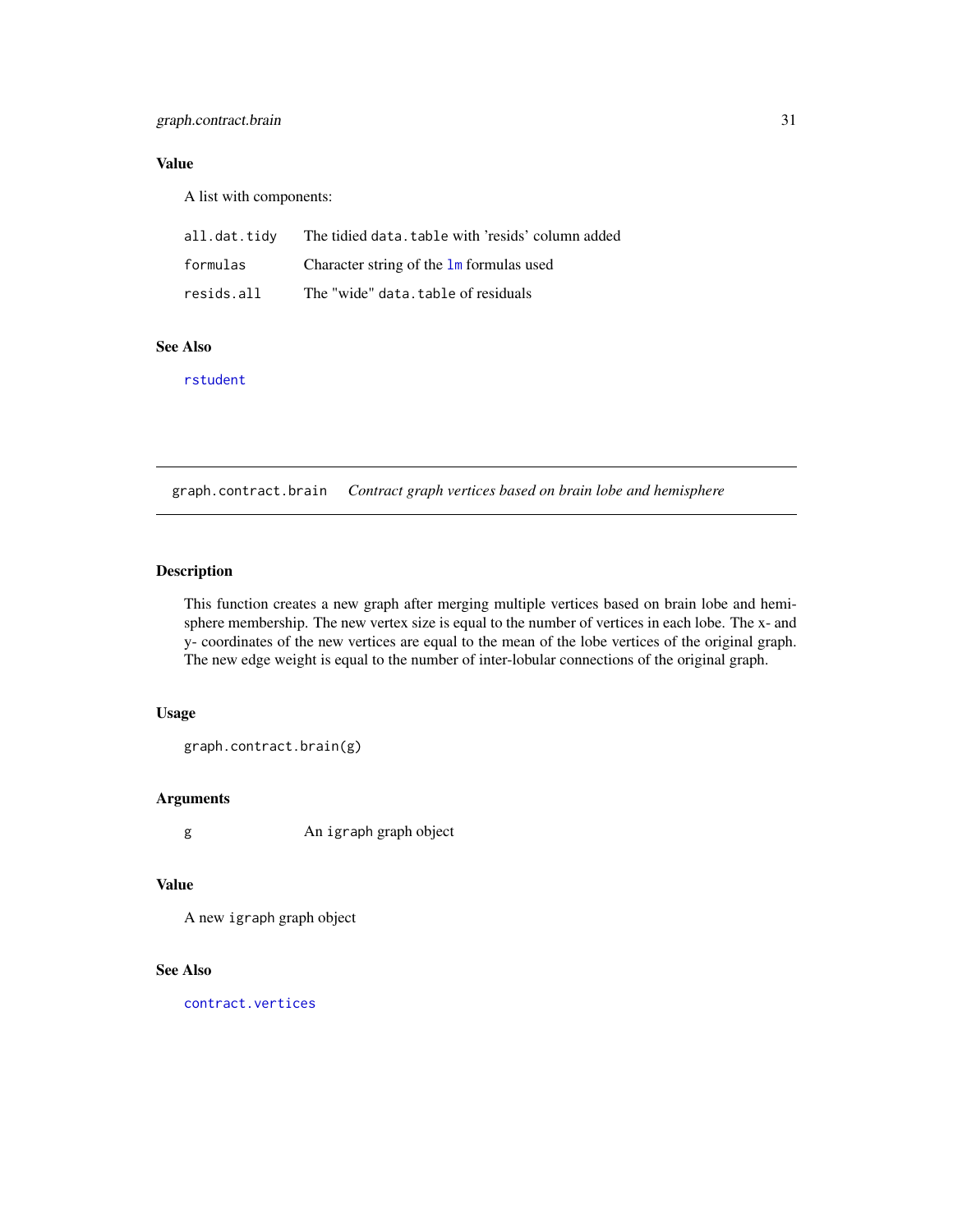<span id="page-31-1"></span><span id="page-31-0"></span>

This function calculates the global efficiency of a graph or the local or nodal efficiency of each vertex of a graph. The global efficiency is equal to the mean of all nodal efficiencies.

## Usage

```
graph.efficiency(g, type = c("local", "nodal", "global"), weights = NULL,
  use.parallel = TRUE)
```
## Arguments

| g            | The graph on which to calculate efficiency                                                                                                                        |
|--------------|-------------------------------------------------------------------------------------------------------------------------------------------------------------------|
| type         | A character string; either 'local', 'nodal', or 'global'                                                                                                          |
| weights      | A numeric vector of edge weights; if 'NULL', and if the graph has edge attribute<br>'weight', then that will be used. To avoid using weights, this should be 'NA' |
| use.parallel | Logical indicating whether or not to use foreach (default: TRUE)                                                                                                  |

## Details

Global efficiency for graph *G* with *N* vertices is:

$$
E_{global}(G) = \frac{1}{N(N-1)} \sum_{i \neq j \in G} \frac{1}{d_{ij}}
$$

where  $d_{ij}$  is the shortest path length between vertices *i* and *j*.

Local efficiency for vertex *i* is:

$$
E_{local}(i) = \frac{1}{N} \sum_{i \in G} E_{global}(G_i)
$$

where  $G_i$  is the subgraph of neighbors of *i*, and *N* is the number of vertices in that subgraph. Nodal efficiency for vertex *i* is:

$$
E_{nodal}(i) = \frac{1}{N-1} \sum_{j \in G} \frac{1}{d_{ij}}
$$

## Value

A vector of the local efficiencies for each vertex of the graph (if *type* is 'local|nodal') or a number (if *type* is 'global').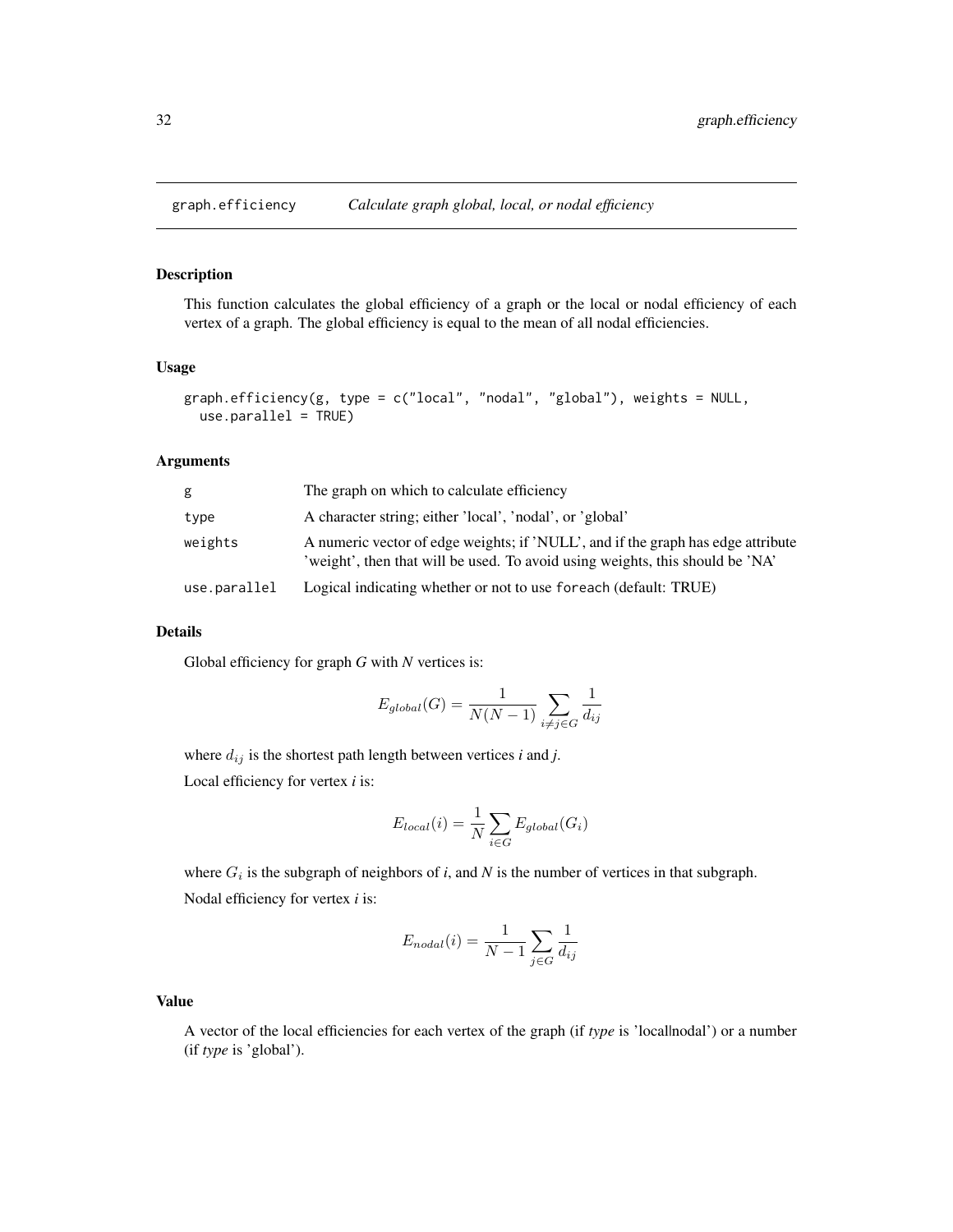## <span id="page-32-0"></span>graph\_attr\_dt 33

### Author(s)

Christopher G. Watson, <cgwatson@bu.edu>

#### References

Latora V., Marchiori M. (2001) *Efficient behavior of small-world networks*. Phys Rev Lett, 87.19:198701.

graph\_attr\_dt *Create a data table with graph global measures*

## Description

This is just a helper function that takes a list of graphs and creates a data table of global measures for each graph, ordered by graph density.

## Usage

```
graph_attr_dt(g.list, group = NULL)
```
#### Arguments

| g.list | A list of igraph graph objects                                |
|--------|---------------------------------------------------------------|
| group  | A character string indicating group membership (default:NULL) |

#### Value

A data table with several columns (equal to the number of graph attributes) and row number equal to the number of graphs in the input list

## See Also

[graph\\_attr,](#page-0-0) [graph\\_attr\\_names](#page-0-0)

graph\_neighborhood\_multiple

*Take the union of multiple neighborhood graphs*

## Description

This function takes multiple vertices, creates graphs of their neighborhoods (of order 1), and takes the union of those graphs.

#### Usage

```
graph_neighborhood_multiple(g, vs)
```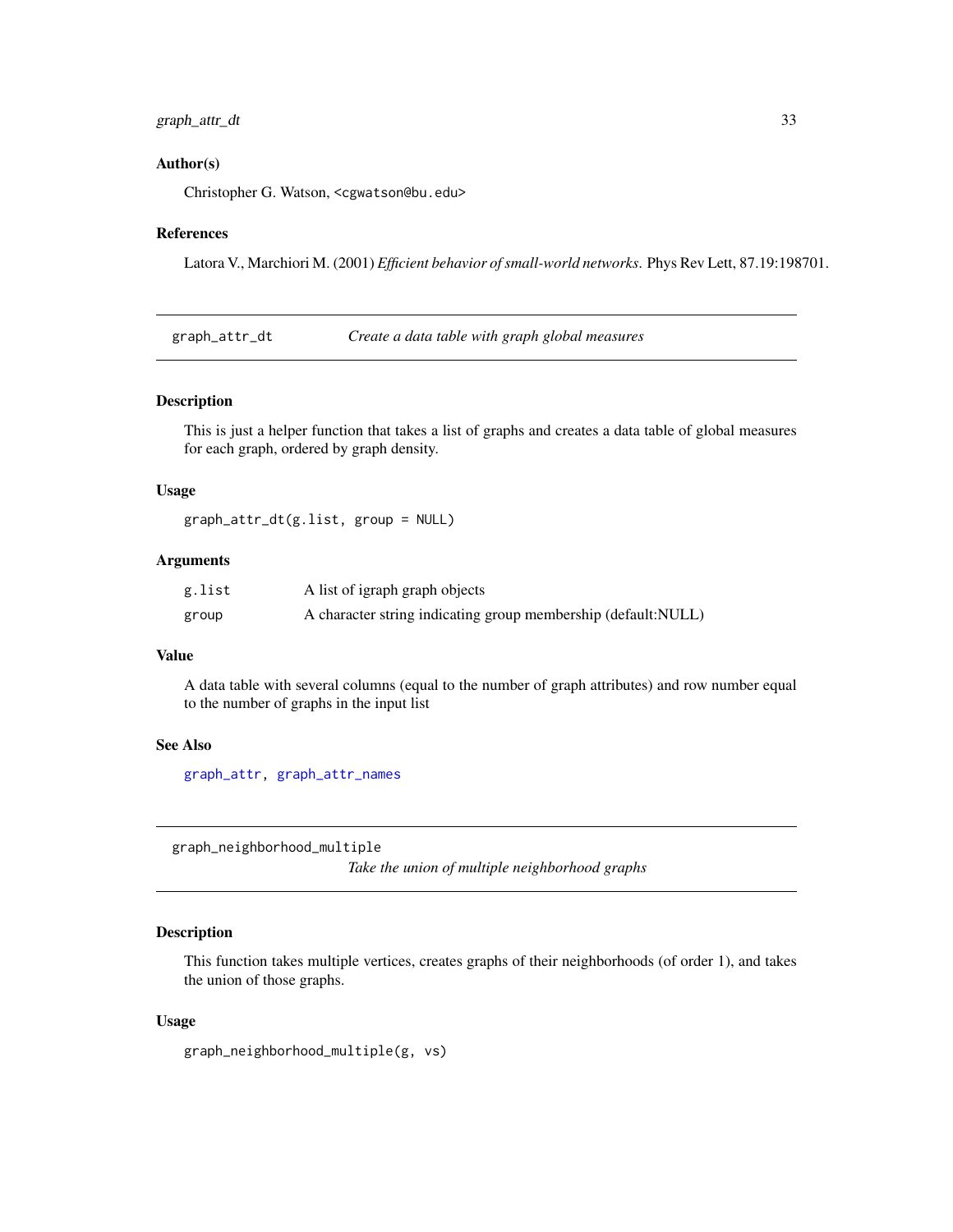#### <span id="page-33-0"></span>Arguments

|           | The igraph graph object                                                          |
|-----------|----------------------------------------------------------------------------------|
| <b>VS</b> | Either a character or integer vector (vertex names or indices, respectively) for |
|           | the vertices of interest                                                         |

## Value

An igraph graph object containing the union of all edges and vertices in the neighborhoods of the input vertices; only the vertex attribute *name* will be present

#### Author(s)

Christopher G. Watson, <cgwatson@bu.edu>

#### See Also

[make\\_ego\\_graph](#page-0-0)

#### Examples

```
## Not run:
subg <- graph_neighborhood_multiple(g1[[N]], c(24, 58))
subg <- graph_neighborhood_multiple(g1[[N]], c('lPCUN', 'rPCUN'))
```
## End(Not run)

```
hoa112 Coordinates for data from Harvard-Oxford atlas
```
## Description

This is a list of spatial coordinates for the Harvard-Oxford atlas, along with indices for the major lobes of the brain.

#### Usage

data("hoa112")

## Format

A data frame with 112 observations on the following 7 variables.

name a character vector of region names x.mni a numeric vector of x-coordinates (in MNI space) y.mni a numeric vector of y-coordinates (in MNI space) z.mni a numeric vector of z-coordinates (in MNI space) lobe a factor with levels Frontal Parietal Temporal Occipital Insula Cingulate SCGM hemi a factor with levels L R index a numeric vector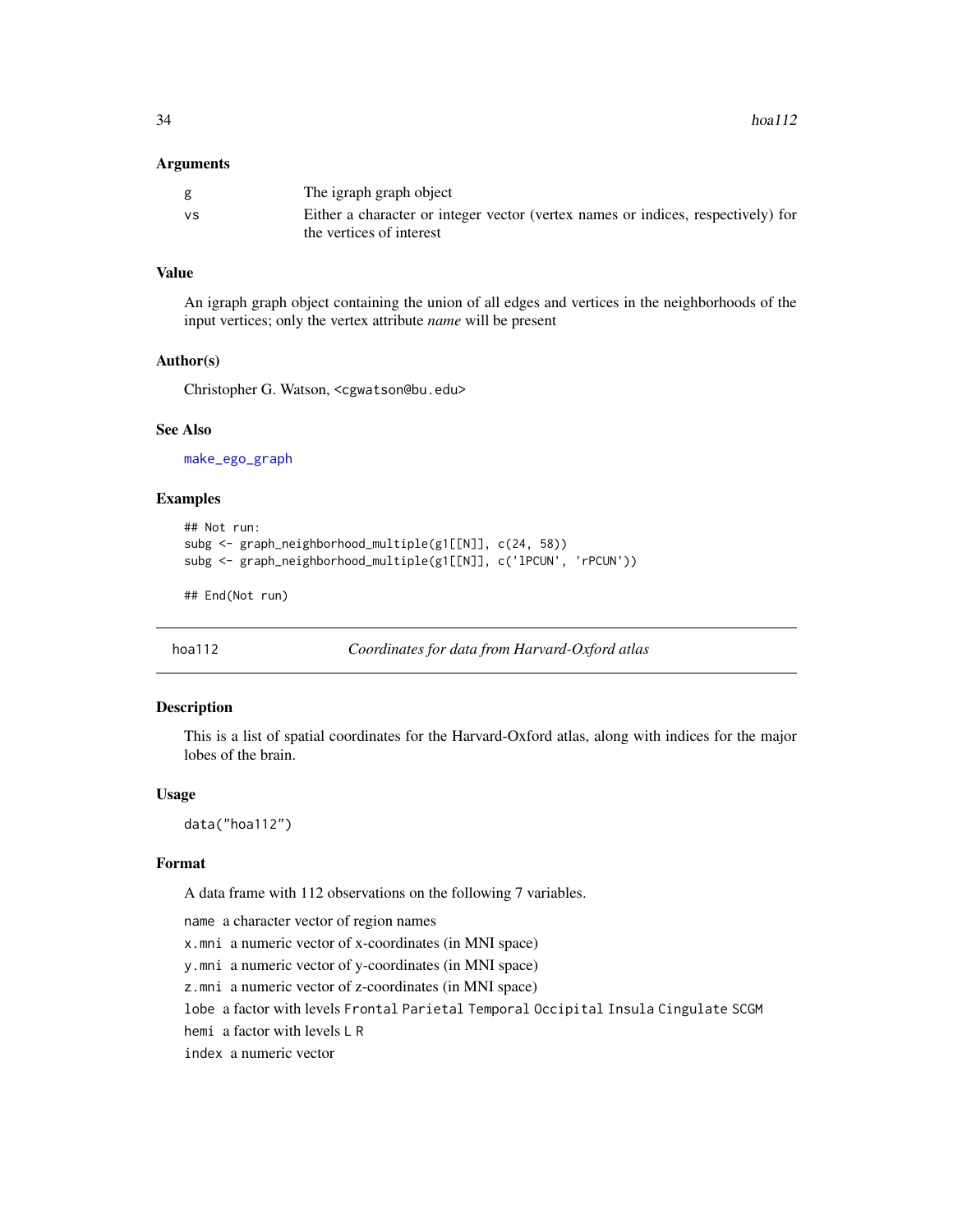## <span id="page-34-0"></span>Source

Makris N., Goldstein J.M., Kennedy D. et al. (2006) *Decreased volume of left and total anterior insular lobule in schizophrenia*. Schizophr Res, 83(2-3):155-171.

#### References

Makris N., Goldstein J.M., Kennedy D. et al. (2006) *Decreased volume of left and total anterior insular lobule in schizophrenia*. Schizophr Res, 83(2-3):155-171.

## Examples

data(hoa112) str(hoa112)

loo *"Leave-one-out" approach to estimate individual network contribution*

## Description

Calculates the individual contribution to group network data for each subject in each group using a "leave-one-out" approach. The residuals of a single subject are excluded, and a correlation matrix is created. This is compared to the original correlation matrix using the Mantel test.

## Usage

loo(resids, corrs, level = c("global", "regional"))

## Arguments

| resids | Data table of model residuals                                                                                                                                                            |
|--------|------------------------------------------------------------------------------------------------------------------------------------------------------------------------------------------|
| corrs  | List of lists of correlation matrices (as output by                                                                                                                                      |
| level  | Character string; the level at which you want to calculate contributions (ei-<br>ther <i>global</i> or <i>regional</i> ) corr. matrix). The length should equal the number<br>of groups. |

## Value

A data.table with columns for

| Study.ID | Subject identifier                       |
|----------|------------------------------------------|
| Group    | Group membership                         |
| TC.      | The value of the individual contribution |

## Author(s)

Christopher G. Watson, <cgwatson@bu.edu>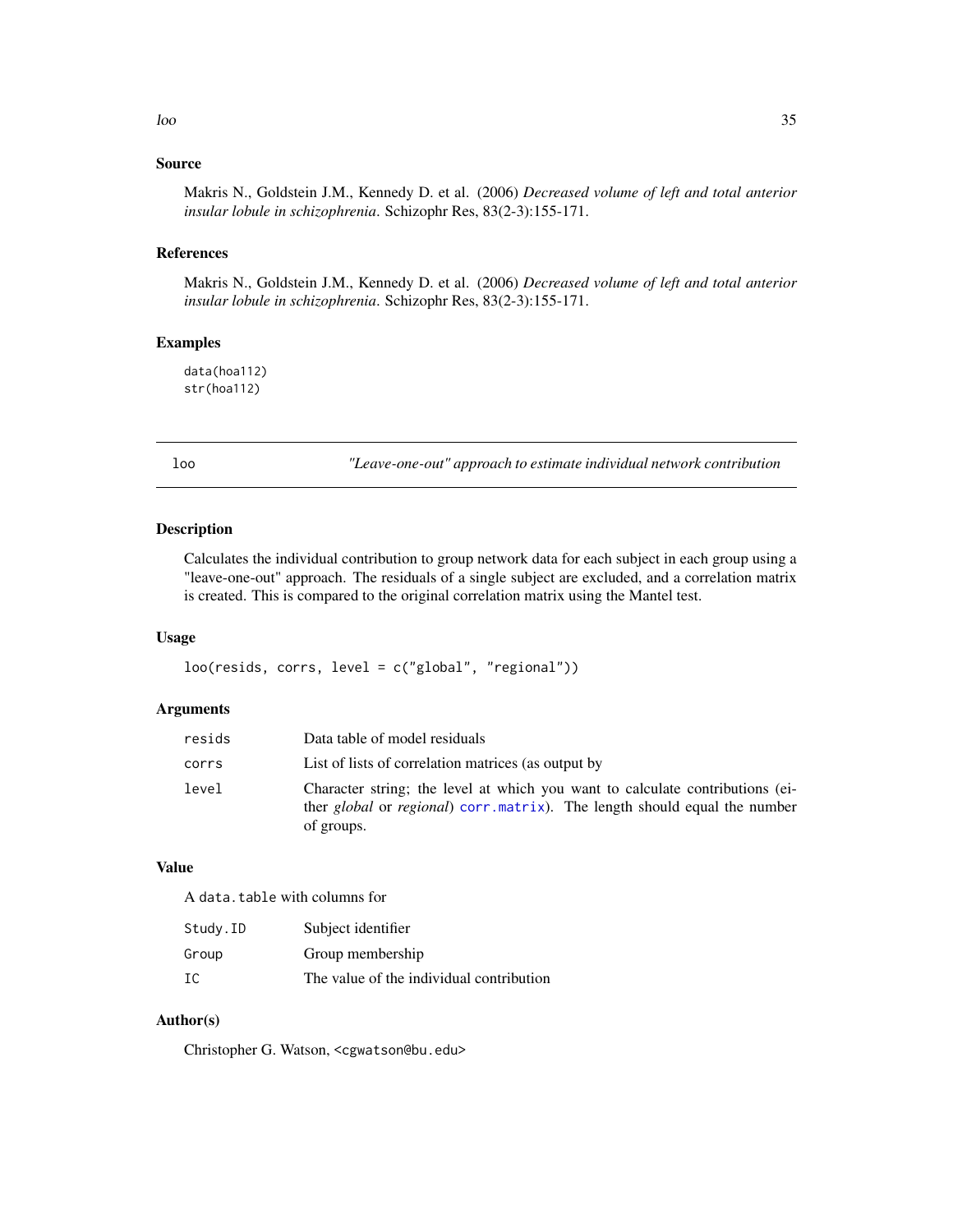#### <span id="page-35-0"></span>References

Saggar M., Hosseini S.M.H., Buno J.L., Quintin E., Raman M.M., Kesler S.R., Reiss A.L. (2015) *Estimating individual contributions from group-based structural correlations networks*. NeuroImage, 120:274-284. doi:10.1016/j.neuroimage.2015.07.006

#### Examples

```
## Not run:
IC <- loo(resids.all, corrs)
RC <- loo(resids.all, corrs, level='regional')
## End(Not run)
```
lpba40 *Coordinates for data from the LONI probabilistic brain atlas*

## Description

This is a list of spatial coordinates for the LPBA40 atlas, along with indices for the major lobes of the brain. The coordinates were obtained from some colleagues.

#### Usage

data("lpba40")

## Format

A data frame with 56 observations on the following 7 variables.

name a character vector of region names

x.mni a numeric vector of x-coordinates (in MNI space)

y.mni a numeric vector of y-coordinates (in MNI space)

z.mni a numeric vector of z-coordinates (in MNI space)

lobe a factor with levels Frontal Parietal Temporal Occipital Insula Cingulate SCGM

hemi a factor with levels L R

index a numeric vector

#### Source

Shattuck DW, Mirza M, Adisetiyo V, Hojatkashani C, Salamon G, Narr KL, Poldrack RA, Bilder RM, Toga AW (2007) *Construction of a 3D probabilistic atlas of human cortical structures*. NeuroImage, doi:10.1016/j.neuroimage.2007.09.031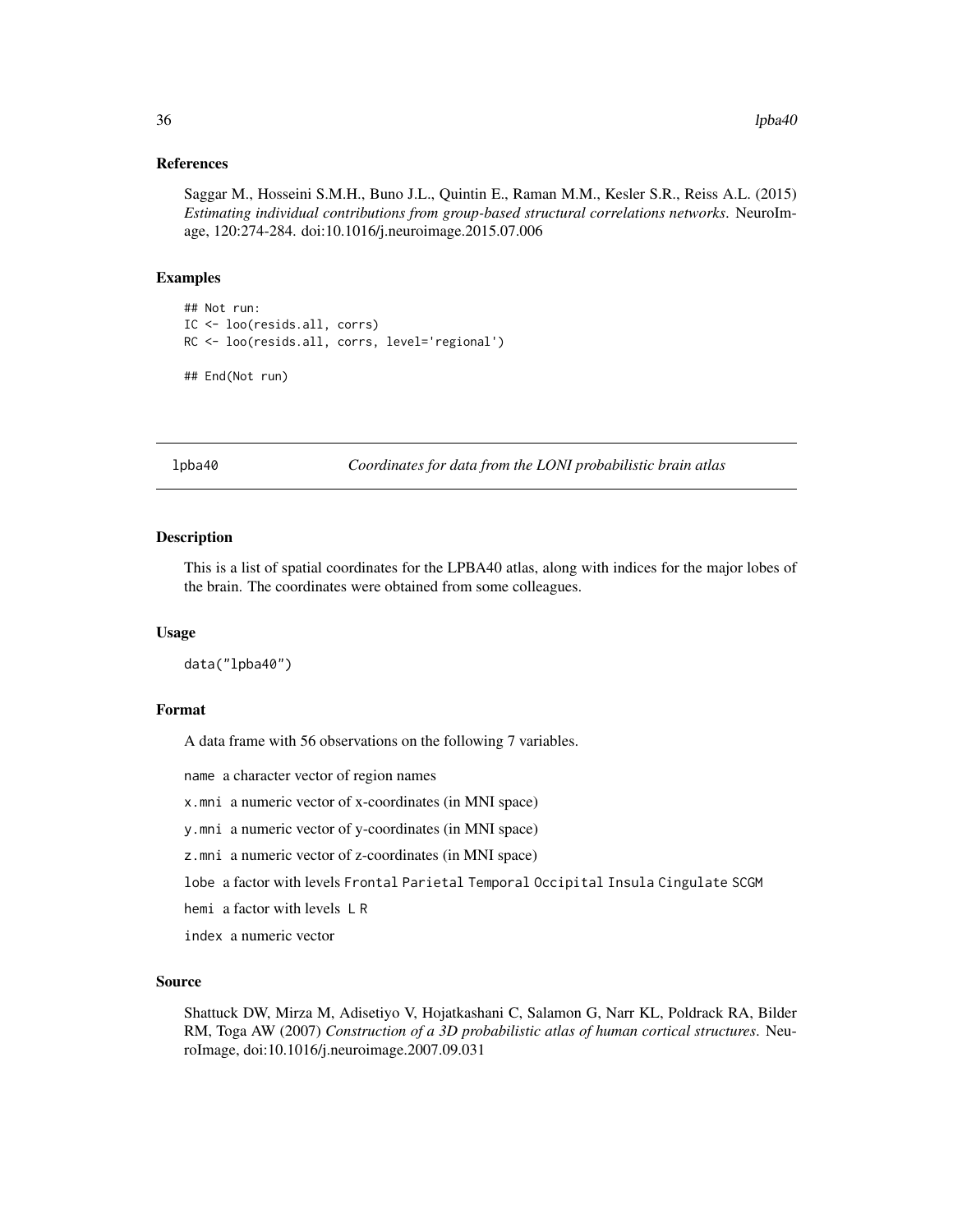## <span id="page-36-0"></span>References

Shattuck DW, Mirza M, Adisetiyo V, Hojatkashani C, Salamon G, Narr KL, Poldrack RA, Bilder RM, Toga AW (2007) *Construction of a 3D probabilistic atlas of human cortical structures*. NeuroImage, doi:10.1016/j.neuroimage.2007.09.031

#### Examples

data(lpba40) str(lpba40)

make\_empty\_brainGraph *Create an empty graph with attributes for brainGraph*

#### Description

This function creates an empty graph and includes some graph-, vertex-, and edge-level attributes that are important for brainGraph functions. Basically a wrapper for [make\\_empty\\_graph](#page-0-0).

#### Usage

```
make_empty_brainGraph(g)
```
#### Arguments

g An igraph graph object

## Details

The input graph must have the graph attribute *atlas* and vertex attribute *name* already.

#### Value

An empty igraph graph object with several additional attributes

## Author(s)

Christopher G. Watson, <cgwatson@bu.edu>

#### See Also

[make\\_empty\\_graph](#page-0-0)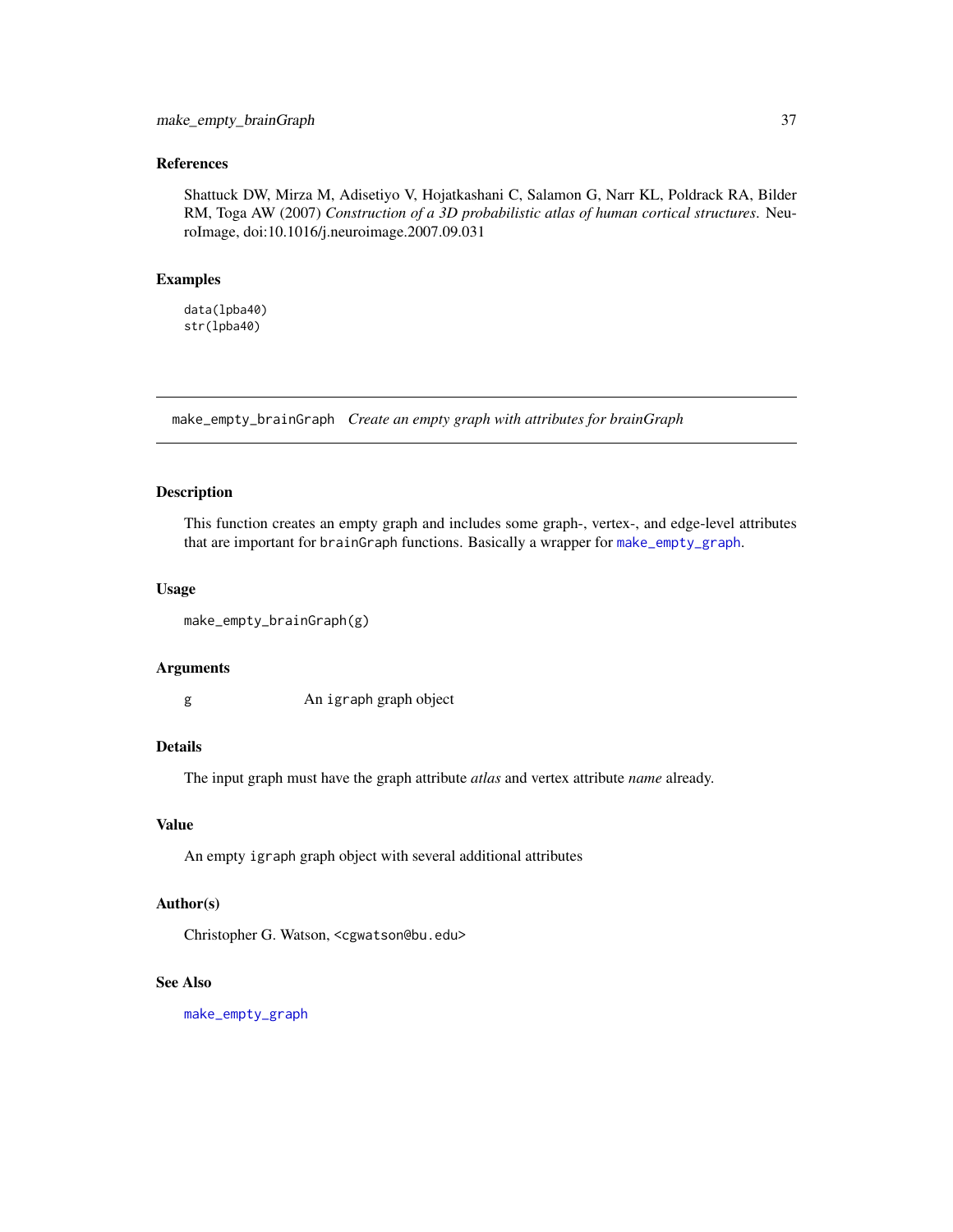<span id="page-37-0"></span>Calculates the *network-based statistic (NBS)*, which allows for family-wise error (FWE) control over network data, introduced for brain MRI data by Zalesky et al. Accepts a three-dimensional array of all subjects' connectivity matrices and a data.table of covariates, and creates a null distribution of the largest connected component size by permuting subjects across groups. The covariates data.table must have (at least) a *Group* column.

#### Usage

```
NBS(A, covars, alternative = c("two.sided", "less", "greater"),
 p.init = 0.001, N = 1000, symmetric = FALSE)
```
## Arguments

| A           | Three-dimensional array of all subjects' connectivity matrices                  |
|-------------|---------------------------------------------------------------------------------|
| covars      | A data.table of covariates                                                      |
| alternative | Character string, whether to do a two- or one-sided test (default: 'two.sided') |
| p.init      | Numeric; the initial p-value threshold (default: 0.001)                         |
| N           | Integer; the number of permutations (default: 1e3)                              |
| symmetric   | Logical indicating if input matrices are symmetric (default: FALSE)             |

#### Details

The graph that is returned by this function will have a  $t$ , stat edge attribute which is the t-statistic for that particular connection, along with a p edge attribute, which is the p-value for that connection. Additionally, each vertex will have a p.nbs attribute representing  $1-$  the p-value associated with that vertex's component.

#### Value

A list containing:

| g.nbs  | The igraph graph object based on the initial threshold                                 |
|--------|----------------------------------------------------------------------------------------|
| obs    | Integer vector of the observed connected component sizes                               |
| perm   | Integer vector of the permutation distribution of largest connected component<br>sizes |
| p.perm | Numeric vector of the permutation p-values for each component                          |
| p.init | Numeric; the initial p-value threshold used                                            |

## Author(s)

Christopher G. Watson, <cgwatson@bu.edu>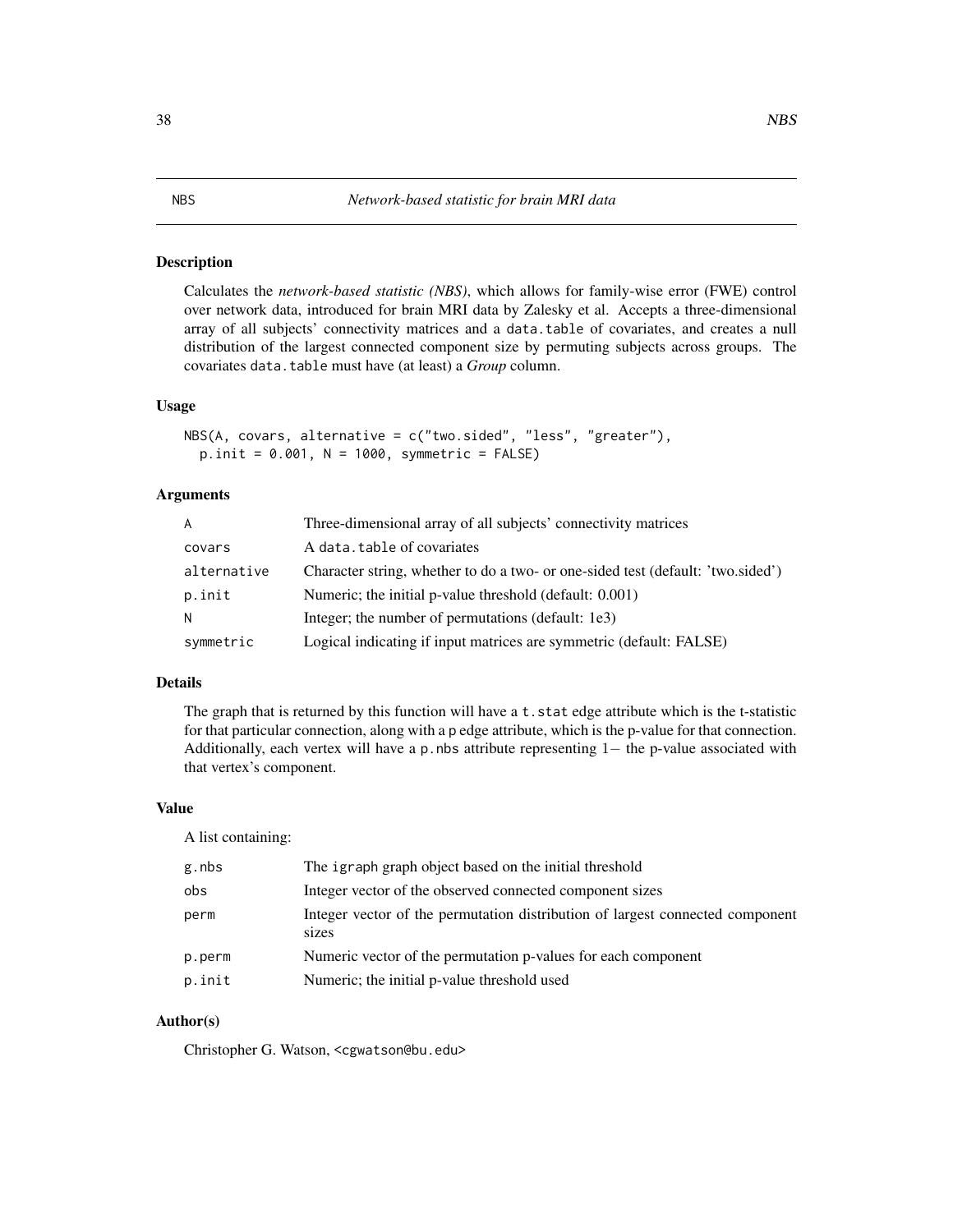#### <span id="page-38-0"></span>part.coeff 39

#### References

Zalesky A., Fornito A., Bullmore E.T. (2010) *Network-based statistic: identifying differences in brain networks*. NeuroImage, 53(4):1197-1207.

## Examples

## Not run: max.comp.nbs <- NBS(A.norm.sub[[1]], covars.dti, N=5e3)

## End(Not run)

<span id="page-38-1"></span>part.coeff *Calculate vertex participation coefficient*

## Description

This function calculates the participation coefficient of each vertex in a graph, based on community membership.

#### Usage

part.coeff(g, memb, use.parallel = TRUE)

## Arguments

| g            | The graph                                                               |
|--------------|-------------------------------------------------------------------------|
| memb         | The community membership indices of each vertex                         |
| use.parallel | Logical indicating whether or not to use <i>foreach</i> (default: TRUE) |

#### Details

The participation coefficient  $P_i$  of vertex  $i$  is:

$$
P_i = 1 - \sum_{s=1}^{N_M} \left(\frac{\kappa_{is}}{\kappa_i}\right)^2
$$

where  $\kappa_{is}$  is the number of edges from vertex *i* to vertices in module *s*, and  $\kappa_s$  is the degree of vertex  $i. N_M$  equals the number of modules.

As discussed in Guimera et al.,  $P_i = 0$  if vertex *i* is connected only to vertices in the same module, and  $P_i = 1$  if vertex *i* is equally connected to all other modules.

## Value

A vector of the participation coeff's for each vertex of the graph.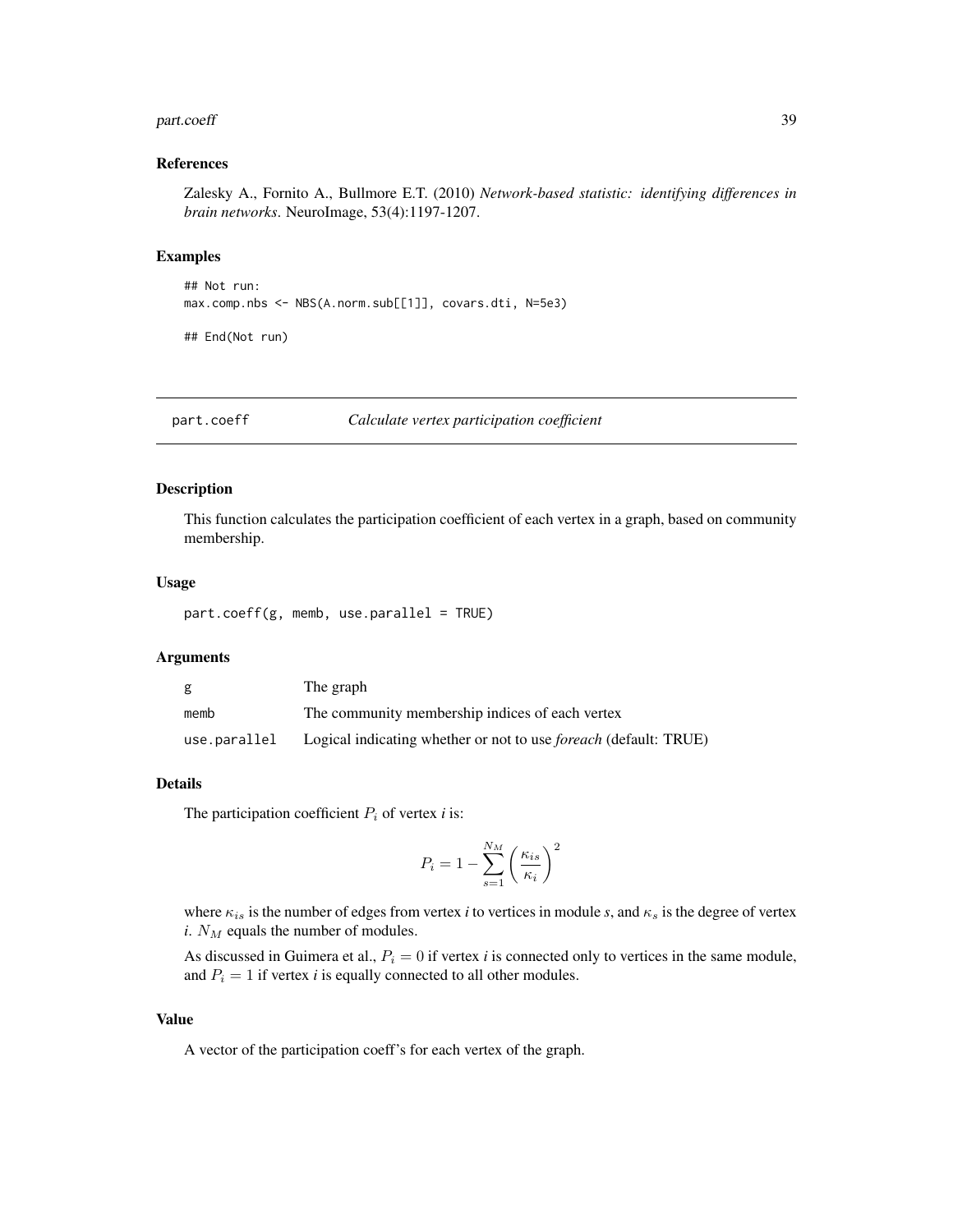#### <span id="page-39-0"></span>Author(s)

Christopher G. Watson, <cgwatson@bu.edu>

#### References

Guimera, R. and Amaral, L.A.N. (2005) Cartography of complex networks: modules and universal roles, Journal of Statistical Mechanics: Theory and Experiment, 02, P02001.

<span id="page-39-1"></span>permute.group *Permutation test for group difference of graph measures*

## Description

This function draws permutations from linear model residuals to determine the significance of between-group differences of a global or vertex-wise graph measure. This function is intended for cortical thickness networks (in which there is only one graph per group), but can be extended to other types of data.

#### Usage

```
permute.group(permSet, density, resids, level = c("graph", "vertex", "lobe",
  "other"), atlas, measure = c("btwn.cent", "degree", "E.nodal", "knn",
  "transitivity", "vulnerability"), .function = NULL)
```
#### Arguments

| permSet   | A matrix of the set of permutations to loop through; the number of rows equals<br>the desired number of permutations and the number of columns equals the total<br>number of subjects across groups |
|-----------|-----------------------------------------------------------------------------------------------------------------------------------------------------------------------------------------------------|
| density   | Numeric; the density of the resultant graphs                                                                                                                                                        |
| resids    | A data table of the residuals (from get. resid)                                                                                                                                                     |
| level     | A character string for the attribute level to calculate differences; either 'graph',<br>'vertex', 'lobe', or 'other'                                                                                |
| atlas     | Character string of the atlas name                                                                                                                                                                  |
| measure   | A character string, either 'btwn.cent', 'degree', 'E.nodal', 'knn', or 'transitivity',<br>'vulnerability' (specific to the vertex <i>level</i> )                                                    |
| .function | A custom function you can pass (if <i>level</i> is 'other')                                                                                                                                         |

#### Details

The *graph* "level" will calculate modularity (Louvain algorithm), clustering coefficient, average path length, degree assortativity, global efficiency, lobe assortativity, and edge asymmetry.

The *vertex* "level" will calculate a vertex-wise measure. Currently, you can choose betweenness centrality, degree, nodal efficiency, k-nearest neighbor degree, transitivity, or vulnerability.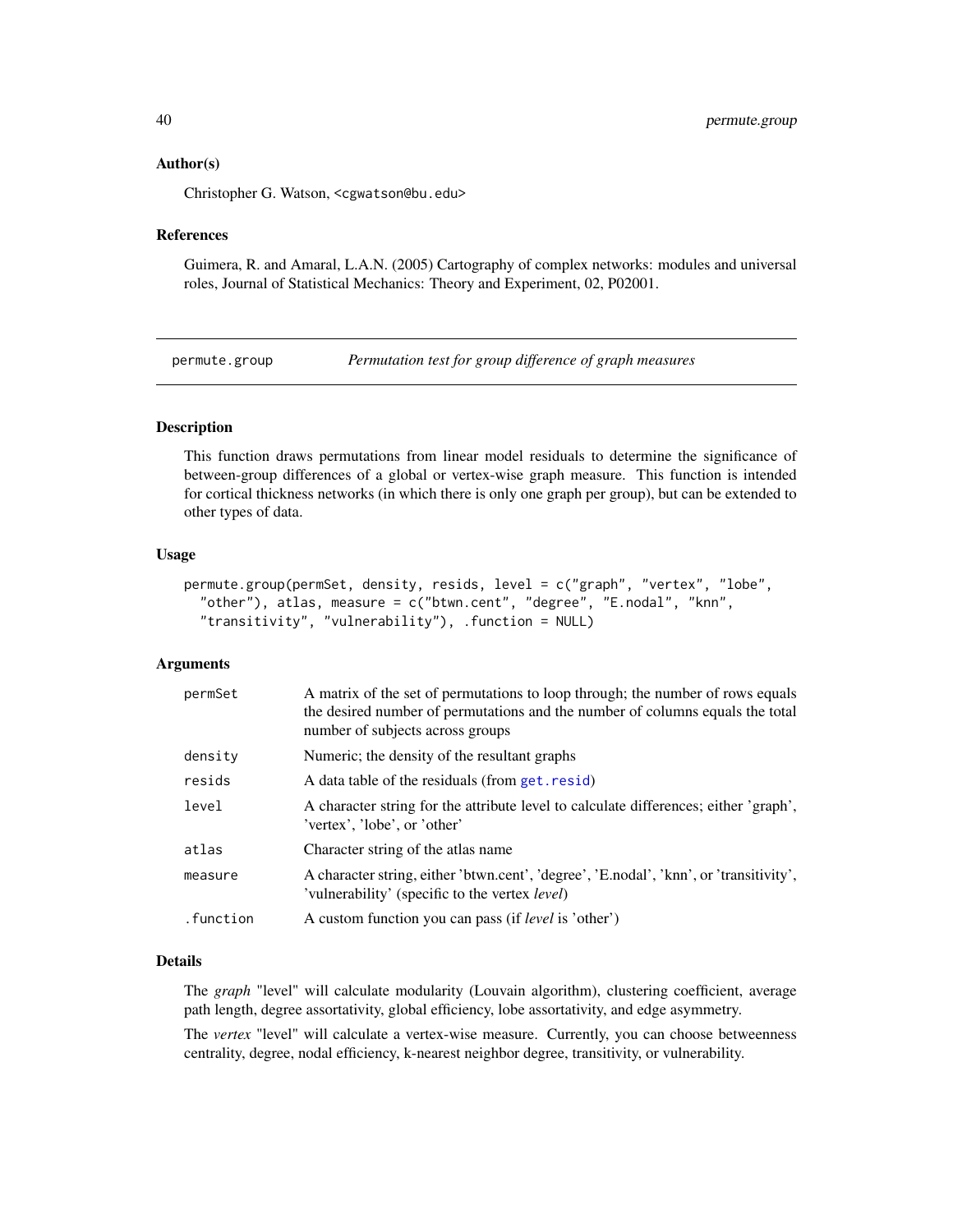## <span id="page-40-0"></span>permute.group.auc 41

The *lobe* "level" is intended to test for group differences in number of inter-lobar connections, e.g. from the temporal lobe to the rest of the brain.

The *other* "level" allows you to pass your own function to do permutations with. This is useful if you want to calculate something that I haven't hard-coded (e.g. number of hubs between groups). It must take as its own arguments: "g1", "g2", and "density".

#### Value

A data table with values for group differences in modularity, global efficiency, clustering, average path length, and assortativity (etc.)

## Author(s)

Christopher G. Watson, <cgwatson@bu.edu>

#### See Also

[centr\\_betw,](#page-0-0) [vulnerability,](#page-65-1)[count\\_interlobar,](#page-19-1) [edge\\_asymmetry,](#page-28-1) [graph.efficiency](#page-31-1)

#### Examples

```
## Not run:
m <- get.resid(all.thick, covars)
myPerms <- shuffleSet(n=nrow(m$resids), nset=1e3)
out <- permute.group(myPerms, densities[N], m$resids, 'graph', atlas='dk')
out <- permute.group(myPerms, densities[N], m$resids, 'vertex')
out <- permute.group(myPerms, densities[N], m$resids, 'other',
  .function=myFun)
```
## End(Not run)

permute.group.auc *Permutation test for group difference of graph measures*

#### Description

This function draws permutations from linear model residuals to determine the significance of between-group differences of a global or vertex-wise graph measure. This function is intended for cortical thickness networks (in which there is only one graph per group), but can be extended to other types of data.

## Usage

```
permute.group.auc(permSet, densities, resids, level = c("graph", "vertex",
  "lobe", "other"), atlas, measure = c("btwn.cent", "degree", "E.nodal",
  "knn", "transitivity", "vulnerability"), .function = NULL)
```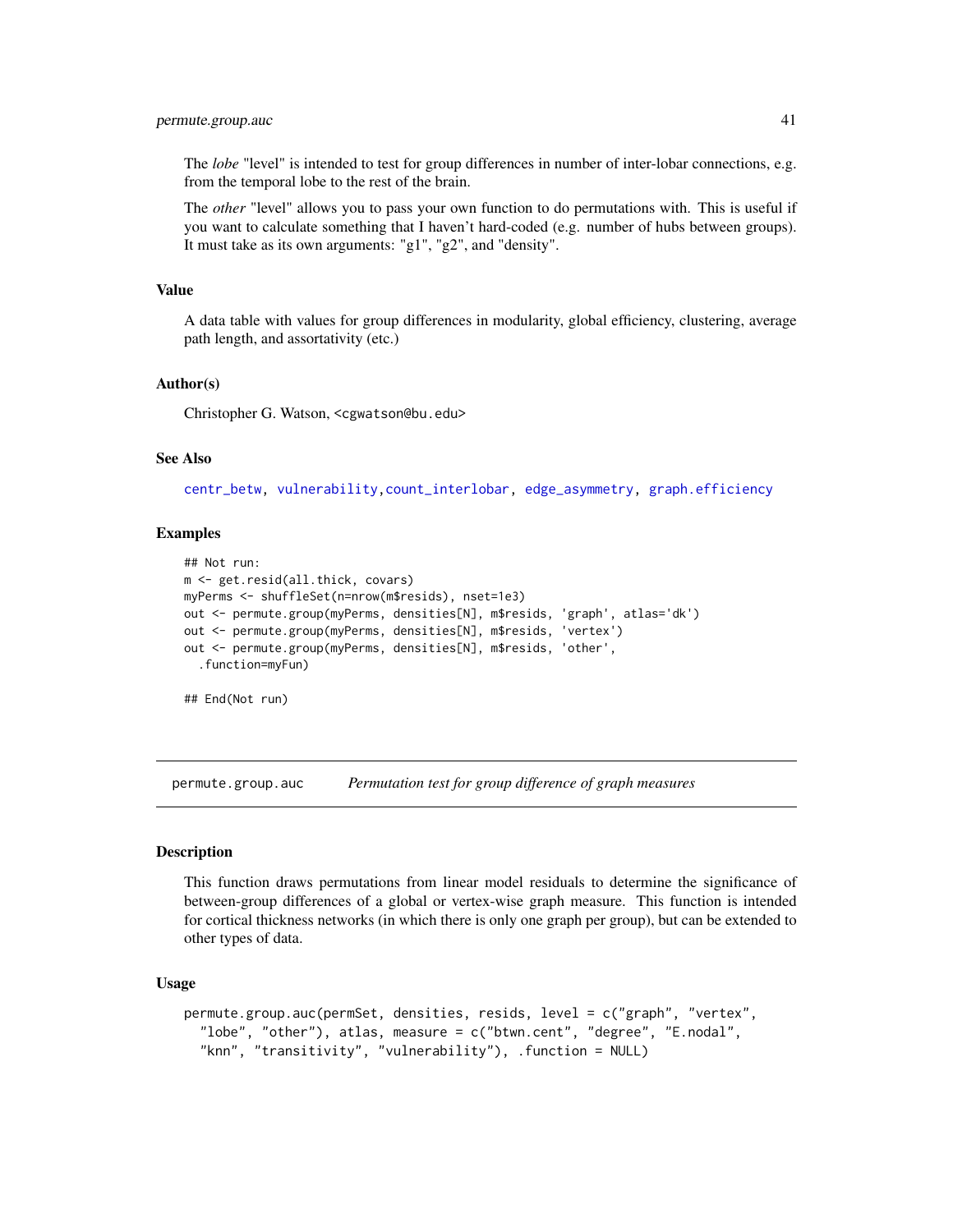#### Arguments

| permSet   | A matrix of the set of permutations to loop through; the number of rows equals<br>the desired number of permutations and the number of columns equals the total<br>number of subjects across groups |
|-----------|-----------------------------------------------------------------------------------------------------------------------------------------------------------------------------------------------------|
| densities | Numeric; vector of graph densities                                                                                                                                                                  |
| resids    | A data table of the residuals (from get. resid)                                                                                                                                                     |
| level     | A character string for the attribute level to calculate differences; either 'graph',<br>'vertex', 'lobe', or 'other'                                                                                |
| atlas     | Character string of the atlas name                                                                                                                                                                  |
| measure   | A character string, either 'btwn.cent', 'degree', 'E.nodal', 'knn', or 'transitivity',<br>'vulnerability' (specific to the vertex <i>level</i> )                                                    |
| .function | A custom function you can pass (if <i>level</i> is 'other')                                                                                                                                         |

## Details

The *graph* "level" will calculate modularity (Louvain algorithm), clustering coefficient, average path length, degree assortativity, global efficiency, lobe assortativity, and edge asymmetry.

The *vertex* "level" will calculate a vertex-wise measure. Currently, you can choose betweenness centrality, degree, nodal efficiency, k-nearest neighbor degree, transitivity, or vulnerability.

The *lobe* "level" is intended to test for group differences in number of inter-lobar connections, e.g. from the temporal lobe to the rest of the brain.

The *other* "level" allows you to pass your own function to do permutations with. This is useful if you want to calculate something that I haven't hard-coded (e.g. number of hubs between groups). It must take as its own arguments: "g1", "g2", and "density".

#### Value

A data table with values for group differences in modularity, global efficiency, clustering, average path length, and assortativity (etc.)

## Author(s)

Christopher G. Watson, <cgwatson@bu.edu>

#### See Also

[centr\\_betw,](#page-0-0) [vulnerability,](#page-65-1)[count\\_interlobar,](#page-19-1) [edge\\_asymmetry,](#page-28-1) [graph.efficiency](#page-31-1)

## Examples

```
## Not run:
m <- get.resid(all.thick, covars)
myPerms <- shuffleSet(n=nrow(m$resids), nset=1e3)
out <- permute.group(myPerms, densities[N], m$resids, 'graph', atlas='dk')
out <- permute.group(myPerms, densities[N], m$resids, 'vertex')
out <- permute.group(myPerms, densities[N], m$resids, 'other',
  .function=myFun)
```
<span id="page-41-0"></span>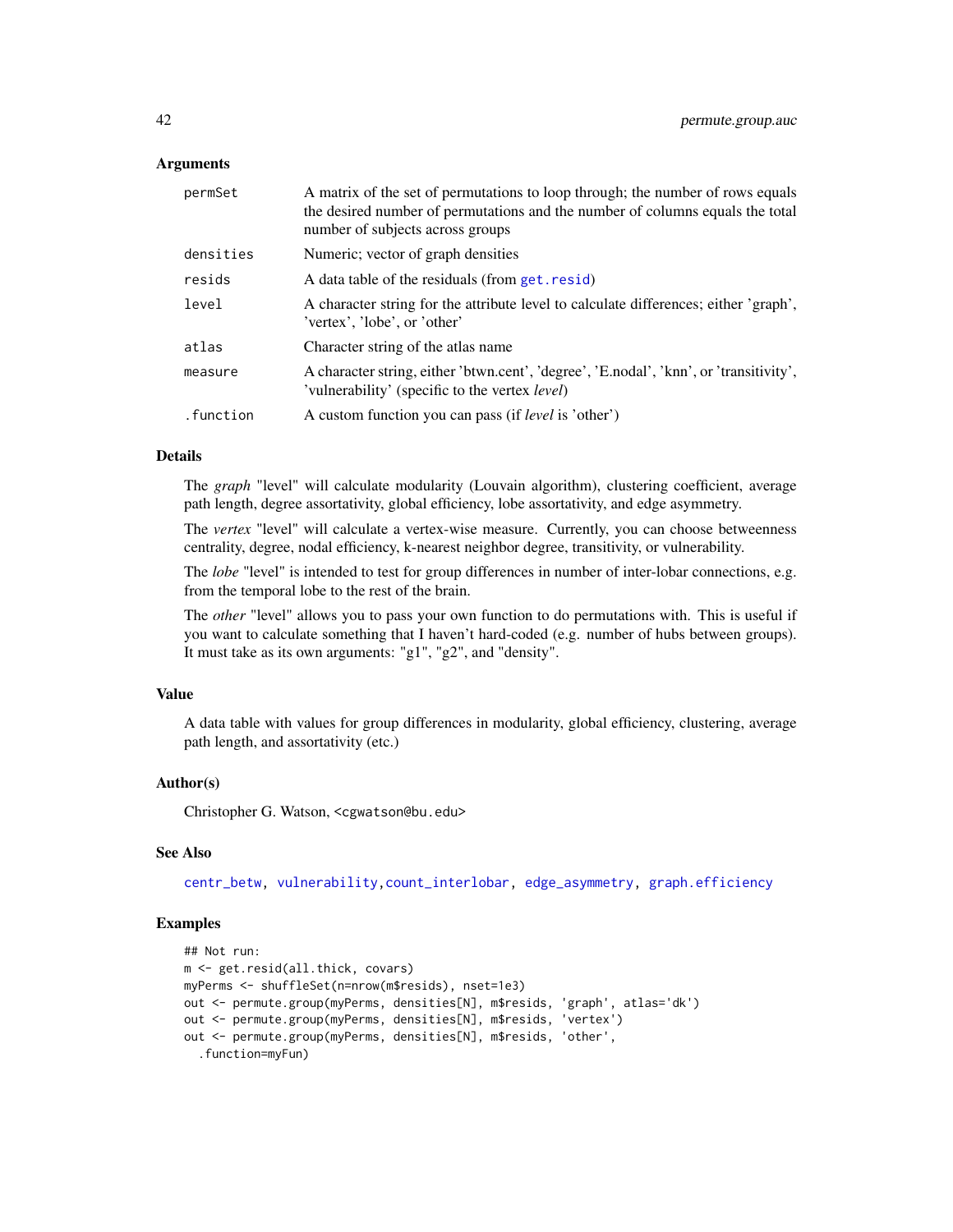<span id="page-42-0"></span>## End(Not run)

plot\_boot *Plot global graph measures with shaded regions calculated from bootstrapping*

#### Description

This function takes a list of [boot](#page-0-0) objects (the number of elements equals the number of subject groups) and plots the observed value across all graph densities. It returns a list containing: a [data.table](#page-0-0) with standard errors and 95% confidence intervals at each density, and 2 [ggplot](#page-0-0) objects with shaded regions surrounding the observed values.

## Usage

 $plot\_boot(boot. dt, ylabel = NULL, alpha = 0.4, ...)$ 

## Arguments

| boot.dt | A data.table output from boot_global                            |
|---------|-----------------------------------------------------------------|
| vlabel  | A character string to place on the y-axis label (default: NULL) |
| alpha   | A numeric indicating the opacity for geom ribbon                |
| $\cdot$ | Other parameters passed to geom ribbon                          |

## Details

The 95% confidence intervals are calculated using the normal approximation.

## Value

A list with the following elements:

| p1 | A ggplot object with ribbon representing standard error          |
|----|------------------------------------------------------------------|
| p2 | A ggplot object with ribbon representing 95% confidence interval |

## Author(s)

Christopher G. Watson, <cgwatson@bu.edu>

## See Also

[boot\\_global](#page-9-1)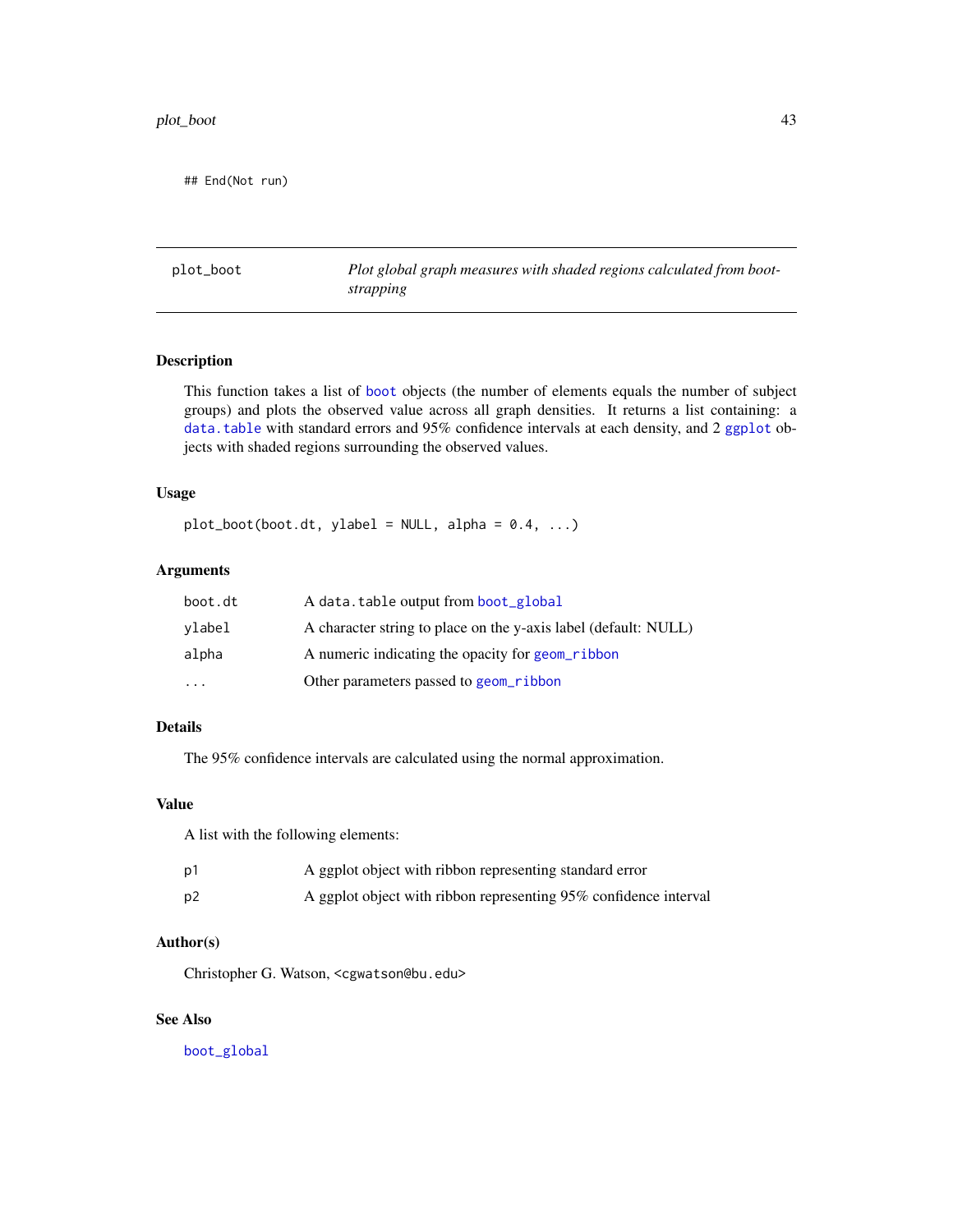#### Examples

```
## Not run:
boot.mod <- boot_global(densities, resids.all, measure='mod')
boot.mod.plots <- plot_boot(boot.mod$dt, ylab='Modularity')
## End(Not run)
```
<span id="page-43-1"></span>plot\_brainGraph *Plot a brain graph with a specific spatial layout*

#### Description

This function plots a graph when the spatial layout of the nodes is important (e.g. in the brain). The function [set.brainGraph.attributes](#page-57-1) needs to be run on the graph, and a valid set of coordinates provided for the vertices. Most of the parameters valid here can be seen in [igraph.plotting](#page-0-0).

#### Usage

```
plot_brainGraph(g, plane = c("axial", "sagittal", "circular"),
  hemi = c("both", "L", "R"), subgraph = NULL, show.legend = FALSE,
  rescale = FALSE, asp = 0, main = NULL, sub = "default", ...)
```
#### Arguments

| g            | An igraph graph object                                                          |
|--------------|---------------------------------------------------------------------------------|
| plane        | A character string indicating which orientation to plot (default: 'axial')      |
| hemi         | A character string indicating which hemisphere to plot (default: 'both')        |
| subgraph     | A character string specifying an equation for deleting vertices (default: NULL) |
| show. legend | Logical indicating whether or not to show a legend (default: FALSE)             |
| rescale      | A logical, whether to rescale the coordinates (default: FALSE)                  |
| asp          | A numeric constant for the aspect ratio (default: 0)                            |
| main         | Character string for the main title (default: NULL)                             |
| sub          | Character string for the subtitle (default: 'default')                          |
| $\ddotsc$    | Other parameters (passed to plot).                                              |
|              |                                                                                 |

## Details

With the argument subgraph, you can specify a simple logical equation for which vertices to show. For example, *'degree > 10'* will plot only vertices with a *degree* greater than 10. Combinations of *AND* (i.e., &) and *OR* (i.e., |) are allowed.

To remove the subtitle at the bottom, simply specify sub=NULL.

## Author(s)

Christopher G. Watson, <cgwatson@bu.edu>

<span id="page-43-0"></span>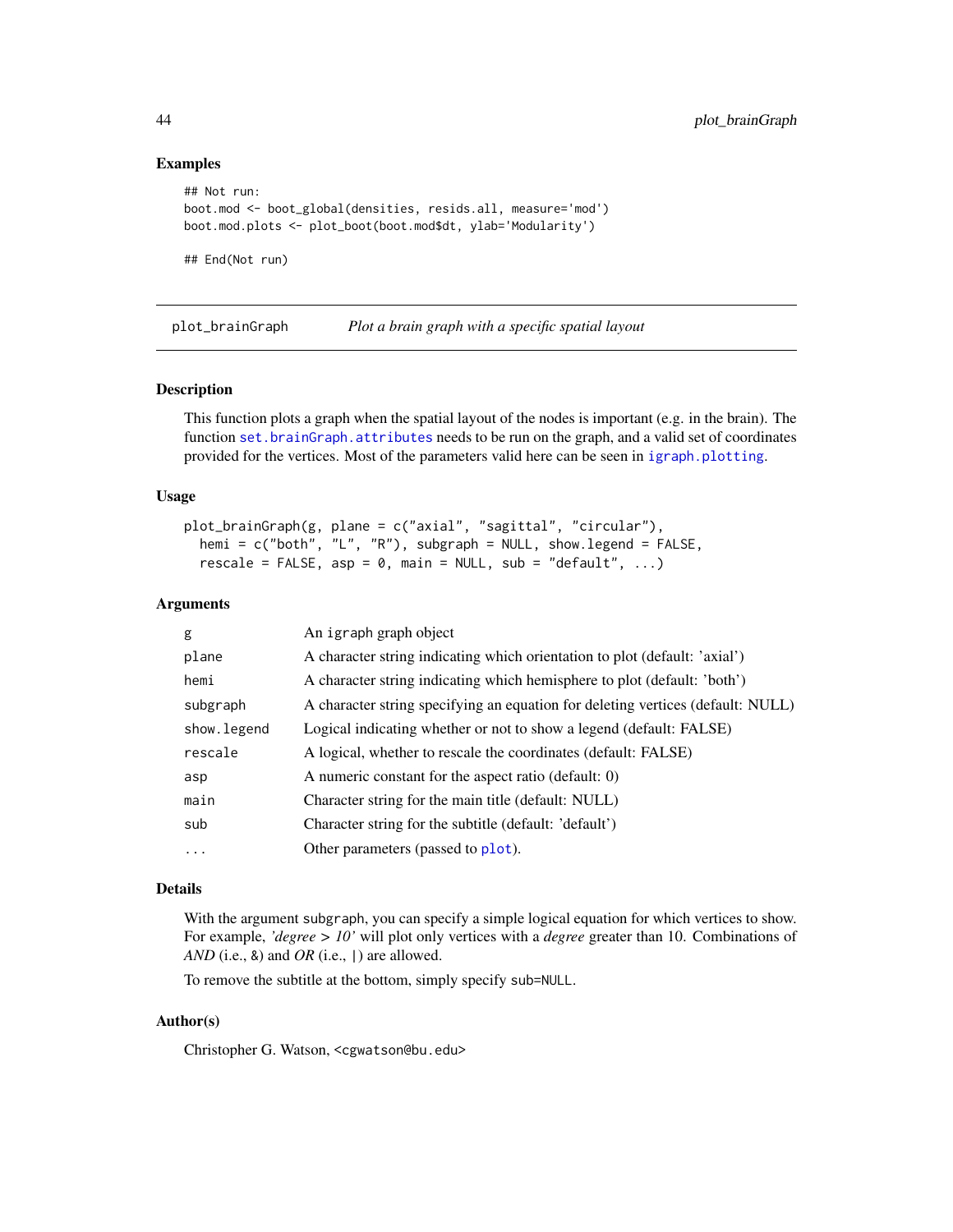## <span id="page-44-0"></span>plot\_brainGraph\_gui 45

### Examples

```
## Not run:
plot_brainGraph(g[[1]], hemi='R')
plot_brainGraph(g[[1]], subgraph='degree > 10 | btwn.cent > 50')
## End(Not run)
```
<span id="page-44-1"></span>plot\_brainGraph\_gui *GUI for plotting graphs overlaid on an MNI152 image or in a circle.*

#### Description

This function creates a GUI for plotting graphs over an image from the MNI152 template. It gives the user control over several plotting parameters. Also possible is a circular plot (in addition to the axial and sagittal views). It is necessary for the graphs to have an *atlas* attribute, and several vertexand edge-level attributes (set by [set.brainGraph.attributes](#page-57-1)).

## Usage

plot\_brainGraph\_gui()

plot\_brainGraph\_list *Write PNG files for a list of graphs*

## Description

This function takes a list of igraph graph objects and plots them over an axial slice of the brain. A png file is written for each element of the list, which can be joined as a gif or converted to video using a tool outside of R.

## Usage

```
plot_brainGraph_list(g.list, fname.base, diffs = FALSE, ...)
```
#### Arguments

| g.list     | A list of igraph graph objects                                                      |
|------------|-------------------------------------------------------------------------------------|
| fname.base | A character string specifying the base of the filename for <i>png</i> output        |
| diffs      | A logical, indicating whether or not to highlight edge differences (default: FALSE) |
| $\cdots$   | Other parameters (passed to plot_brainGraph)                                        |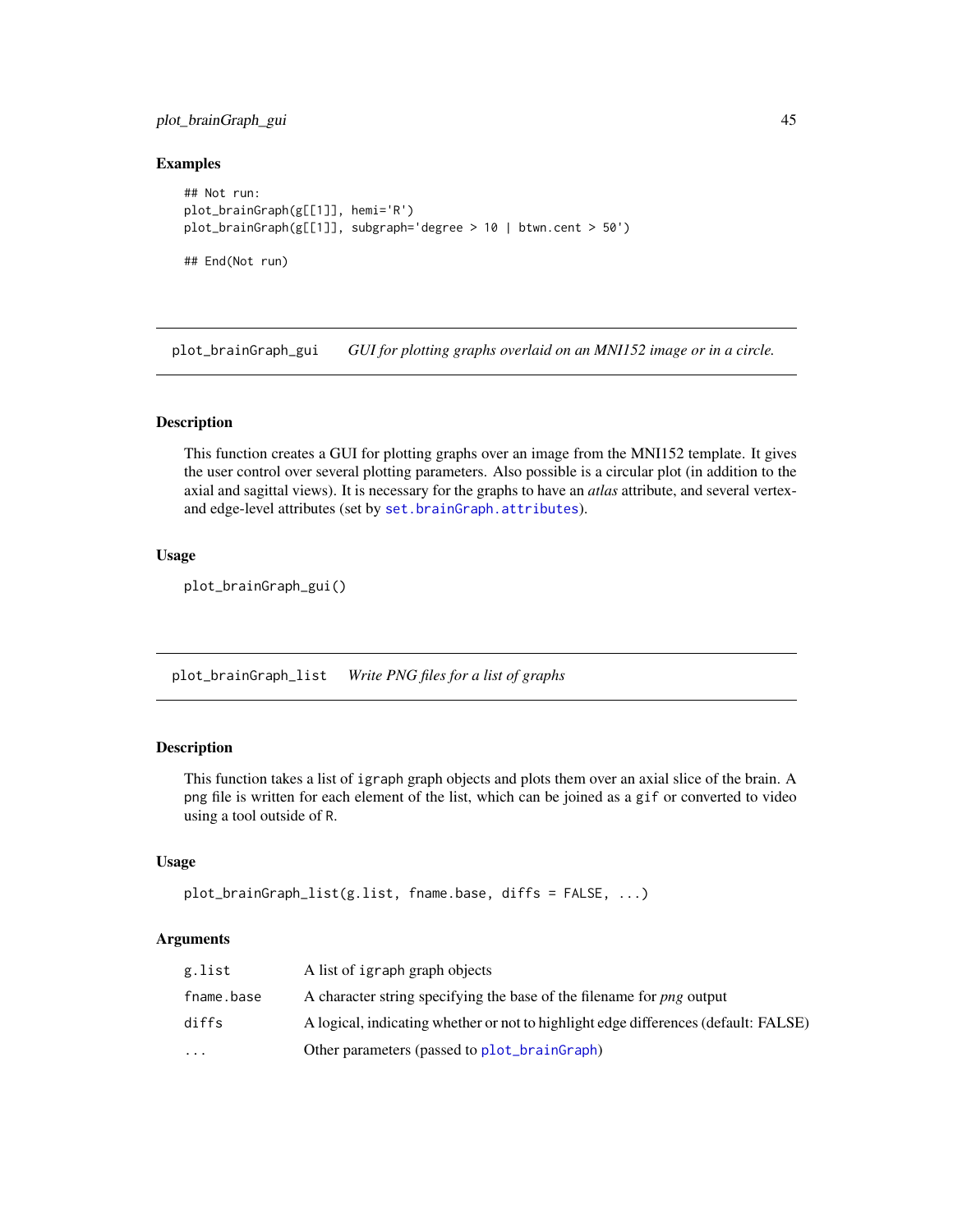## <span id="page-45-0"></span>Details

You can choose to highlight edge differences between subsequent list elements; in this case, new/different edges are colored pink.

This function may be particularly useful if the graph list contains graphs of a single subject group at incremental densities, or if the graph list contains graphs of each subject in a group.

## Author(s)

Christopher G. Watson, <cgwatson@bu.edu>

plot\_brainGraph\_mni *Draw an axial or sagittal slice of the MNI152 T1 image*

## Description

This function draws an axial or sagittal slice from the MNI152 T1 image, to plot the vertices of a graph over it. It will optionally write to a filename for output.

## Usage

```
plot_brainGraph_mni(plane = c("axial", "sagittal"), slice, hemi = c("L",
  "R"), save.graph = FALSE, fname = NULL)
```
#### Arguments

| plane      | Character string, either 'axial' or 'sagittal'                                |
|------------|-------------------------------------------------------------------------------|
| slice      | The x or z-coordinate of the slice to use                                     |
| hemi       | Character string, either $'L'$ or $'R'$                                       |
| save.graph | Logical indicating whether or not a png file should be saved (default: FALSE) |
| fname      | The name of the file to be saved                                              |

#### See Also

[image.nifti](#page-0-0)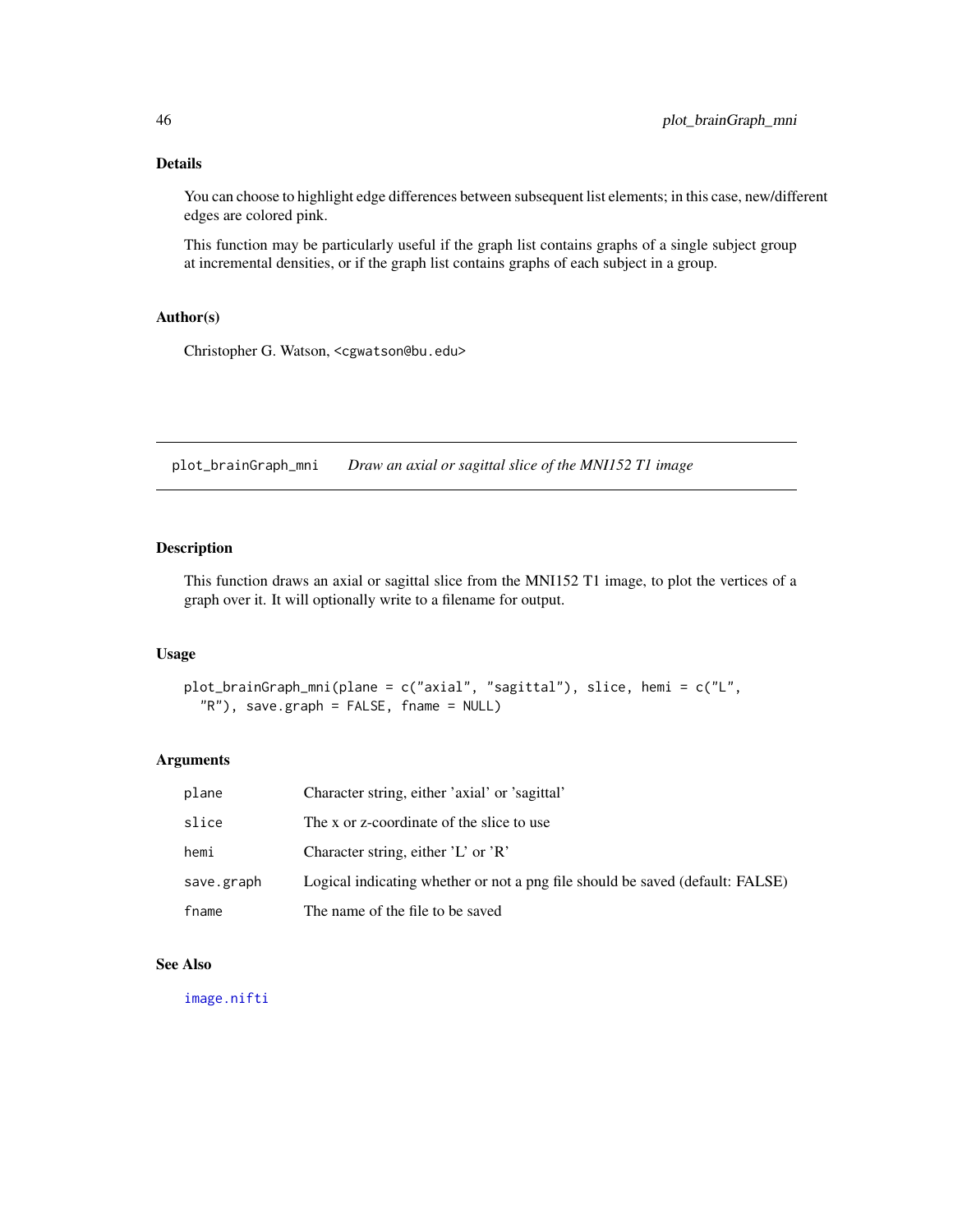<span id="page-46-0"></span>This function will plot a correlation matrix in the form of a "heatmap". You have the choice to plot the vertices in an order based on either community or lobe membership, and they will be colored accordingly.

## Usage

```
plot_corr_mat(corrs, ordered = TRUE, type = c("comm", "comm.wt", "lobe",
  "network"), g = NULL, group = NULL
```
## Arguments

| corrs   | The correlation matrix                                               |
|---------|----------------------------------------------------------------------|
| ordered | A logical indicating whether or not to order vertices (default:TRUE) |
| type    | Character string, one of: 'comm', 'comm.wt', 'lobe', or 'network'    |
| g       | An igraph graph object; not required if <i>ordered</i> is FALSE      |
| group   | A character vector of the group name (default: NULL)                 |

## Value

A ggplot object

## Author(s)

Christopher G. Watson, <cgwatson@bu.edu>

## See Also

[geom\\_tile](#page-0-0)

## Examples

```
## Not run:
matplot1 <- plot_corr_mat(corrs[[1]][[N]]$r.thresh, g=g[[1]][[N]],
                           group=groups[1])
```
## End(Not run)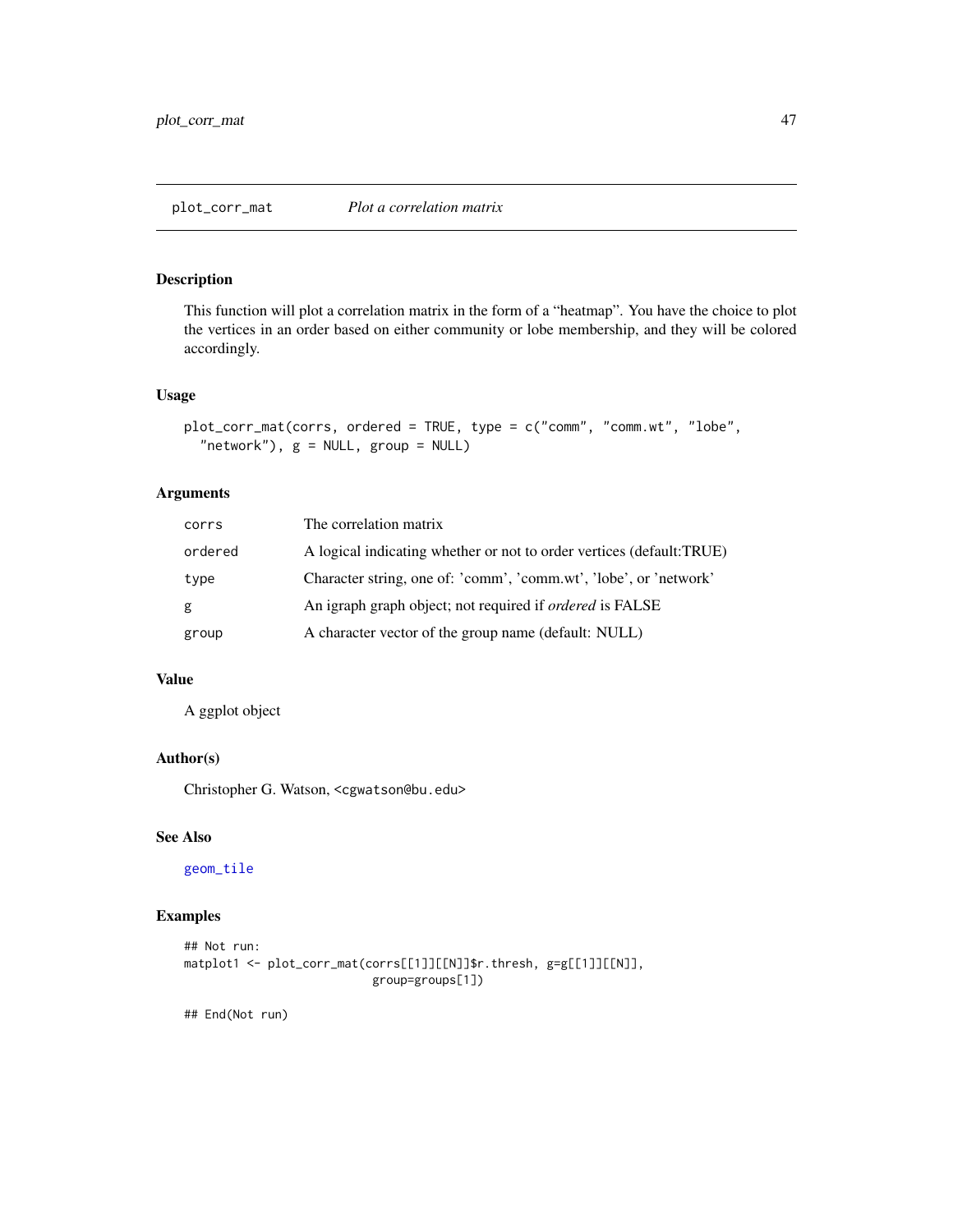<span id="page-47-0"></span>

Create a faceted line plot of global graph measures across a range of graph densities. Given a "tidied" data.table, you can choose to insert a dashed vertical line at a density of interest, rename the variable levels (which become the facet titles), exclude certain variables, and include a data.table of permutation data to add asterisks indicating signficant group differences.

## Usage

```
plot_global(tidy.dt, xvar = c("density", "threshold"), vline = NULL,
 level.names = NULL, exclude = NULL, perms = NULL, g = NULL,
  alt = NULL)
```
## Arguments

| tidy.dt     | A data, table that has been "tidied", containing global graph measures for all<br>densities and subject groups                     |
|-------------|------------------------------------------------------------------------------------------------------------------------------------|
| xvar        | A character string indicating whether the variable of interest is "density" or<br>"threshold" (e.g. with DTI data)                 |
| vline       | Numeric; required to plot a dashed vertical line (default: NULL)                                                                   |
| level.names | Character vector of facet label names, if you wish to change them (default:<br>NULL)                                               |
| exclude     | Character vector of variables to exclude (default: NULL)                                                                           |
| perms       | A data. table of permutation group differences (default: NULL)                                                                     |
| g           | A list of lists of igraph graph objects; required if <i>perms</i> is provided (default:<br>NULL)                                   |
| alt         | Character vector of alternative hypotheses; required if <i>perms</i> is provided, but<br>defaults to "two sided" for all variables |

## Value

A [ggplot](#page-0-0) object

## Author(s)

Christopher G. Watson, <cgwatson@bu.edu>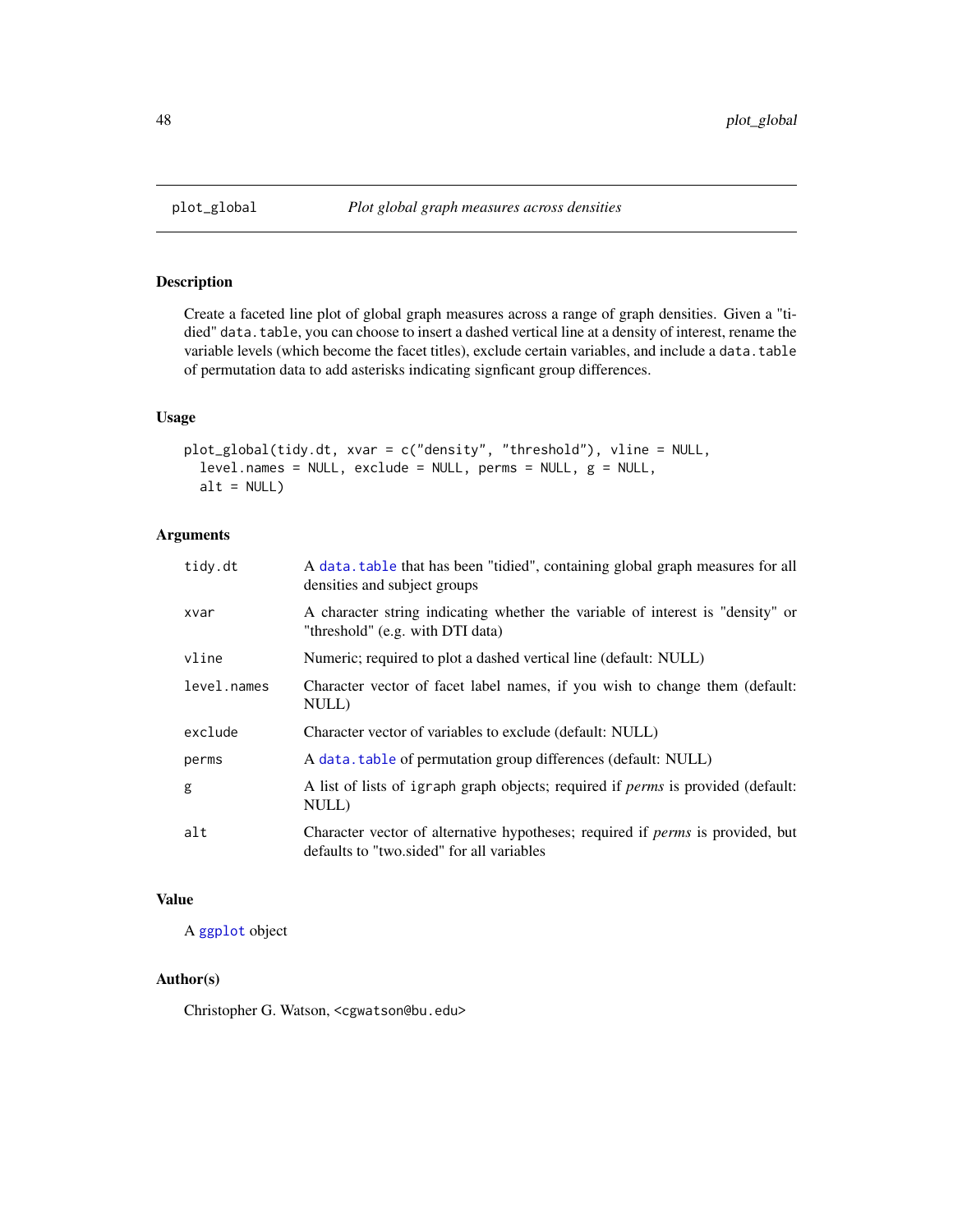<span id="page-48-0"></span>

This function takes a "tidied" dataset of cortical volumetric measures (thickness, volume, LGI, etc.) and plots a histogram or violin plot for 1 or more groups, and of 1 or more brain regions.

## Usage

```
plot_group_means(dat, regions, type = c("violin", "histogram"),
  all.vals = TRUE, modality = c("thickness", "volume", "lgi", "area"))
```
## Arguments

| dat      | A data table of volumetric data; needs columns for 'Group', 'region', and 'value'                                                                                 |
|----------|-------------------------------------------------------------------------------------------------------------------------------------------------------------------|
| regions  | A vector of character strings or integers of the brain region(s) to plot; if integer,<br>the region(s) is/are chosen from the input data table based on the index |
| type     | A character string indicating the plot type; either 'histogram' or 'violin'                                                                                       |
| all.vals | A logical indicating whether or not to plot horizontal lines for all observations<br>(only valid for 'violin' plots) (default: TRUE)                              |
| modality | A character string indicating the type of volumetric measure ('thickness', 'vol-<br>ume', 'lgi', or 'area')                                                       |

## Value

A ggplot object

## Author(s)

Christopher G. Watson, <cgwatson@bu.edu>

## See Also

[geom\\_histogram,](#page-0-0) [geom\\_vline](#page-0-0)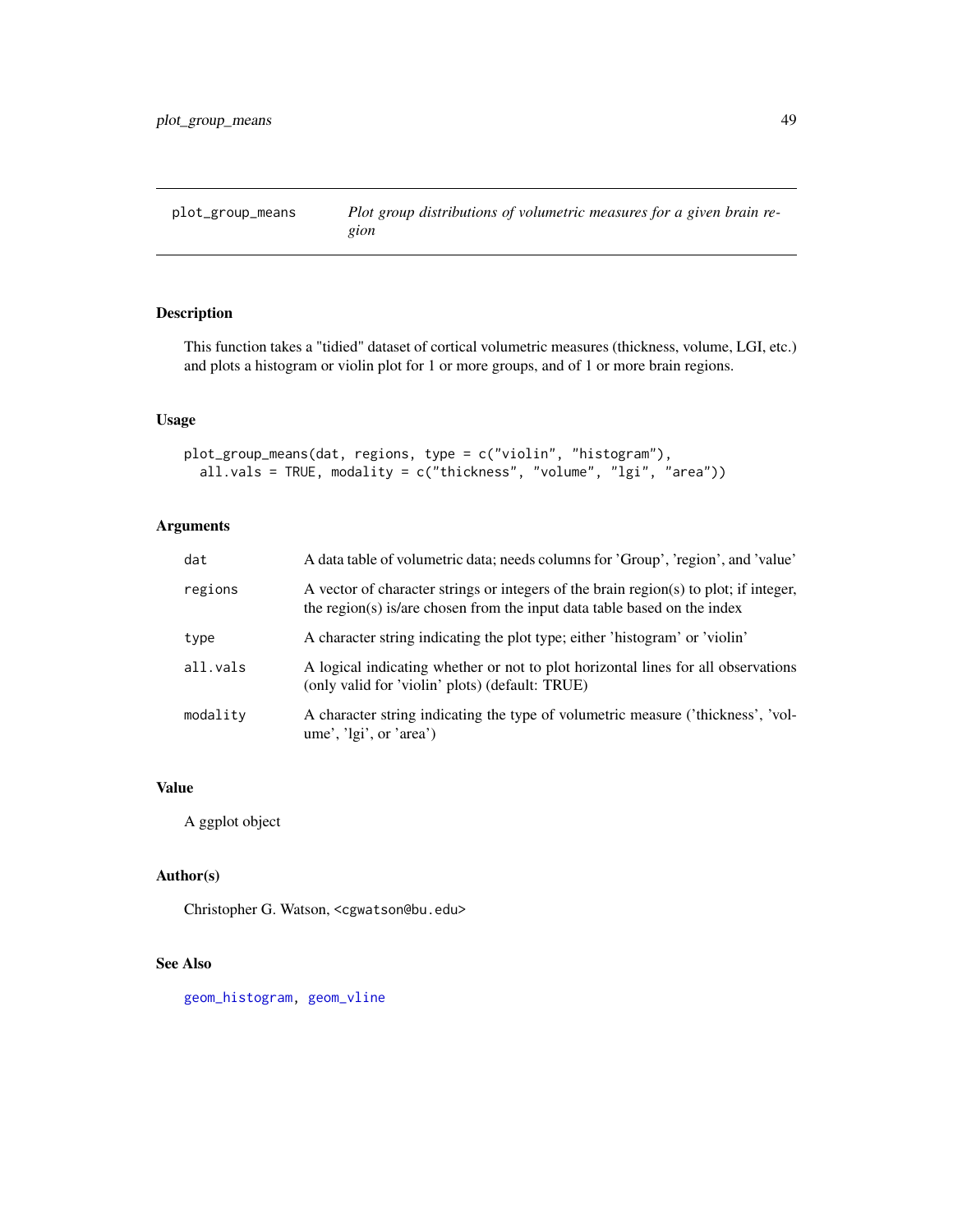<span id="page-49-0"></span>

For a given (global- or vertex-level) graph measure, determine the permutation p-value and create a plot showing group differences, either across densities or regions. You may specify the  $\alpha$ -level; a red asterisk is added if  $p < \alpha$  and a blue asterisk is added if  $\alpha < p < 0.1$  (i.e. a "trend"). You may also choose whether you want a one- or two-sided test.

#### Usage

```
plot_perm_diffs(g1, g2, perm.dt, measure, level = c("graph", "vertex"),
  auc = FALSE, alternative = c("two.sided", "less", "greater"),
  alpha = 0.05, groups = NULL, ylabel = NULL)
```
## Arguments

| g1          | List of igraph graph objects for group 1                                                                       |
|-------------|----------------------------------------------------------------------------------------------------------------|
| g2          | List of igraph graph objects for group 2                                                                       |
| perm.dt     | Data table with the permutation results                                                                        |
| measure     | Character string for the graph measure of interest                                                             |
| level       | Character string, either 'graph' or 'vertex'                                                                   |
| auc         | Logical indicating whether the data refer to area-under-the-curve (across all den-<br>sities) (default: FALSE) |
| alternative | Character string, whether to do a two- or one-sided test (default: 'two.sided')                                |
| alpha       | Significance level (default: 0.05)                                                                             |
| groups      | Character vector of group names (default: NULL)                                                                |
| vlabel      | Character string for y-axis label (default: NULL)                                                              |

## Value

A list with three elements:

| dt | A data table with p-values for each density/region |
|----|----------------------------------------------------|
| p1 | A ggplot plotting object                           |
| p2 | A ggplot plotting object                           |

#### Author(s)

Christopher G. Watson, <cgwatson@bu.edu>

#### See Also

[permute.group](#page-39-1)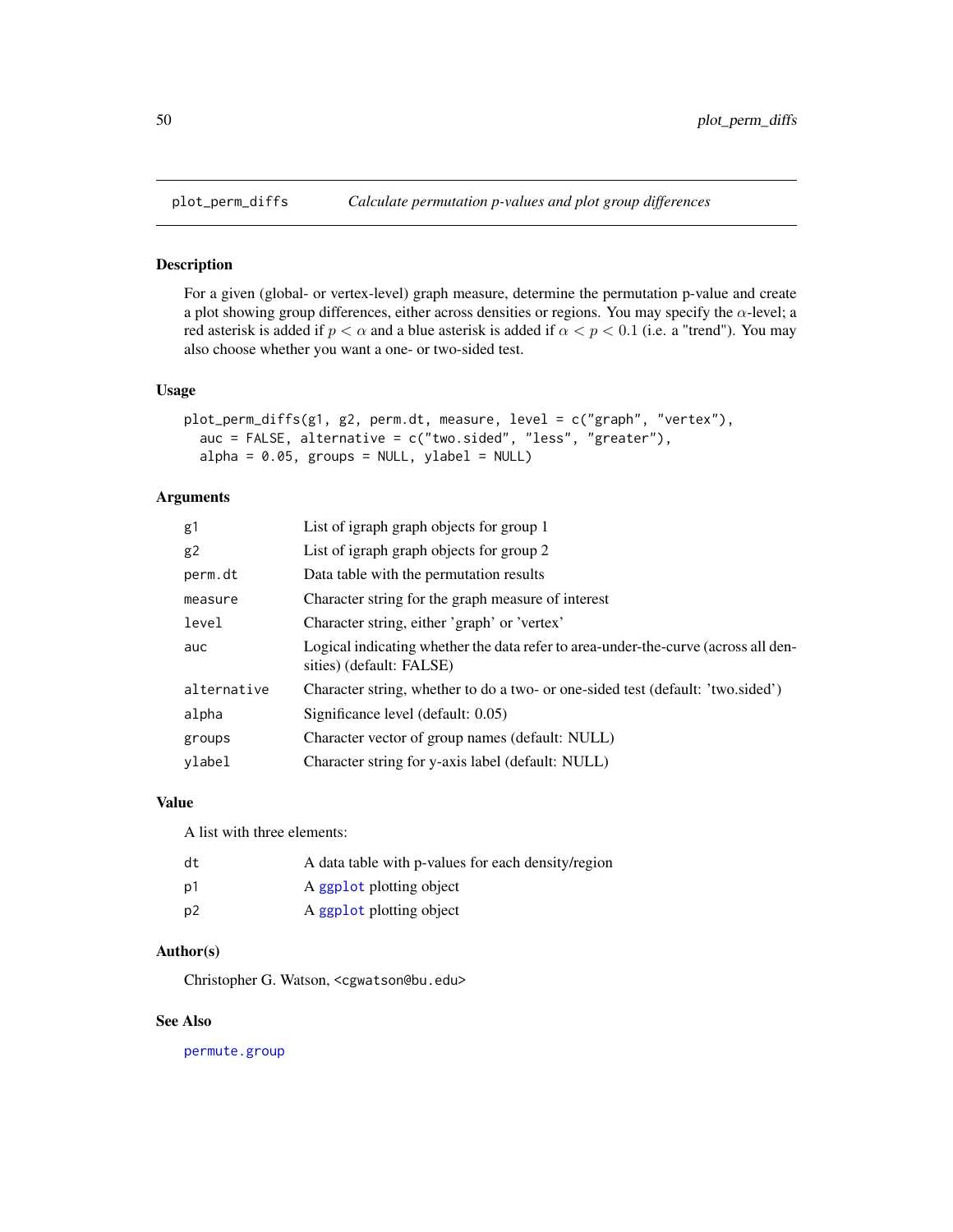## <span id="page-50-0"></span>plot\_rich\_norm 51

#### Examples

```
## Not run:
perms.mod.sig <- perms.sig(g[[1]], g[[2]], perms.all, 'mod', level='graph',
  'less', groups, ylabel='Modularity')
perms.mod.btwn <- perms.sig(g[[1]], g[[2]], perms.btwn, 'btwn.cent',
  level='vertex')
## End(Not run)
```
plot\_rich\_norm *Plot normalized rich club coefficients against degree threshold*

## Description

Returns a [ggplot](#page-0-0) object of a line plot of the normalized rich club coefficient for up to two subject groups. Optionally will include a shaded region demarcating the [rich.core](#page-55-1) cutoff.

## Usage

```
plot_rich_norm(rich.dt, facet.by = c("density", "threshold"), densities,
  alpha = 0.05, fdr = TRUE, g = NULL
```
#### Arguments

| rich.dt   | A data, table with rich-club coefficients                                                                              |
|-----------|------------------------------------------------------------------------------------------------------------------------|
| facet.by  | A character string indicating whether the variable of interest is "density" or<br>"threshold" (e.g. with DTI data)     |
| densities | A numeric vector of the densities to plot                                                                              |
| alpha     | The significance level (default: 0.05)                                                                                 |
| fdr       | A logical, indicating whether or not to use the FDR-adjusted p-value for deter-<br>mining significance (default: TRUE) |
| g         | A list (of lists) of igraph graph objects; required if you want to plot a shaded<br>region demarcating the rich.core   |

## Value

A [ggplot](#page-0-0) object

#### Author(s)

Christopher G. Watson, <cgwatson@bu.edu>

## Examples

```
## Not run:
plot_rich_norm(rich.dt, facet.by='density', densities[N:(N+1)], g=g)
```
## End(Not run)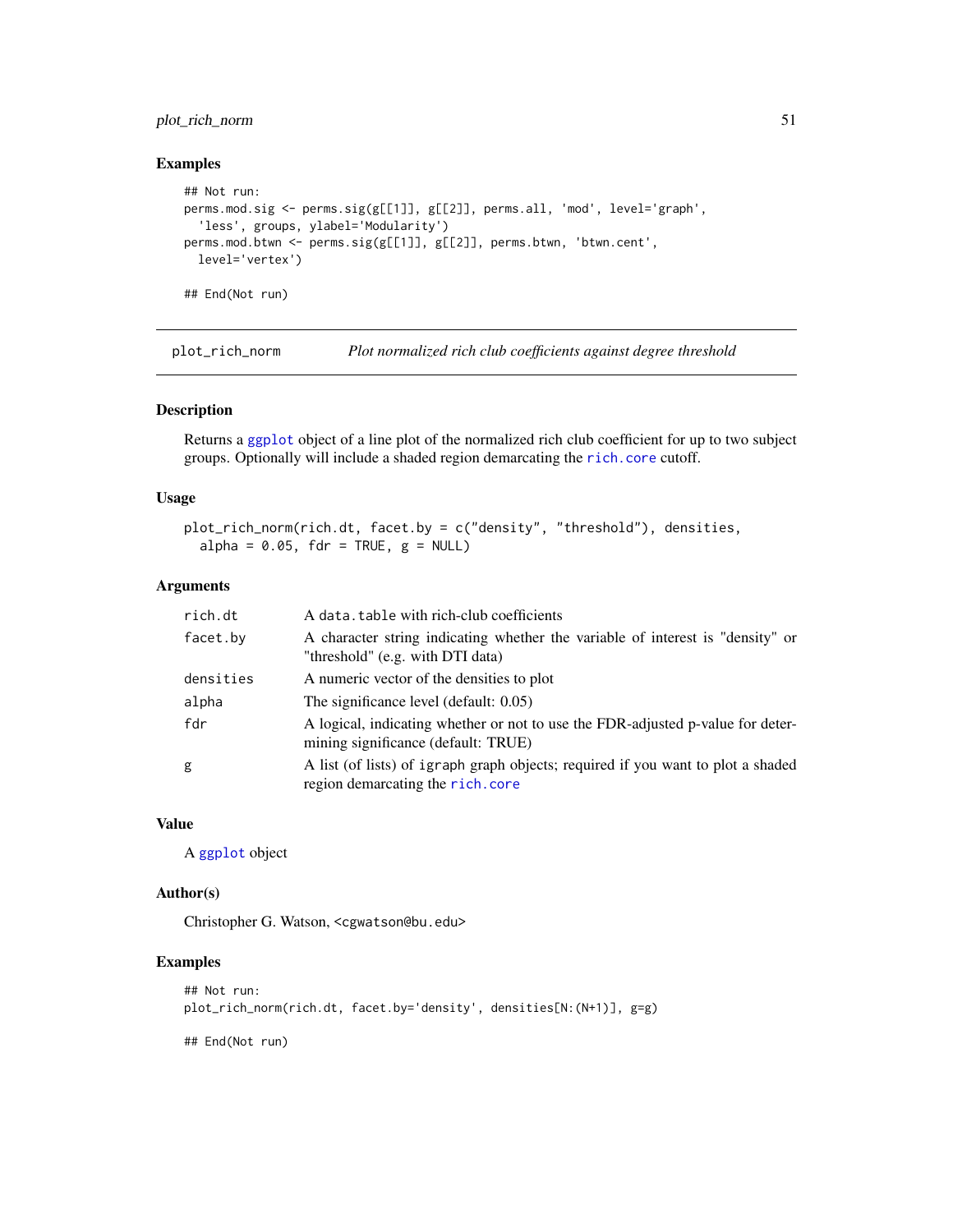<span id="page-51-0"></span>plot\_vertex\_measures *Plot vertex-level graph measures at a single density or threshold*

## Description

This function creates boxplots of a single vertex-level graph measure at a single density or threshold, grouped by the variable specified by facet.by (e.g., *lobe* or *network*).

## Usage

```
plot_vertex_measures(tidy.dt, facet.by = "lobe", measure = "btwn.cent",
  show.points = FALSE, ylabel = NULL)
```
## Arguments

| tidy.dt     | A "tidied" data. table of vertex-level graph measures                                                                |  |
|-------------|----------------------------------------------------------------------------------------------------------------------|--|
| facet.by    | Character string indicating whether the data should be plotted separately by a<br>certain variable (default: 'lobe') |  |
| measure     | A character string of the graph measure to plot (default: 'btwn.cent')                                               |  |
| show.points | Logical indicating whether or not to show individual data points (default: FALSE)                                    |  |
| ylabel      | A character string for the y-axis label                                                                              |  |

## Value

A ggplot object

## Author(s)

Christopher G. Watson, <cgwatson@bu.edu>

## Examples

```
## Not run:
ggp.btwn <- plot_vertex_measures(dt.net.meas.tidy, facet.by='network',
  measure='E.nodal')
## End(Not run)
```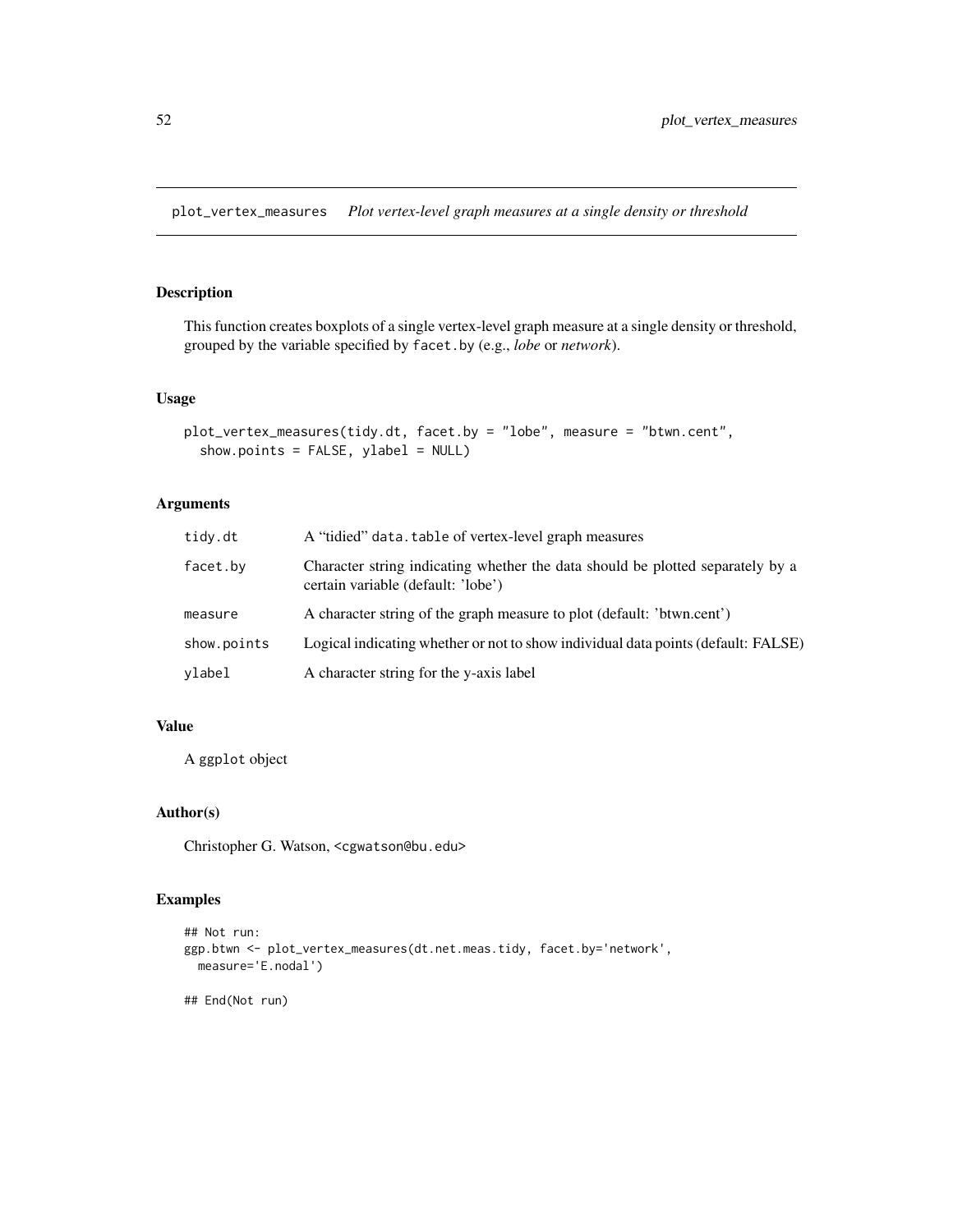<span id="page-52-0"></span>

This function will assign vertex- and edge-level attributes based on the results of a *rich-club* analysis, based on a range of vertex degrees in which the rich-club coefficient was determined to be significantly greater than that of a set of random graphs (see [rich.club.norm](#page-54-1)).

#### Usage

```
rich.club.attrs(g, deg.range = NULL, adj.vsize = FALSE)
```
#### Arguments

| g         | An igraph graph object                                                                                                                                                |
|-----------|-----------------------------------------------------------------------------------------------------------------------------------------------------------------------|
| deg.range | An integer vector of the range of degrees indicating inclusion in the rich-club; if<br>the default <i>NULL</i> , it will be from 1 to the maximum degree in the graph |
| adj.vsize | A logical indicating whether to adjust vertex size proportional to degree (default:<br>FALSE)                                                                         |

#### Details

Vertices which are in the rich club will be assigned an attribute rich, taking on a binary value. Their colors (attribute color.rich) will be either *red* or *gray*. Their sizes (attribute size.rich) will either be 10 or will be proportional to their degree.

Edge attribute type.rich takes on three values: *rich-club* (if it connects two rich-club vertices), *feeder* (if it connects a rich- to a non-rich-club vertex), and *local* (if it connects two non-rich-club vertices). They will also be given a color.rich attribute (either *red*, *orange*, or *green*). Edge sizes (size.rich) will be largest for *rich-club* connections, then smaller for *feeder*, and smallest for *local*.

#### Value

An igraph graph object with additional attributes:

| rich       | Binary indicating membership in the rich-club    |
|------------|--------------------------------------------------|
| type.rich  | Edge attribute indicating the type of connection |
| color.rich | Edge and vertex attributes                       |
| size.rich  | Edge and vertex attributes                       |

## Author(s)

Christopher G. Watson, <cgwatson@bu.edu>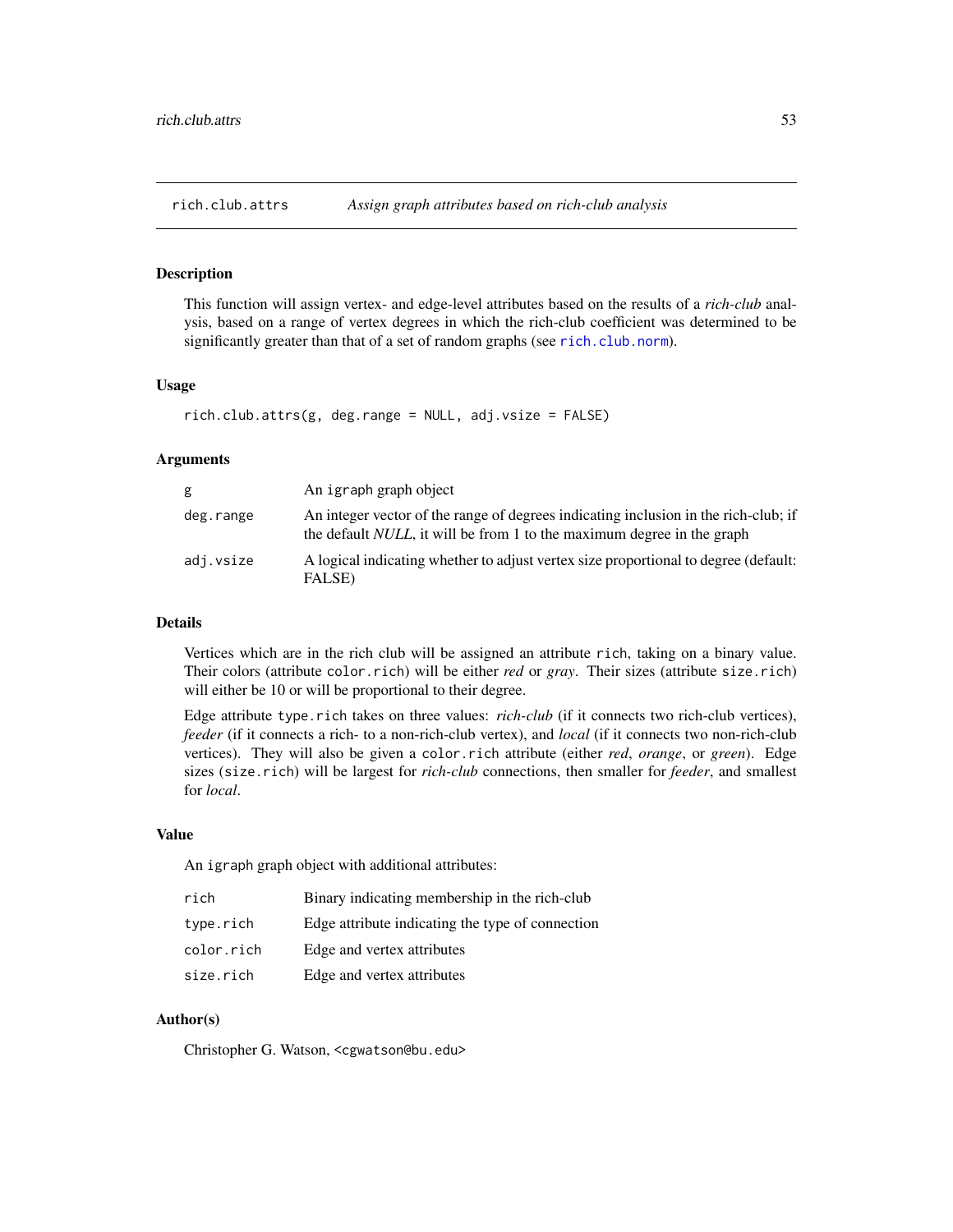## See Also

[rich.club.norm,](#page-54-1) [rich.club.coeff](#page-53-1)

## Examples

```
## Not run:
g \leftarrow rich.club.attrs(g, rich.dt[density == densities[N] & p.fdr < .01,
                                   range(k)])
```
## End(Not run)

<span id="page-53-1"></span>rich.club.coeff *Calculate the rich club of a graph*

## Description

This function calculates the rich club of a graph, both the coefficient  $\phi$  and the nodes that make up this subgraph.

## Usage

rich.club.coeff(g,  $k = 1$ , weighted = FALSE)

## Arguments

|          | The graph of interest                                                            |
|----------|----------------------------------------------------------------------------------|
|          | The minimum degree for including a vertex (default: 1)                           |
| weighted | A logical indicating whether or not edge weights should be used (default: FALSE) |

## Value

A list with the following components:

| phi   | The rich club coefficient, $\phi$ .             |
|-------|-------------------------------------------------|
| graph | A subgraph containing only the rich club nodes. |
| Nk    | The number of vertices in the rich club graph.  |
| Fk    | The number of edges in the rich club graph.     |

#### Author(s)

Christopher G. Watson, <cgwatson@bu.edu>

## References

Zhou S., Mondragon R.J. (2004) *The rich-club phenomenon in the internet topology*. IEEE Comm Lett, 8:180-182.

Opsahl T., Colizza V., Panzarasa P., Ramasco J.J. (2008) *Prominence and control: the weighted rich-club effect*. Physical Review Letters, 101.16:168702.

<span id="page-53-0"></span>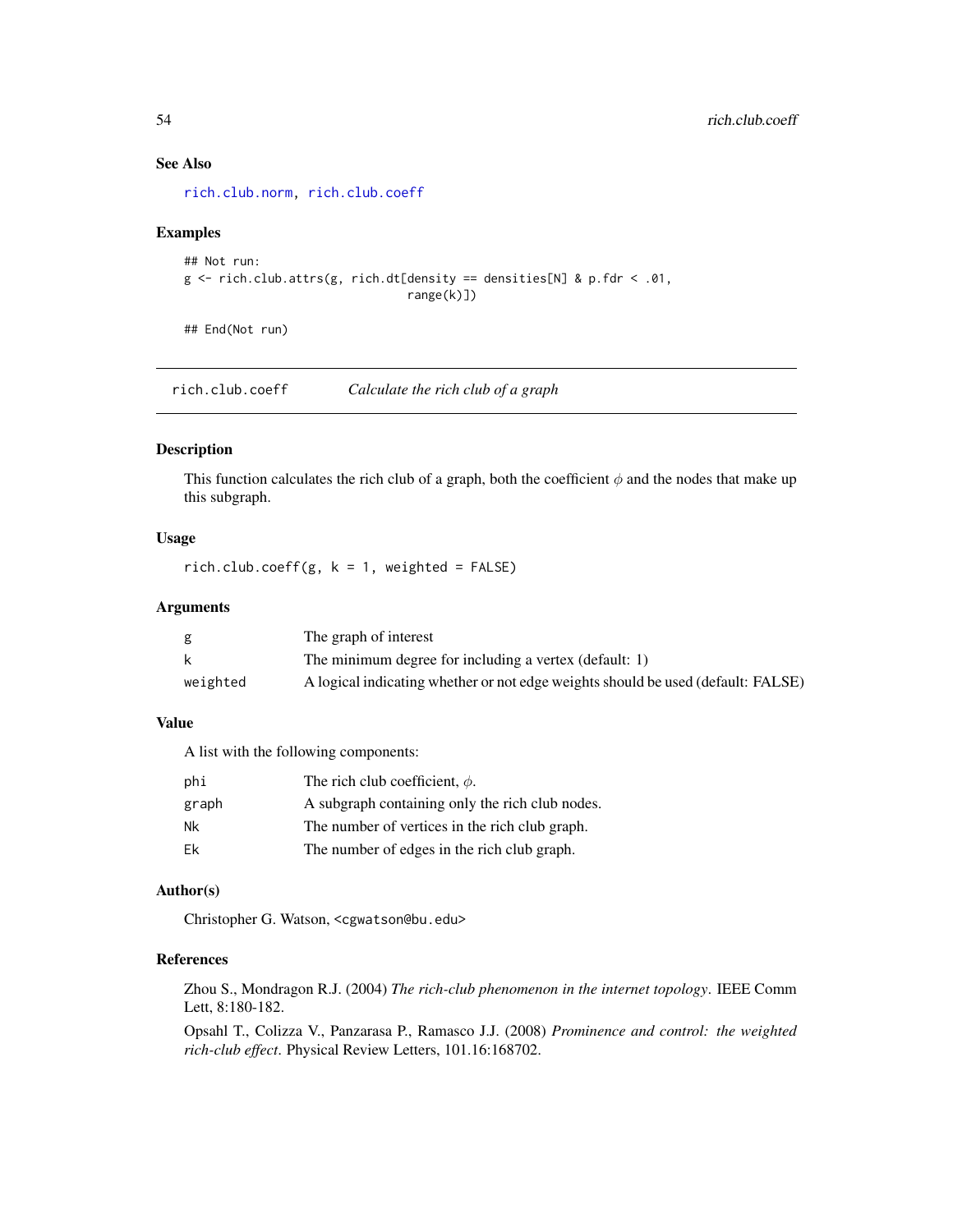## <span id="page-54-0"></span>rich.club.norm 55

## See Also

[rich.club.norm](#page-54-1)

<span id="page-54-1"></span>rich.club.norm *Calculate the normalized rich club coefficient*

## Description

This function will (optionally) generate a number of random graphs, calculate their rich club coefficients ( $\phi$ ), and return  $\phi$  of the graph of interest divided by the mean across random graphs, i.e.  $\phi_{norm}$ . If random graphs have already been generated, you can supply a list as an argument (since graph generation is time consuming).

#### Usage

 $rich. club.norm(g, N = 100, rand = NULL, ...)$ 

#### Arguments

| g        | An igraph graph object                                                                          |
|----------|-------------------------------------------------------------------------------------------------|
| N        | The number of random graphs to generate (default: 100)                                          |
| rand     | A list of igraph graph objects, if random graphs have already been generated<br>(default: NULL) |
| $\cdots$ | Other parameters (passed to rich.club.coeff)                                                    |

## Value

A list with four elements:

| phi.rand | A matrix with N rows and $max(degree(g))$ columns, where each row contains<br>the coefficients for a given random graph. |
|----------|--------------------------------------------------------------------------------------------------------------------------|
| phi.orig | A vector of the rich-club coefficients for the original graph.                                                           |
| phi.norm | A named vector of the normalized rich club coefficients.                                                                 |
| p        | The p-value based on the N random graphs generated.                                                                      |

#### Author(s)

Christopher G. Watson, <cgwatson@bu.edu>

## References

Colizza V., Flammini A., Serrano M.A., Vespignani A. (2006) *Detecting rich-club ordering in complex networks*. Nature Physics, 2:110-115.

#### See Also

[rich.club.coeff,](#page-53-1) [sim.rand.graph.par](#page-59-1)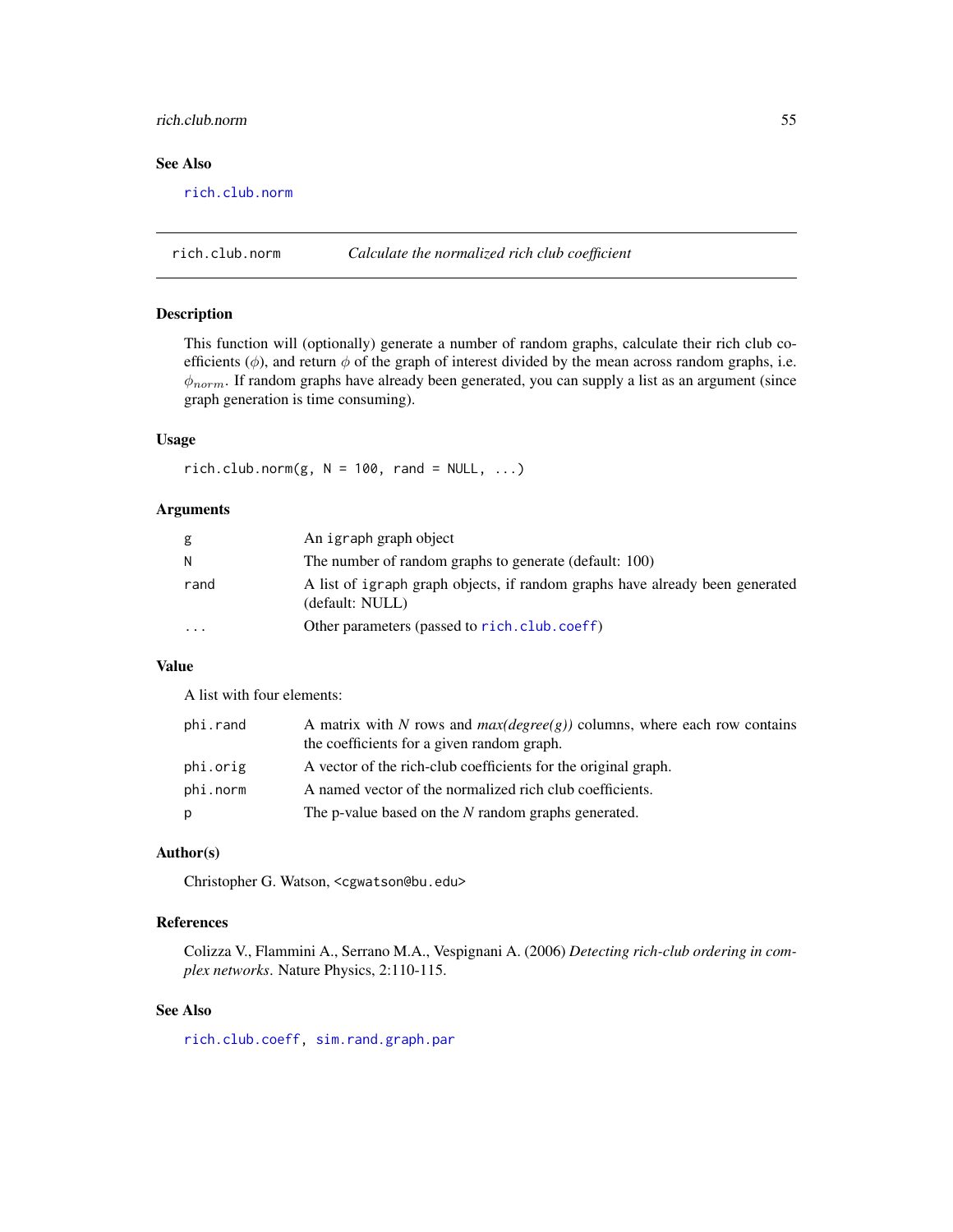<span id="page-55-1"></span><span id="page-55-0"></span>

This function finds the boundary of the rich core of a graph, based on the decreasing order of vertex degree. It also calculates the degree that corresponds to that rank, and the core size relative to the total number of vertices in the graph.

#### Usage

rich.core(g)

## Arguments

| g | An igraph graph object |
|---|------------------------|
|   |                        |

#### Value

A data frame with the following components:

| density   | The density of the graph.                        |
|-----------|--------------------------------------------------|
| rank      | The rank of the boundary for the rich core.      |
| k.r       | The degree of the vertex at the boundary.        |
| core.size | The size of the core relative to the graph size. |

## Author(s)

Christopher G. Watson, <cgwatson@bu.edu>

## References

Ma A \& Mondragon R.J. (2015) *Rich-cores in networks*. PLoS One, 10(3): e0119678. doi:10.1371/journal.pone.0119678

## See Also

[rich.club.coeff,](#page-53-1) [rich.club.norm](#page-54-1)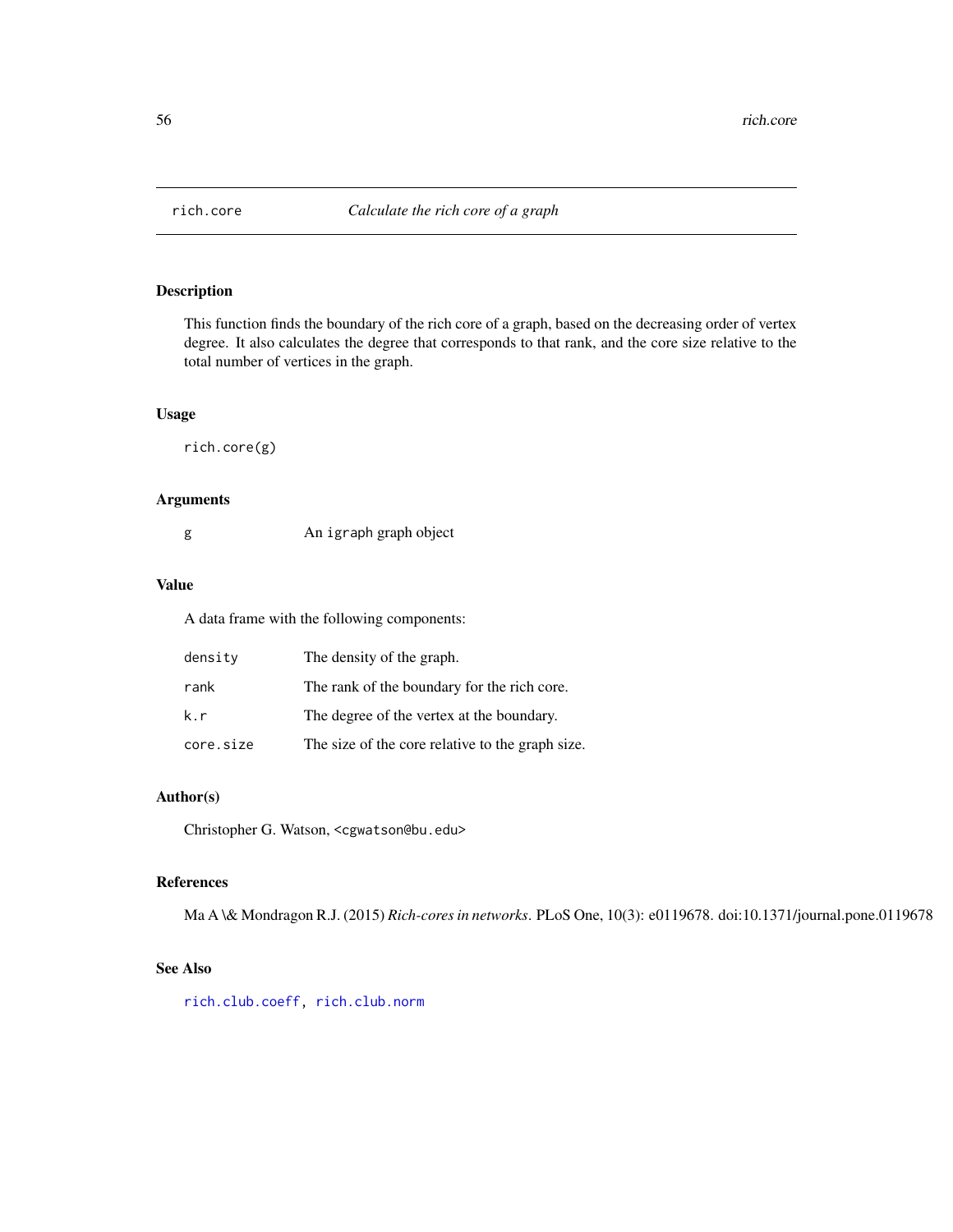<span id="page-56-0"></span>

This function performs a "targeted attack" of a graph or a "random failure" analysis, calculating the size of the largest component after edge or vertex removal.

#### Usage

```
robustness(g, type = c("vertex", "edge"), measure = c("btwn.cent", "degree","random"), N = 1000
```
#### Arguments

| g       | The igraph graph object of interest                                            |
|---------|--------------------------------------------------------------------------------|
| type    | A character string; either 'vertex' or 'edge' removals                         |
| measure | A character string; sort by either 'btwn.cent' or 'degree', or choose 'random' |
| N       | Integer; the number of iterations if <i>random</i> is chosen                   |

## Details

In a targeted attack, it will sort the vertices by either degree or betweenness centrality (or sort edges by betweenness), and successively remove the top vertices/edges. Then it calculates the size of the largest component.

In a random failure analysis, vertices/edges are removed in a random order.

## Value

A vector representing the ratio of maximal component size after each removal to the graph's original maximal component

## Author(s)

Christopher G. Watson, <cgwatson@bu.edu>

## References

Albert R., Jeong H., Barabasi A. (2000) *Error and attack tolerance of complex networks*. Nature, 406:378-381.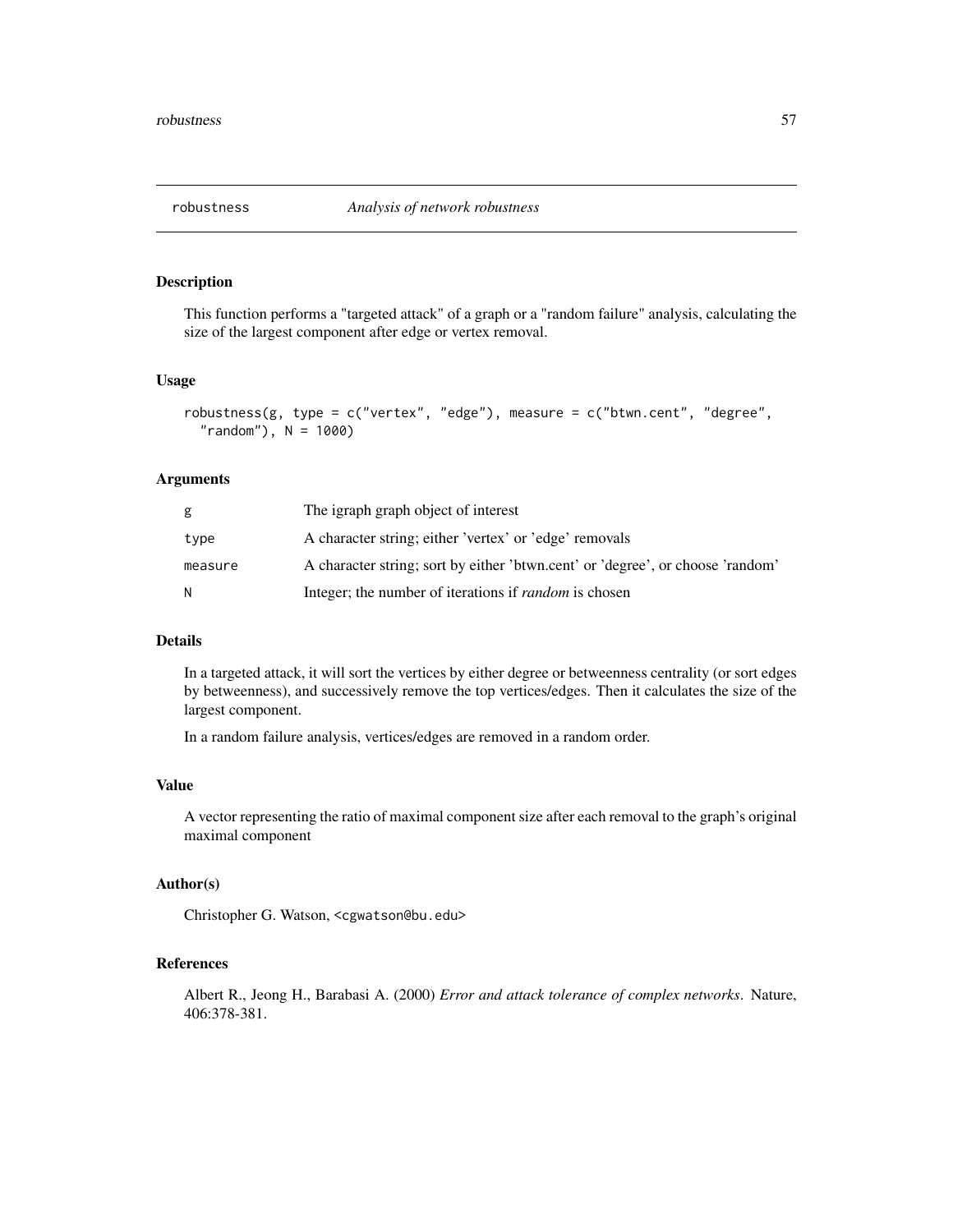<span id="page-57-0"></span>

This function takes a set of points and applies a rotation matrix (e.g. will rotate points 90 deg. if given "pi/2" as input)

## Usage

rotation(x, theta)

## Arguments

|       | A matrix with 2 columns of the points to rotate |
|-------|-------------------------------------------------|
| theta | The angle to apply                              |

## Value

A matrix with 2 columns of the points' new locations

#### Author(s)

Christopher G. Watson, <cgwatson@bu.edu>

```
set.brainGraph.attributes
```
*Set a number of graph and vertex attributes useful in MRI analyses*

## Description

This function will set a number of graph, vertex, and edge attributes of a given igraph object.

#### Usage

```
set.brainGraph.attributes(g, atlas = NULL, modality = NULL,
  subject = NULL, group = NULL, rand = FALSE, use.parallel = TRUE)
```
## Arguments

| g            | An igraph object                                                        |
|--------------|-------------------------------------------------------------------------|
| atlas        | A character vector indicating which atlas was used for the nodes        |
| modality     | A character vector indicating imaging modality (e.g. 'dti')             |
| subject      | A character vector indicating subject ID (default: NULL)                |
| group        | A character vector indicating group membership (default: NULL)          |
| rand         | Logical indicating if the graph is random or not (default: FALSE)       |
| use.parallel | Logical indicating whether or not to use <i>foreach</i> (default: TRUE) |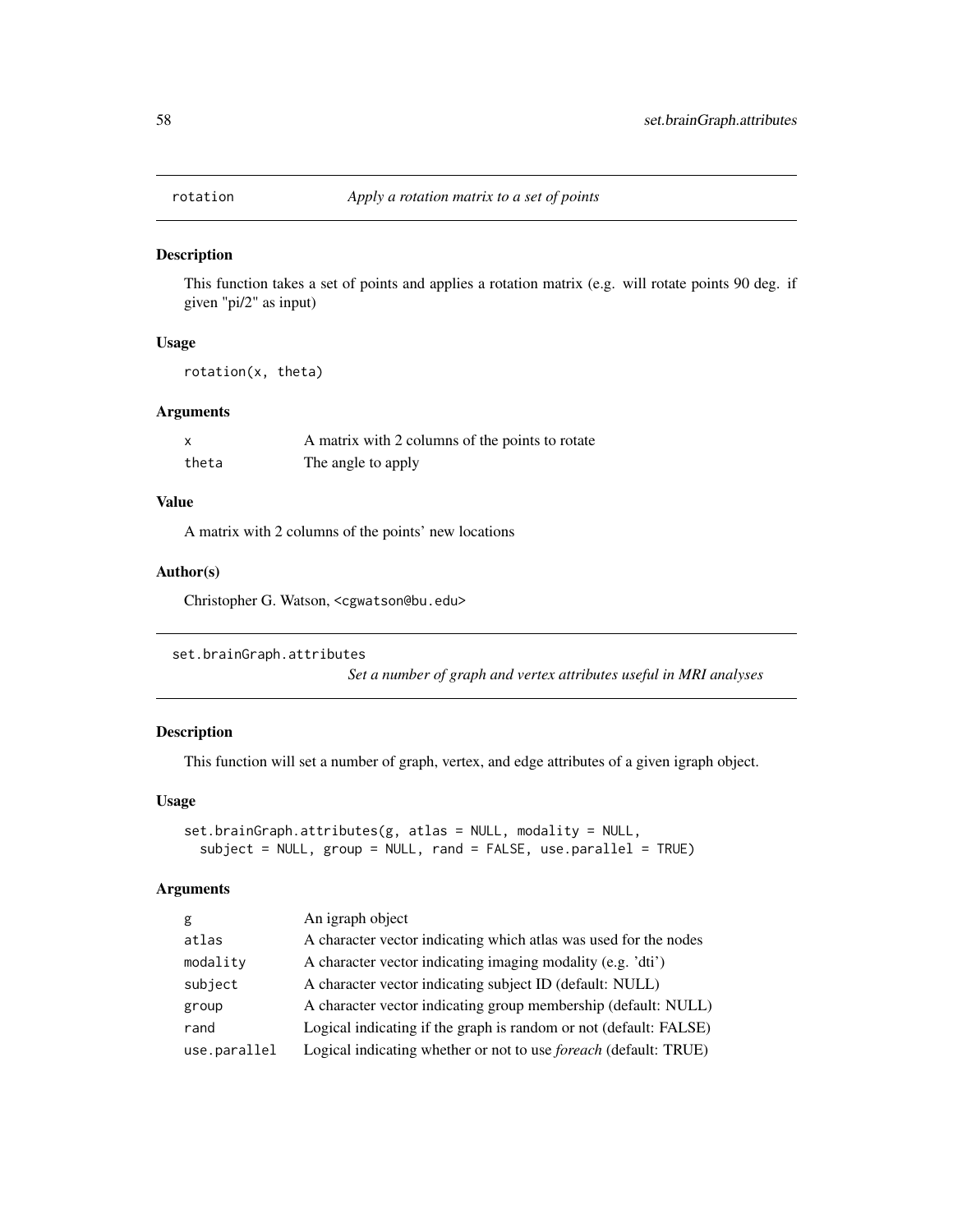## <span id="page-58-0"></span>Value

g A copy of the same graph, with the following attributes:

| Graph-level  | Package version, atlas, density, connected component sizes, diameter, \# of tri-<br>angles, transitivity, average path length, assortativity, clique number, global $\&$<br>local efficiency, modularity, vulnerability, hub score, rich-club coefficient, \# of<br>hubs, edge asymmetry, and modality                                                           |
|--------------|------------------------------------------------------------------------------------------------------------------------------------------------------------------------------------------------------------------------------------------------------------------------------------------------------------------------------------------------------------------|
| Vertex-level | Degree, strength, betweenness/eigenvector and leverage centralities, hubs, tran-<br>sitivity (local), coreness, local & nodal efficiency, color (community), color<br>(lobe), color (component), membership (community), membership (component),<br>participation coefficient, within-module degree z-score, vulnerability, and coor-<br>dinates $(x, y, and z)$ |
| Edge-level   | Color (community), color (lobe), color (component), edge betweenness, Eu-<br>clidean distance (in mm)                                                                                                                                                                                                                                                            |

## Author(s)

Christopher G. Watson, <cgwatson@bu.edu>

#### See Also

[components,](#page-0-0) diameter, clique\_num, [centr\\_betw,](#page-0-0) [part.coeff](#page-38-1), edge.betweenness, centr\_eigen, hub.score, auth

<span id="page-58-1"></span>sim.rand.graph.clust *Simulate a random graph with given degree sequence and clustering.*

## Description

This function will simulate a random graph with a given degree sequence and clustering coefficient. This function calls [choose.edges](#page-15-2) to decide which edges will be re-wired.

## Usage

sim.rand.graph.clust(graph, cl = graph\$transitivity, max.iters = 100)

## Arguments

| graph     | The graph from which null graphs are simulated             |
|-----------|------------------------------------------------------------|
| cl        | The clustering measure (default: transitivity)             |
| max.iters | The maximum number of iterations to perform (default: 100) |

## Value

An igraph graph object

## See Also

[choose.edges,](#page-15-2) [rewire,transitivity,](#page-0-0) [keeping\\_degseq](#page-0-0)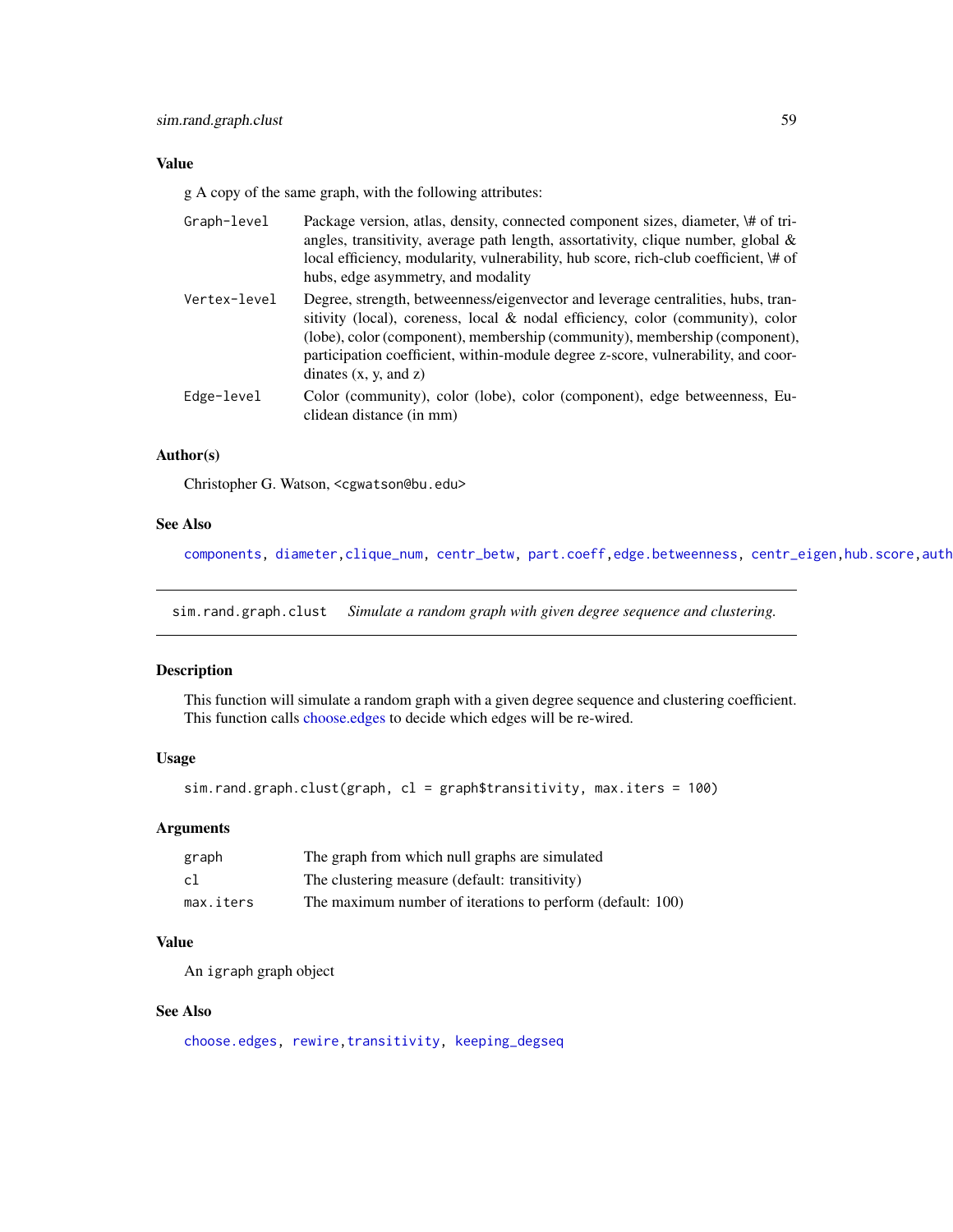<span id="page-59-1"></span><span id="page-59-0"></span>

This function will simulate N simple random graphs with the same clustering and degree sequence as the input. Essentially a wrapper for [sim.rand.graph.clust](#page-58-1) and [set.brainGraph.attributes](#page-57-1). It uses [foreach](#page-0-0) to speed it up. If you do not want to match by clustering, then it will do a simple rewiring of the given graph (the number of rewire's equaling the larger of 1e4 and 10 \* number of edges).

## Usage

```
sim.random.graph.par(g, N, clustering = TRUE, ...)
```
## Arguments

| g          | A graph with the characteristics for simulation of random graphs |
|------------|------------------------------------------------------------------|
| N          | The number of iterations                                         |
| clustering | Logical for whether or not to control for clustering             |
|            | Other parameters (passed to sim.rand.graph.clust)                |

## Value

A list of *N* random graphs with vertex and graph attributes.

## See Also

[sim.rand.graph.clust,](#page-58-1) [rewire](#page-0-0)

## Examples

```
## Not run:
rand1 <- sim.rand.graph.par(g1[[N]], N=1e3, clustering=F)
rand1.cl <- sim.rand.graph.par(g1[[N]], N=1e2, max.iters=1e3)
```
## End(Not run)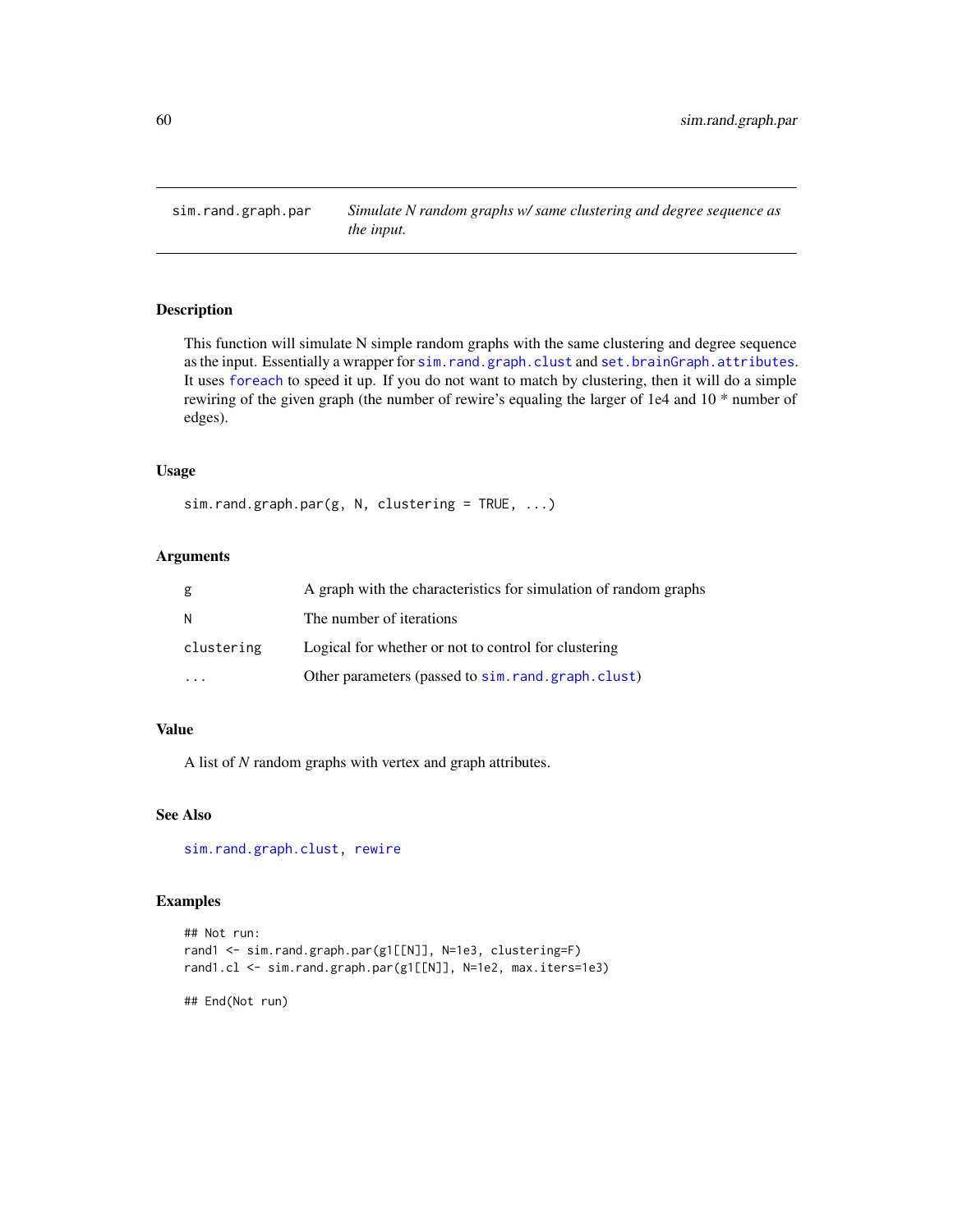<span id="page-60-1"></span><span id="page-60-0"></span>

This function will calculate the characteristic path length and clustering coefficient, which are used to calculate small-worldness.

## Usage

small.world(g, rand)

## Arguments

|      | The graph (or list of graphs) of interest                                       |
|------|---------------------------------------------------------------------------------|
| rand | List of (lists of) equivalent random graphs (output from sim. rand. graph. par) |

## Value

A data frame with the following components:

| density | The range of density thresholds used.                                                               |
|---------|-----------------------------------------------------------------------------------------------------|
| Ν       | The number of random graphs that were generated.                                                    |
| Lp      | The characteristic path length.                                                                     |
| Cp      | The clustering coefficient.                                                                         |
| Lp.rand | The mean characteristic path length of the random graphs with the same degree<br>distribution as g. |
| Cp.rand | The mean clustering coefficient of the random graphs with the same degree dis-<br>tribution as g.   |
| Lp.norm | The normalized characteristic path length.                                                          |
| Cp.norm | The normalized clustering coefficient.                                                              |
| sigma   | The small-world measure of the graph.                                                               |

## Author(s)

Christopher G. Watson, <cgwatson@bu.edu>

## References

Watts D.J., Strogatz S.H. (1998) *Collective dynamics of 'small-world' networks*. Nature, 393:440- 442.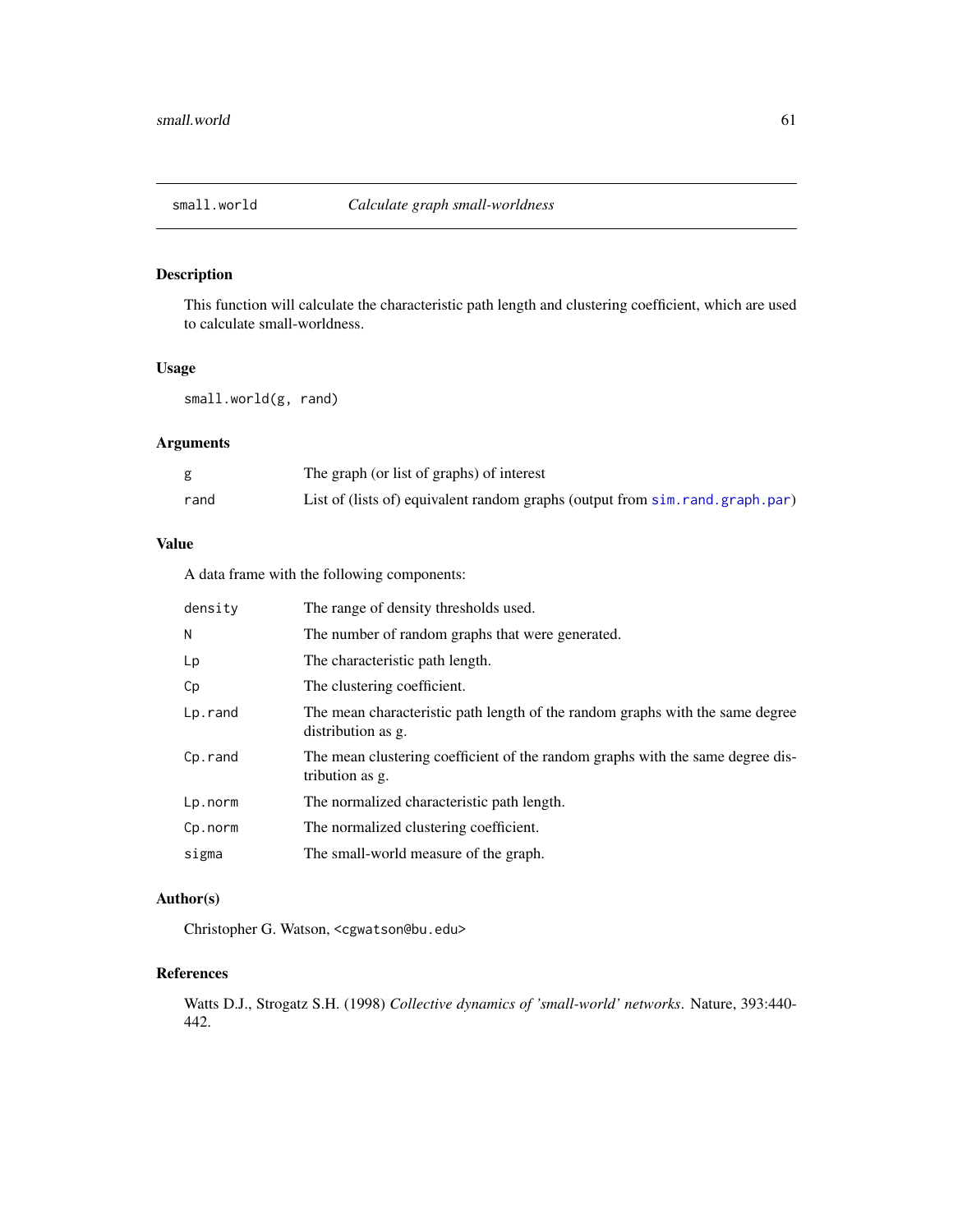<span id="page-61-0"></span>This function takes a list of igraph graphs and performs either a linear model, 2-sample t-test, or 2-sample Wilcoxon test at each vertex for a given vertex measure (e.g. *degree*).

#### Usage

```
SPM(g, measure, outcome = measure, test = c("lm", "t.test", "wilcox.test"),
 alternative = c("two.sided", "less", "greater"), covars = NULL,
 permute = FALSE, N = 5000, alpha = 0.05)
```
#### Arguments

| g           | A list of igraph graph objects for all subjects (if you have multiple groups, you<br>must concatenate the separate group lists) |
|-------------|---------------------------------------------------------------------------------------------------------------------------------|
| measure     | A character string of the vertex measure of interest                                                                            |
| outcome     | A character string of the name of the outcome variable; by default, it is ignored                                               |
| test        | A character string for the test to use, either 'lm', 't.test', or 'wilcox.test' (default:<br>$\lim$ )                           |
| alternative | Character string, whether to do a two- or one-sided test (default: 'two.sided')                                                 |
| covars      | A data. table of covariates; needed if using lm (default: NULL)                                                                 |
| permute     | Logical indicating whether or not to permute group labels (default: FALSE)                                                      |
| N           | Integer; number of permutations to create (default: 5e3)                                                                        |
| alpha       | Numeric; the significance level (default: 0.05)                                                                                 |

## Details

You will need to provide a data.table of covariates, of which *Study.ID* and *Group* need to be column names. Additionally, all graphs must have a *name* attribute (at the graph level) which matches the *Study.ID* for a given subject. If you do not provide covariates, the code will pull group membership from the graphs' *Group* graph attributes and do a test of group differences. This function will then return the p-value, t-statistic, and parameter estimate associated with the *Group* covariate.

If you would like to test whether a vertex attribute is associated with a different outcome variable (for example, *betweenness centrality* and *full-scale IQ*), then specify the relevant outcome variable in the function call, and provide the data in the covariates table. This currently only works for single-group data.

You may optionally do permutation testing by permuting the labels for subject group. This is the same principle as that of Nichols & Holmes (2001) used in voxelwise MRI analyses and implemented in FSL's *randomise*.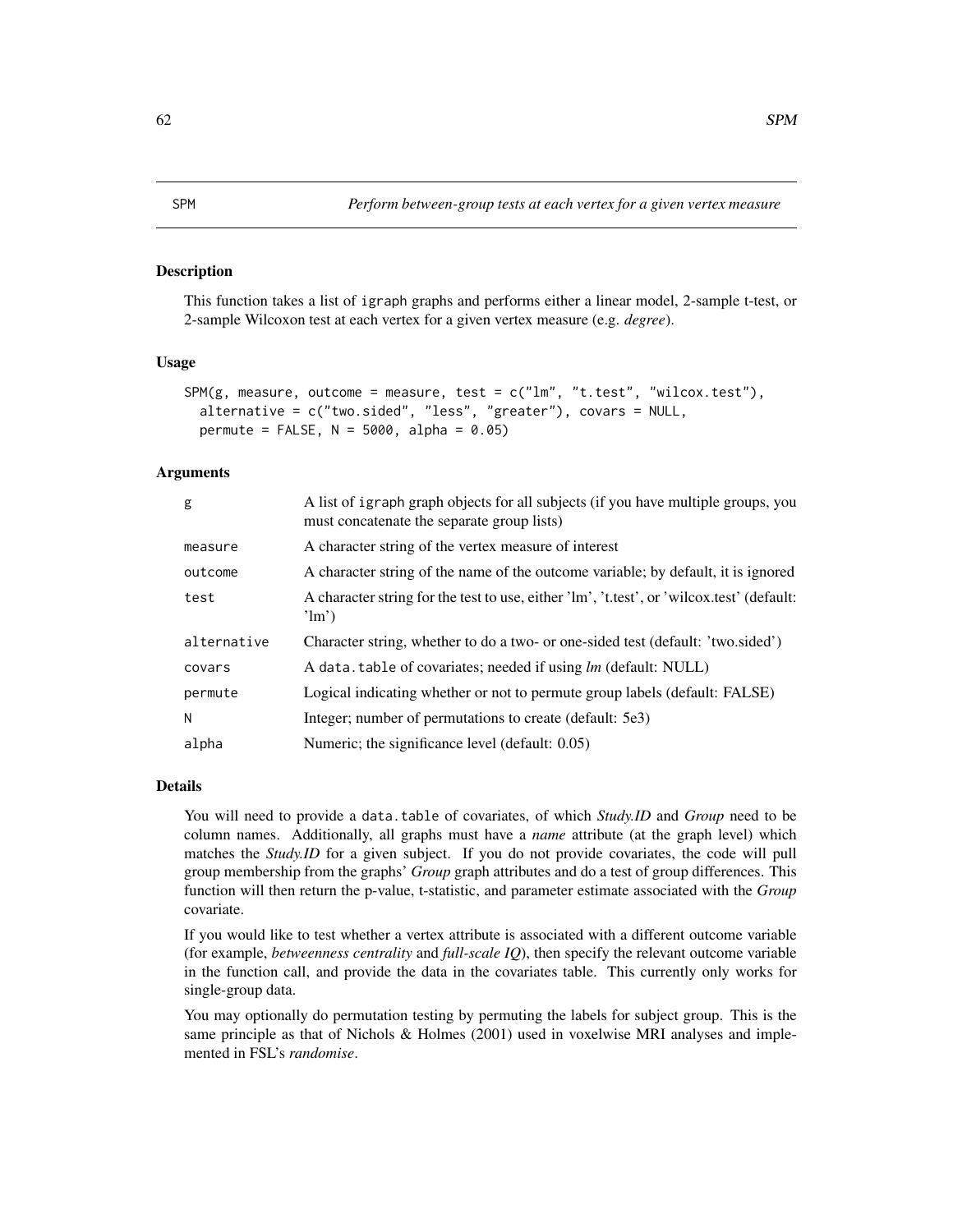## <span id="page-62-0"></span>Value

A list containing:

| g    | A graph with vertex attributes: size2 (t-statistic), size (the t-stat transformed for                          |
|------|----------------------------------------------------------------------------------------------------------------|
|      | visualization purposes), p (equal to $1 - p$ ), p fdr (equal to $1 - p_{FDR}$ , the FDR-                       |
|      | adjusted p-value), <i>beta</i> (the parameter estimate, if <i>lm</i> or <i>t.test</i> is used), <i>se</i> (the |
|      | standard error of <i>beta</i> ), df (graph-level attribute of the degrees of freedom)                          |
| perm | A list containing: <i>null.dist</i> (the null distribution of maximum t-statistics), <i>thresh</i>             |
|      | (the t-statistic value corresponding to $100 \times (1 - \alpha)\%$ of the null distribution)                  |

#### Author(s)

Christopher G. Watson, <cgwatson@bu.edu>

## References

Nichols TE & Holmes AP (2001). *Nonparametric permutation tests for functional neuroimaging: A primer with examples.* Human Brain Mapping, 15(1):1-25.

## Examples

```
## Not run:
g.diffs.btwn <- SPM(g=c(g.norm[[1]][[1]], g.norm[[2]][[1]]),
  measure='btwn.cent', test='wilcox.test')
g.diffs.btwn < -SPM(g=c(g[[1]][[5]], g[[2]][[5]]),measure='btwn.cent', test='lm', covars=covars.dti)
g.corrs.btwn.IQ <- SPM(g=g2, measure='btwn.cent', outcome='IQ', test='lm',
  covars=cbind(covars.dti, IQ))
```
## End(Not run)

update\_brainGraph\_gui *Function to dynamically plot a graph*

## **Description**

This function is called by [plot\\_brainGraph\\_gui](#page-44-1) to update a plot on-the-fly. It updates by calling the helper function make.plot.

#### Usage

```
update_brainGraph_gui(plotDev, graph1, graph2, plotFunc, vertSize, edgeWidth,
 vertColor, hemi, lobe, orient, vertSize.min, edgeWidth.min, edgeWidth.max,
  vertSize.const = NULL, edgeWidth.const = NULL, vertLabels = NULL,
  showLegend = NULL, comm = NULL, kNumComms = NULL, neighb = NULL,
  neighbMult = NULL, slider = NULL, vertSize.other = NULL,
  edgeWidth.other = NULL, vertSize.eqn = NULL, showDiameter = NULL,
  edgeDiffs = NULL)
```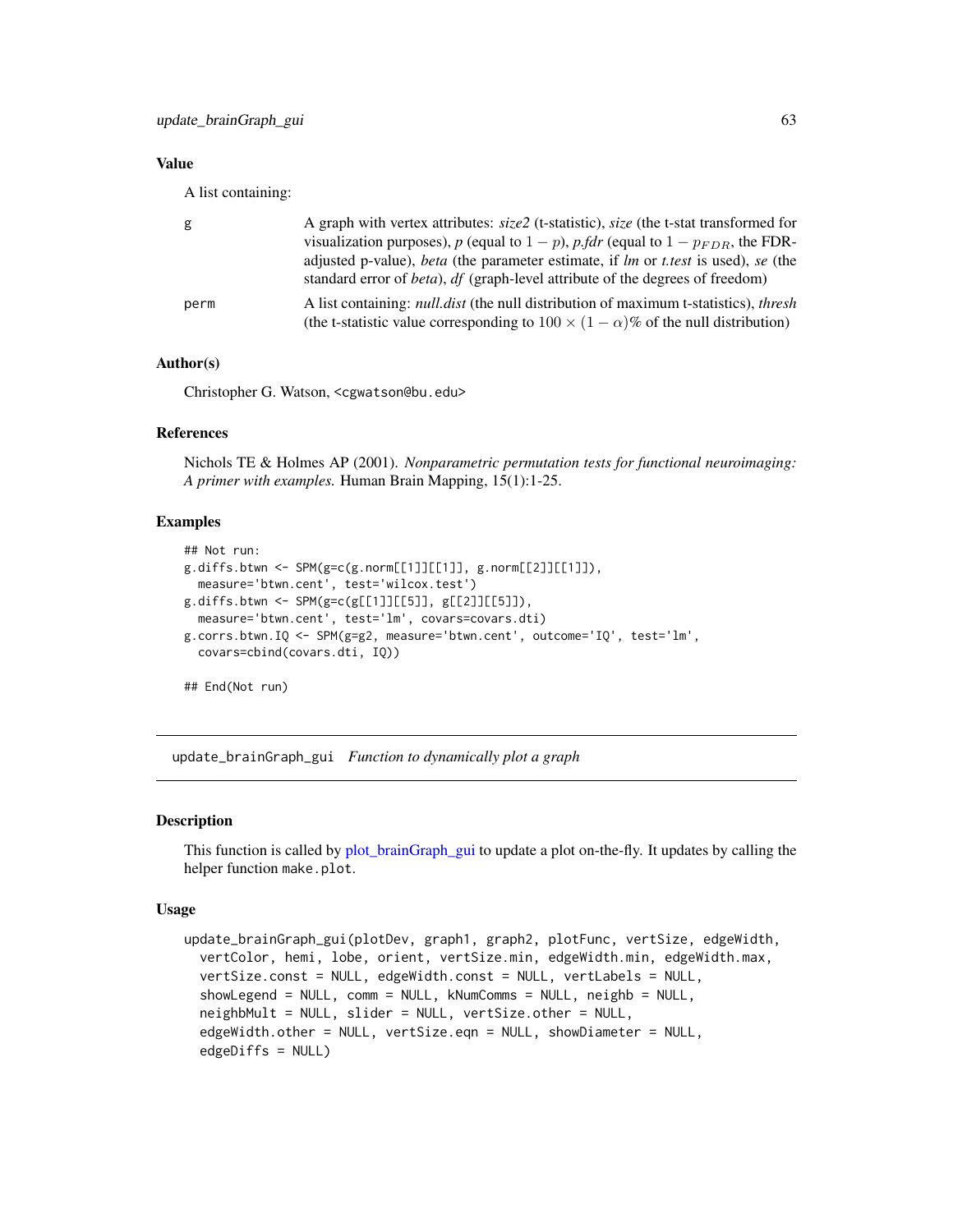## Arguments

| plotDev                                                   | A Cairo device for the plotting area                          |  |
|-----------------------------------------------------------|---------------------------------------------------------------|--|
| graph1                                                    | An igraph graph object for the first plotting area            |  |
| graph2                                                    | An igraph graph object for the second plotting area           |  |
| plotFunc                                                  | A function specifying which type of plot to use               |  |
| vertSize                                                  | A GTK combo box for scaling vertex size                       |  |
| edgeWidth                                                 | A GTK entry for changing edge width                           |  |
| vertColor                                                 | A GTK combo box for changing vertex colors                    |  |
| hemi                                                      | A GTK combo box for plotting individual hemispheres           |  |
| lobe                                                      | A GTK combo box for plotting individual lobes                 |  |
| orient                                                    | A GTK combo box for plotting a specific orientation           |  |
| A GTK spin button for minimum vertex size<br>vertSize.min |                                                               |  |
| edgeWidth.min                                             | A GTK spin button for minimum edge width                      |  |
| edgeWidth.max                                             | A GTK spin button for maximum edge width                      |  |
| vertSize.const                                            | A GTK entry for constant vertex size                          |  |
| edgeWidth.const                                           |                                                               |  |
|                                                           | A GTK entry for constant width                                |  |
| vertLabels                                                | A GTK check button for showing vertex labels                  |  |
| showLegend                                                | A GTK check button for showing a legend                       |  |
| comm                                                      | A GTK combo box for plotting individual communities           |  |
| kNumComms                                                 | Integer indicating the number of total communities (optional) |  |
| neighb                                                    | A GTK combo box for plotting individual neighborhoods         |  |
| neighbMult                                                | A GTK entry for joint neighborhoods of multiple vertices      |  |
| slider                                                    | A GTK horizontal slider widget for changing edge curvature    |  |
|                                                           | vertSize.other A GTK entry for vertex size (other attributes) |  |
| edgeWidth.other                                           |                                                               |  |
|                                                           | A GTK entry for edge width (other attributes)                 |  |
| vertSize.eqn                                              | A GTK entry for equations to exclude vertices                 |  |
| showDiameter                                              | A GTK check button for showing the graph's diameter           |  |
| edgeDiffs                                                 | A GTK check button for showing edge diffs between graphs      |  |

## Author(s)

Christopher G. Watson, <cgwatson@bu.edu>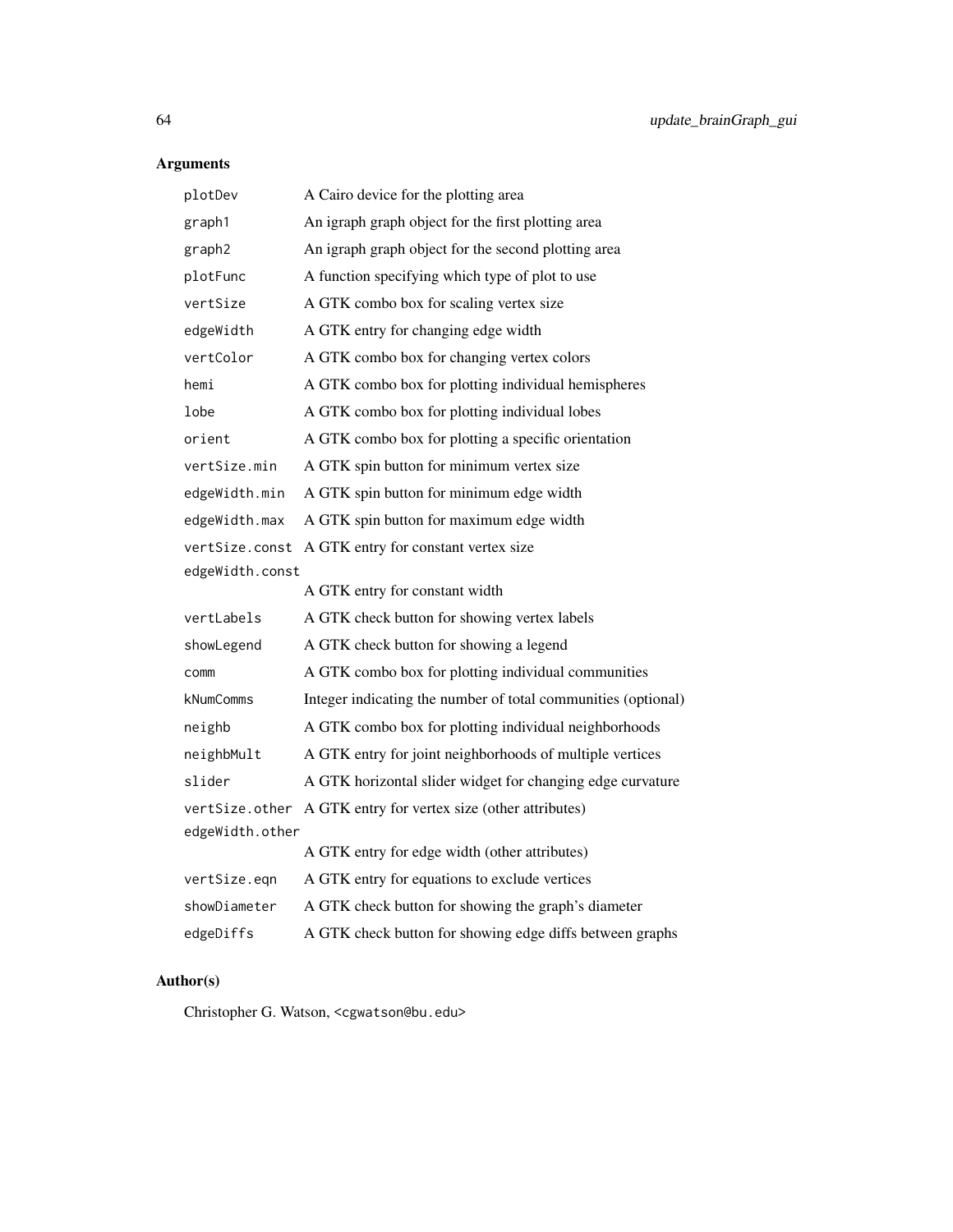<span id="page-64-0"></span>

This function takes a vector and transforms it to have a new range, given the input, or the default values of [0, 1].

## Usage

```
vec.transform(x, min.val = 0, max.val = 1)
```
## Arguments

| X       | the vector to transform            |
|---------|------------------------------------|
| min.val | the minimum value of the new range |
| max.val | the maximum value of the new range |

## Value

A vector of the transformed input.

| vertex_attr_dt |  | Create a data table with graph vertex measures |
|----------------|--|------------------------------------------------|
|----------------|--|------------------------------------------------|

## Description

This is just a helper function that creates a data table in which each row is a vertex and each column is a different network measure (degree, centrality, etc.).

## Usage

```
vertex_attr_dt(g, group = NULL)
```
## Arguments

|       | An igraph graph object                                         |
|-------|----------------------------------------------------------------|
| group | A character string indicating group membership (default: NULL) |

## Value

A data table; each row is for a different vertex

## See Also

[vertex\\_attr,](#page-0-0) [vertex\\_attr\\_names,as\\_data\\_frame](#page-0-0)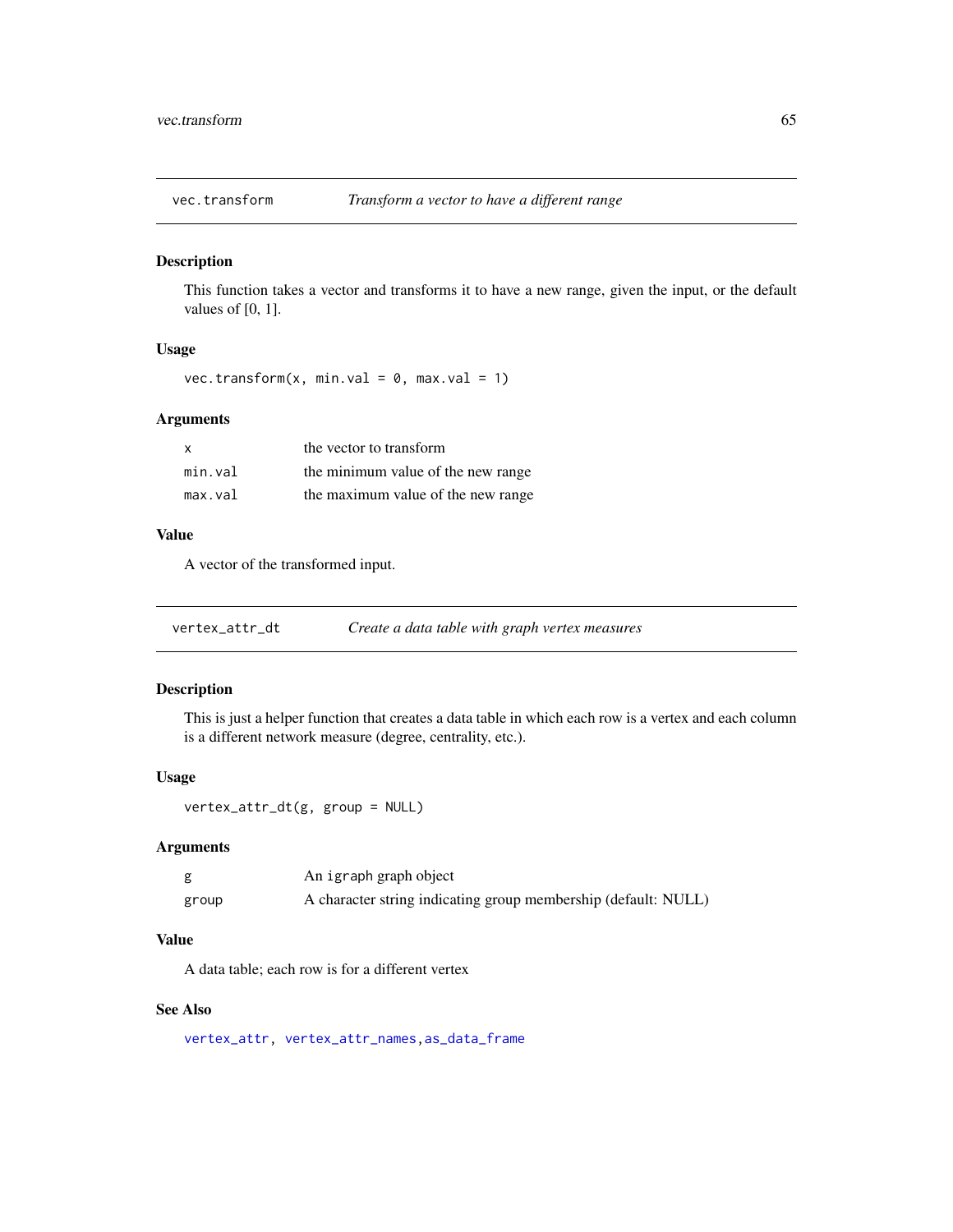<span id="page-65-2"></span><span id="page-65-0"></span>vertex\_spatial\_dist *Calculate average Euclidean distance for each vertex*

#### Description

This function calculates, for each vertex of a graph, the average Euclidean distance across all of that vertex's connections.

#### Usage

```
vertex_spatial_dist(g)
```
#### Arguments

g An igraph graph object

#### Value

A named numeric vector of average distance (in *mm*)

## Author(s)

Christopher G. Watson, <cgwatson@bu.edu>

#### References

Alexander-Bloch A.F., Vertes P.E., Stidd R. et al. (2013) *The anatomical distance of functional connections predicts brain network topology in health and schizophrenia*. Cerebral Cortex, 23:127- 138.

<span id="page-65-1"></span>vulnerability *Calculate graph vulnerability*

## Description

This function calculates the *vulnerability* of the vertices of a graph. Here, vulnerability is considered to be the proportional drop in global efficiency when a given node is removed from the graph. The vulnerability of the graph is considered the maximum across all vertices.

#### Usage

```
vulnerability(g, use.parallel = TRUE, weighted = FALSE)
```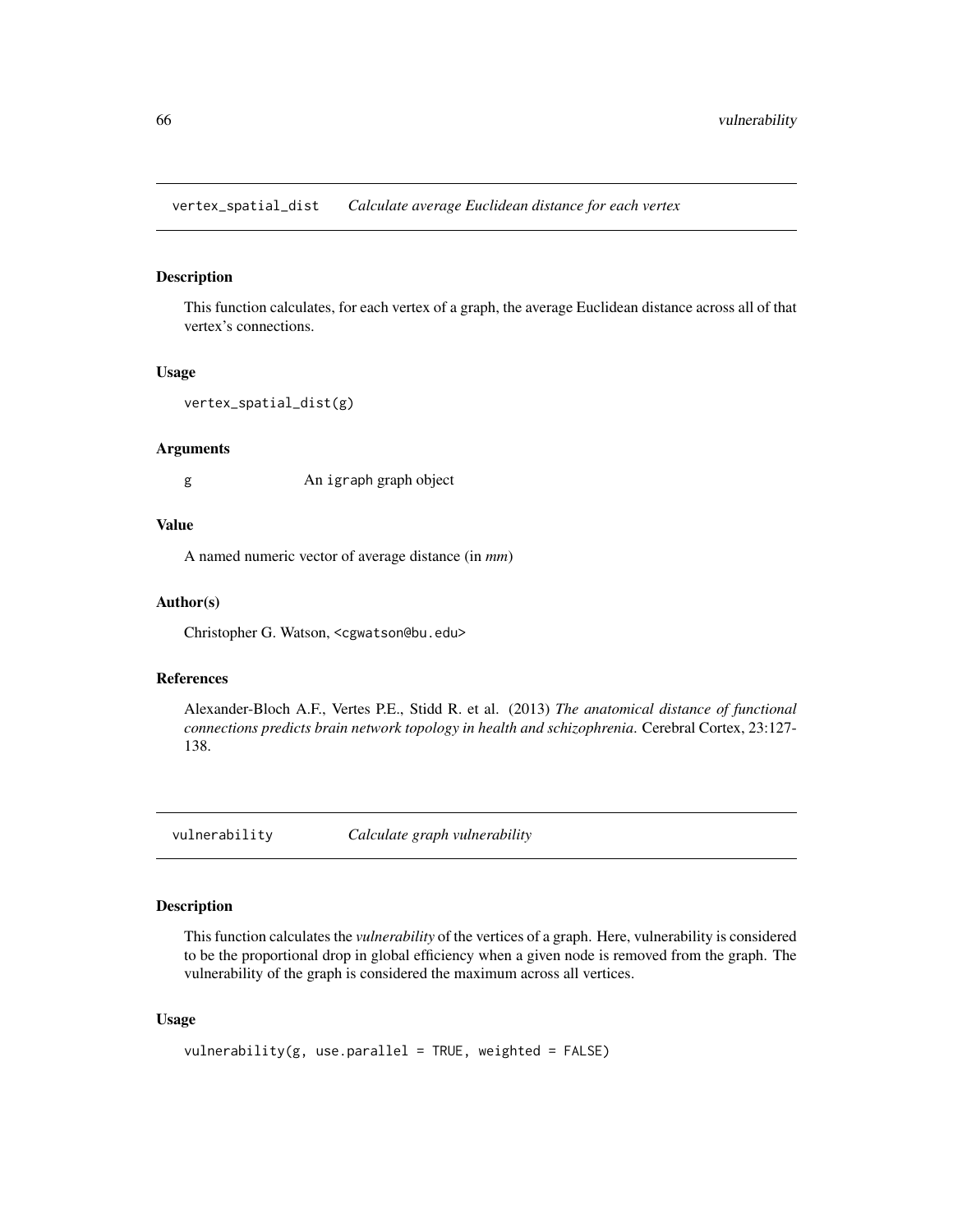## <span id="page-66-0"></span>Arguments

| g            | The igraph graph object of interest                                                     |
|--------------|-----------------------------------------------------------------------------------------|
| use.parallel | Logical indicating whether or not to use <i>foreach</i> (default: TRUE)                 |
| weighted     | Logical indicating whether weighted efficiency should be calculated (default:<br>FALSE) |

## Value

A vector of length equal to the number of vertices in *g*

#### Author(s)

Christopher G. Watson, <cgwatson@bu.edu>

## References

Latora V., Marchiori M. (2005) *Variability and protection of infrastructure networks*. Physical Review E, 71:015103.

#### See Also

[graph.efficiency](#page-31-1)

<span id="page-66-1"></span>within\_module\_deg\_z\_score

*Calculate vertex within-module degree z-score*

## Description

This function calculates the within-module degree z-score of each vertex in a graph, based on some module membership. This is a measure of the connectivity from a given vertex to other vertices in its module.

## Usage

```
within_module_deg_z_score(g, memb, use.parallel = TRUE)
```
## Arguments

| g            | The graph                                                               |
|--------------|-------------------------------------------------------------------------|
| memb         | The community membership indices of each vertex                         |
| use.parallel | Logical indicating whether or not to use <i>foreach</i> (default: TRUE) |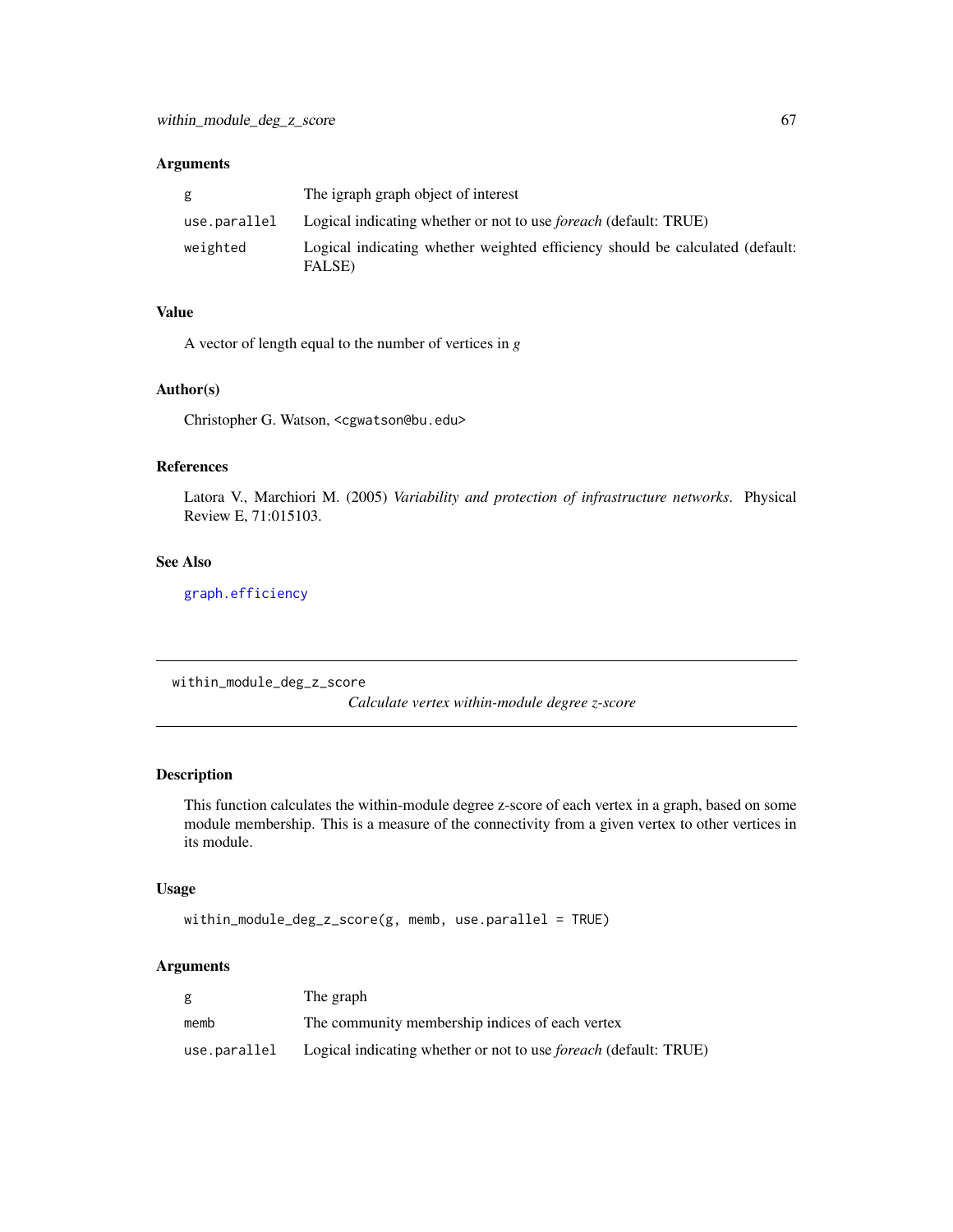<span id="page-67-0"></span>The within-module degree z-score is:

$$
z_i = \frac{\kappa_i - \bar\kappa_{s_i}}{\sigma_{\kappa_{s_i}}}
$$

where  $\kappa_i$  is the number of edges from vertex *i* to vertices in the same module  $s_i$ ,  $\bar{\kappa}_{s_i}$  is the average of  $\kappa$  over all vertices in  $s_i$ , and  $\sigma_{\kappa_{s_i}}$  is the standard deviation.

## Value

A vector of the within-module degree z-scores for each vertex of the graph.

## Author(s)

Christopher G. Watson, <cgwatson@bu.edu>

## References

Guimera, R. and Amaral, L.A.N. (2005) Cartography of complex networks: modules and universal roles, Journal of Statistical Mechanics: Theory and Experiment, 02, P02001.

```
write.brainnet Write files to be used for visualization with BrainNet Viewer
```
#### Description

This function will write the *.node* and *.edge* files necessary for visualization with the BrainNet Viewer software (see Reference below).

#### Usage

```
write.brainnet(g, node.color = c("none", "comm", "comm.wt", "lobe", "comp",
  "network"), node.size = "constant", edge.wt = NULL, file.prefix = "")
```
## Arguments

| g           | The igraph graph object of interest                                                                                                 |
|-------------|-------------------------------------------------------------------------------------------------------------------------------------|
| node.color  | Character string indicating whether to color the vertices or not; can be 'none',<br>'lobe', 'comm', 'comm.wt', 'comp', or 'network' |
| node.size   | Character string indicating what size the vertices should be; can be any vertex-<br>level attribute (default: 'constant')           |
| edge.wt     | Character string indicating the edge attribute to use to return a weighted adja-<br>cency matrix                                    |
| file.prefix | <i>Character string for the basename of the .node and .edge files that are written</i>                                              |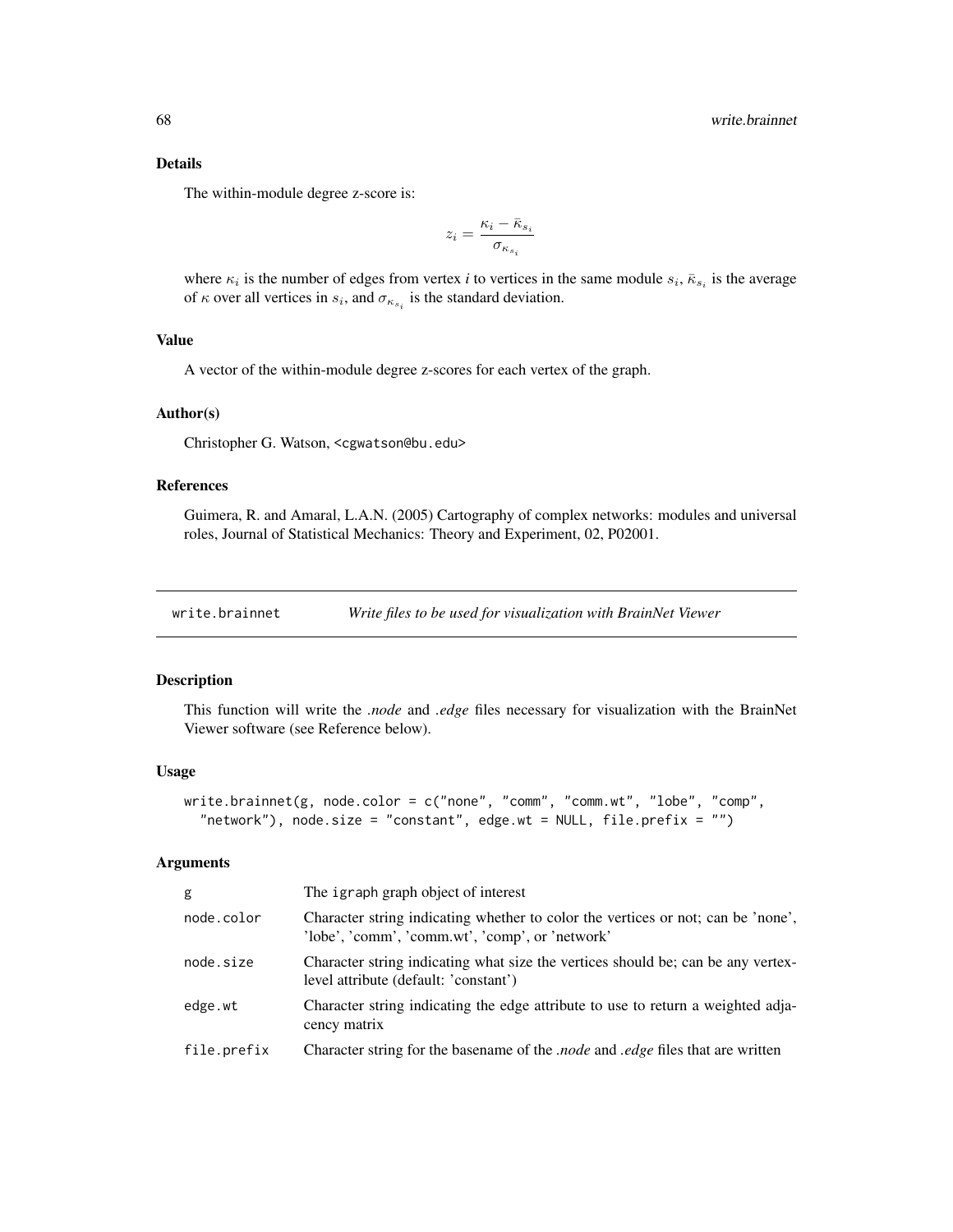## write.brainnet 69

## Details

For the *.node* file, there are 6 columns:

- *Column 1*: x-coordinates
- *Column 2*: y-coordinates
- *Column 3*: z-coordinates
- *Column 4*: Vertex color
- *Column 5*: Vertex size
- *Column 6*: Vertex label

The *.edge* file is the graph's associated adjacency matrix; a weighted adjacency matrix can be returned by using the edge.wt argument.

## Author(s)

Christopher G. Watson, <cgwatson@bu.edu>

## References

Xia M, Wang J, He Y (2013). *BrainNet Viewer: a network visualization tool for human brain connectomics*. PLoS One, 8(7):e68910.

## Examples

```
## Not run:
write.brainnet(g, node.color='community', node.size='degree',
  edge.wt='t.stat')
```
## End(Not run)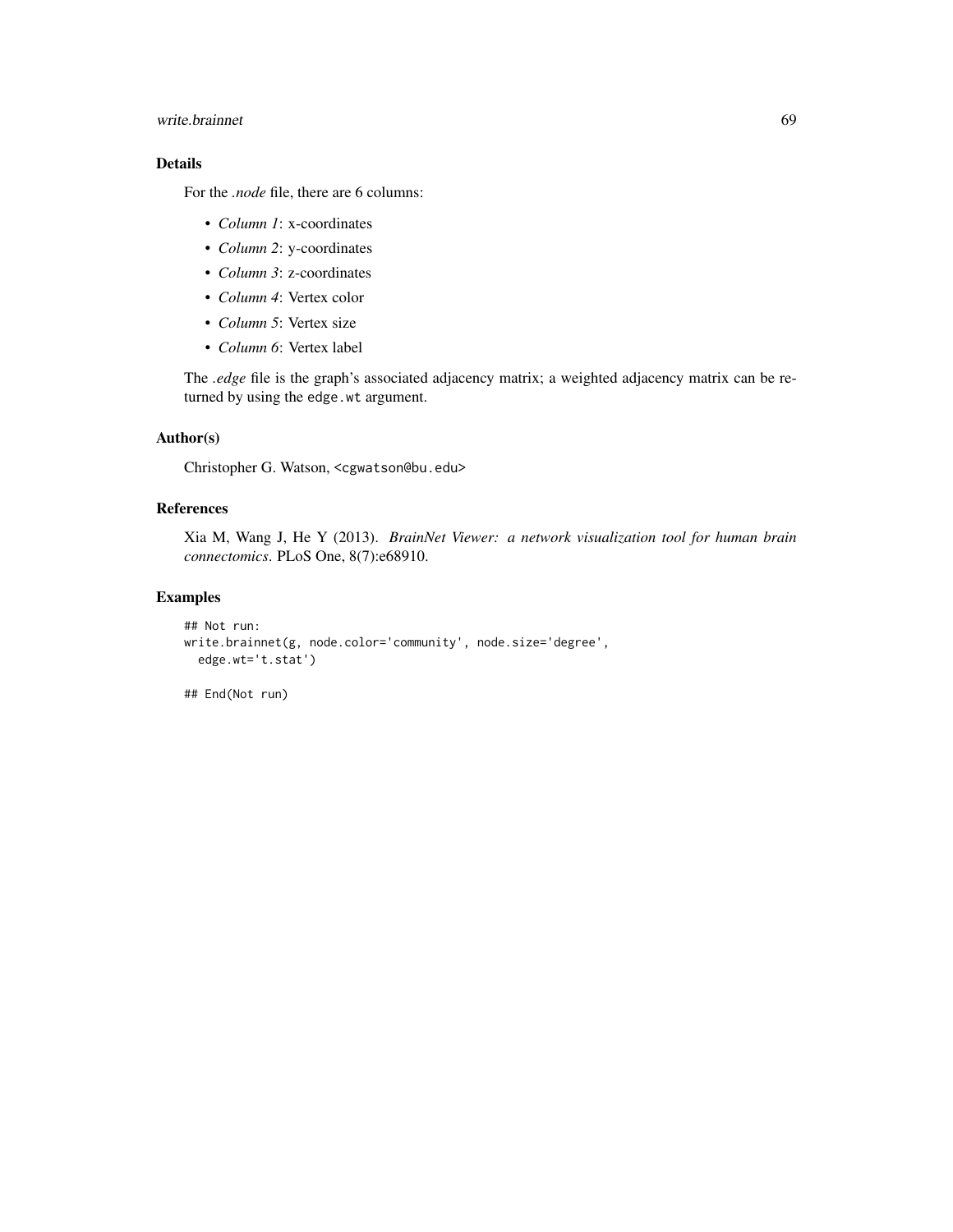# <span id="page-69-0"></span>Index

∗Topic datasets aal116, [3](#page-2-0) aal2.120, [4](#page-3-0) aal2.94, [5](#page-4-0) aal90, [6](#page-5-0) brainsuite, [13](#page-12-0) destrieux, [20](#page-19-0) destrieux.scgm, [21](#page-20-0) dk, [22](#page-21-0) dk.scgm, [23](#page-22-0) dkt, [24](#page-23-0) dkt.scgm, [25](#page-24-0) dosenbach160, [26](#page-25-0) hoa112, [34](#page-33-0) lpba40, [36](#page-35-0) aal116, [3](#page-2-0) aal2.120, [4](#page-3-0) aal2.94, [5](#page-4-0) aal90, [6](#page-5-0) analysis\_random\_graphs, [7](#page-6-0) aop, [8](#page-7-0) as\_data\_frame, *[65](#page-64-0)* assign\_lobes, [9](#page-8-0) assortativity.degree, *[59](#page-58-0)* auc\_diff, [10](#page-9-0) authority.score, *[59](#page-58-0)* boot, *[10,](#page-9-0) [11](#page-10-0)*, *[43](#page-42-0)* boot.ci, *[11](#page-10-0)* boot\_global, [10,](#page-9-0) *[43](#page-42-0)* brainGraph\_init, [11](#page-10-0) brainsuite, [13](#page-12-0) centr\_betw, *[41,](#page-40-0) [42](#page-41-0)*, *[59](#page-58-0)* centr\_eigen, *[59](#page-58-0)* centr\_lev, [14,](#page-13-0) *[59](#page-58-0)* check.resid, [15](#page-14-0) choose.edges, [16,](#page-15-0) *[59](#page-58-0)*

clique\_num, *[59](#page-58-0)*

cluster\_louvain, *[59](#page-58-0)* color.edges, [16,](#page-15-0) *[59](#page-58-0)* color.vertices, [17](#page-16-0) components, *[59](#page-58-0)* contract.vertices, *[31](#page-30-0)* cor.diff.test, [17](#page-16-0) coreness, *[59](#page-58-0)* corr.matrix, [18,](#page-17-0) *[35](#page-34-0)* count\_homologous, [19](#page-18-0) count\_interlobar, [20,](#page-19-0) *[41,](#page-40-0) [42](#page-41-0)* data.table, *[10](#page-9-0)*, *[43](#page-42-0)*, *[48](#page-47-0)* destrieux, [20](#page-19-0) destrieux.scgm, [21](#page-20-0) diameter, *[59](#page-58-0)* dk, [22](#page-21-0) dk.scgm, [23](#page-22-0) dkt, [24](#page-23-0) dkt.scgm, [25](#page-24-0) dosenbach160, [26](#page-25-0) dti\_create\_mats, [27](#page-26-0) edge.betweenness, *[59](#page-58-0)* edge\_asymmetry, [29,](#page-28-0) *[41,](#page-40-0) [42](#page-41-0)*, *[59](#page-58-0)* edge\_spatial\_dist, [30,](#page-29-0) *[59](#page-58-0)* foreach, *[60](#page-59-0)* geom\_histogram, *[49](#page-48-0)* geom\_ribbon, *[43](#page-42-0)* geom\_tile, *[47](#page-46-0)* geom\_vline, *[49](#page-48-0)* get.resid, *[11](#page-10-0)*, [30,](#page-29-0) *[40](#page-39-0)*, *[42](#page-41-0)* ggplot, *[15](#page-14-0)*, *[43](#page-42-0)*, *[48](#page-47-0)*, *[50,](#page-49-0) [51](#page-50-0)* graph.contract.brain, [31](#page-30-0) graph.efficiency, [32,](#page-31-0) *[41,](#page-40-0) [42](#page-41-0)*, *[59](#page-58-0)*, *[67](#page-66-0)* graph.knn, *[59](#page-58-0)* graph\_attr, *[33](#page-32-0)* graph\_attr\_dt, [33](#page-32-0) graph\_attr\_names, *[33](#page-32-0)*